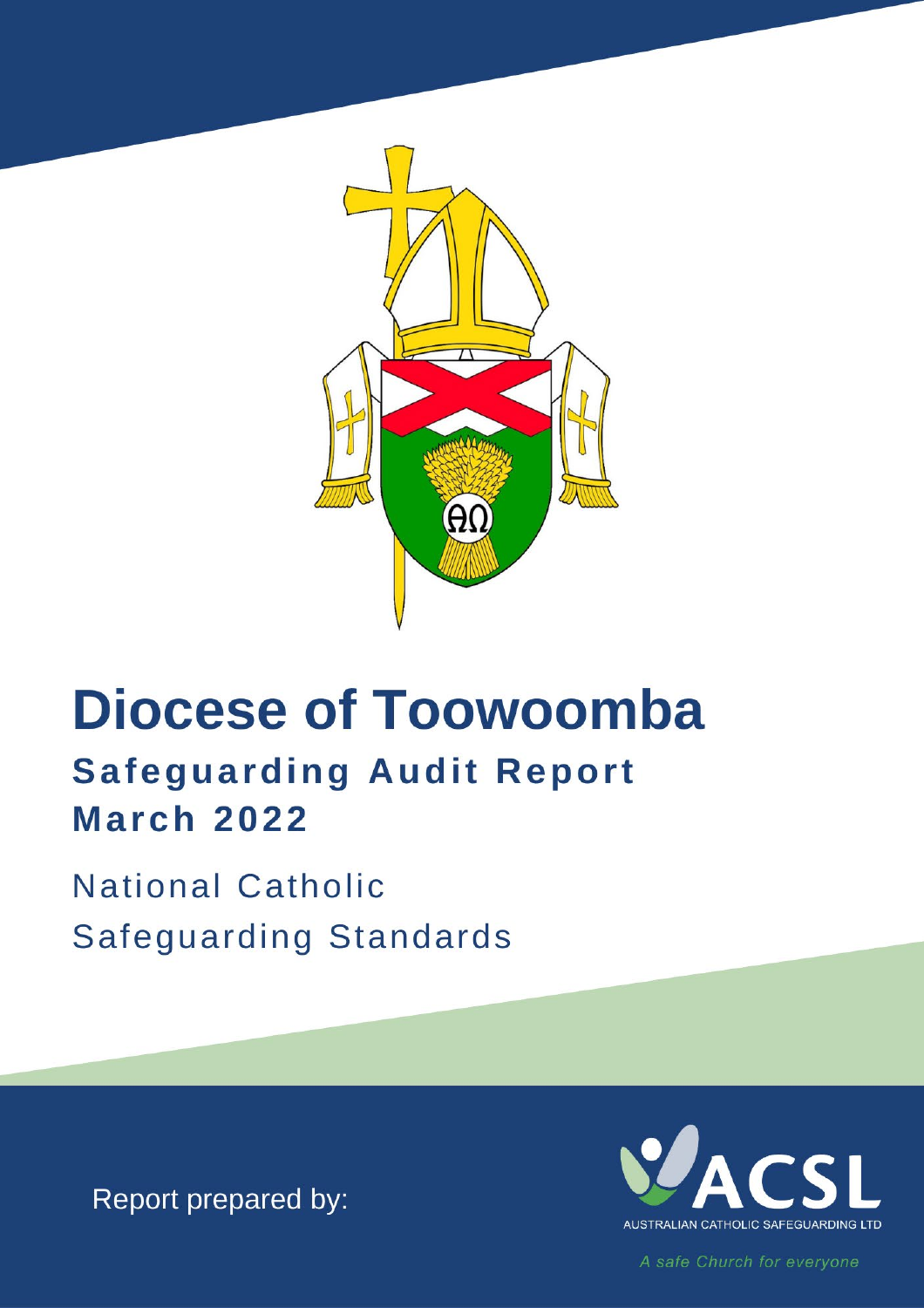**Australian Catholic Safeguarding Ltd acknowledges the lifelong trauma of abuse victims, survivors and their families, the failure of the Catholic Church to protect, believe and respond justly to children and vulnerable adults, and the consequent breaches of community trust.**

**Australian Catholic Safeguarding Ltd is committed to fostering a culture of safety and care for children, and adults at risk.** 

This report is available on the **ACSL** [website.](https://www.acsltd.org.au/about-us/publications-and-reports/)

Australian Catholic Safeguarding Ltd 278 Victoria Parade East Melbourne, Victoria, 3002

Phone: 1300 603 411 Email: [info@acsltd.org.au](mailto:info@acsltd.org.au) Website: [www.acsltd.org.au](http://www.acsltd.org.au/)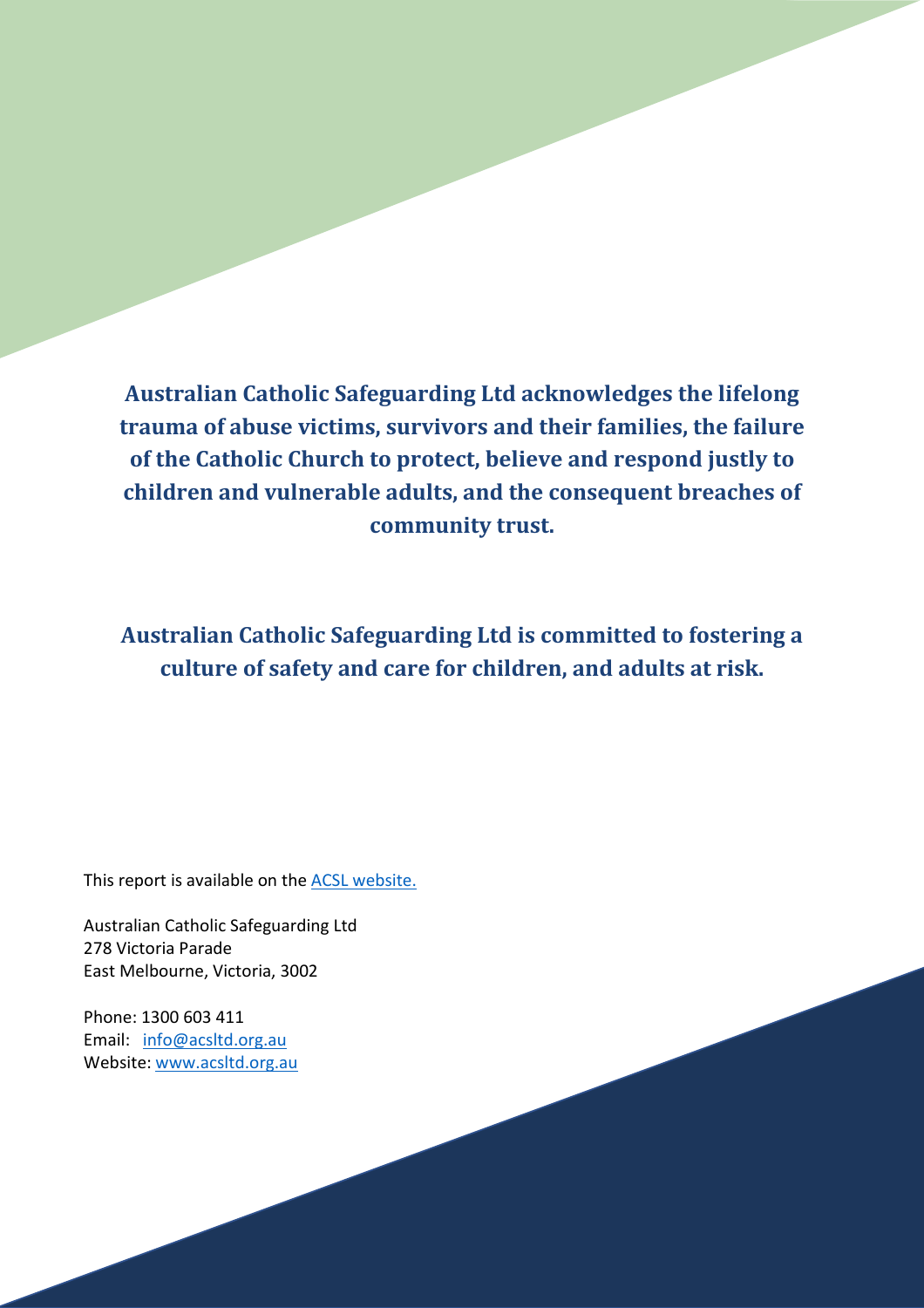# **Table of Contents**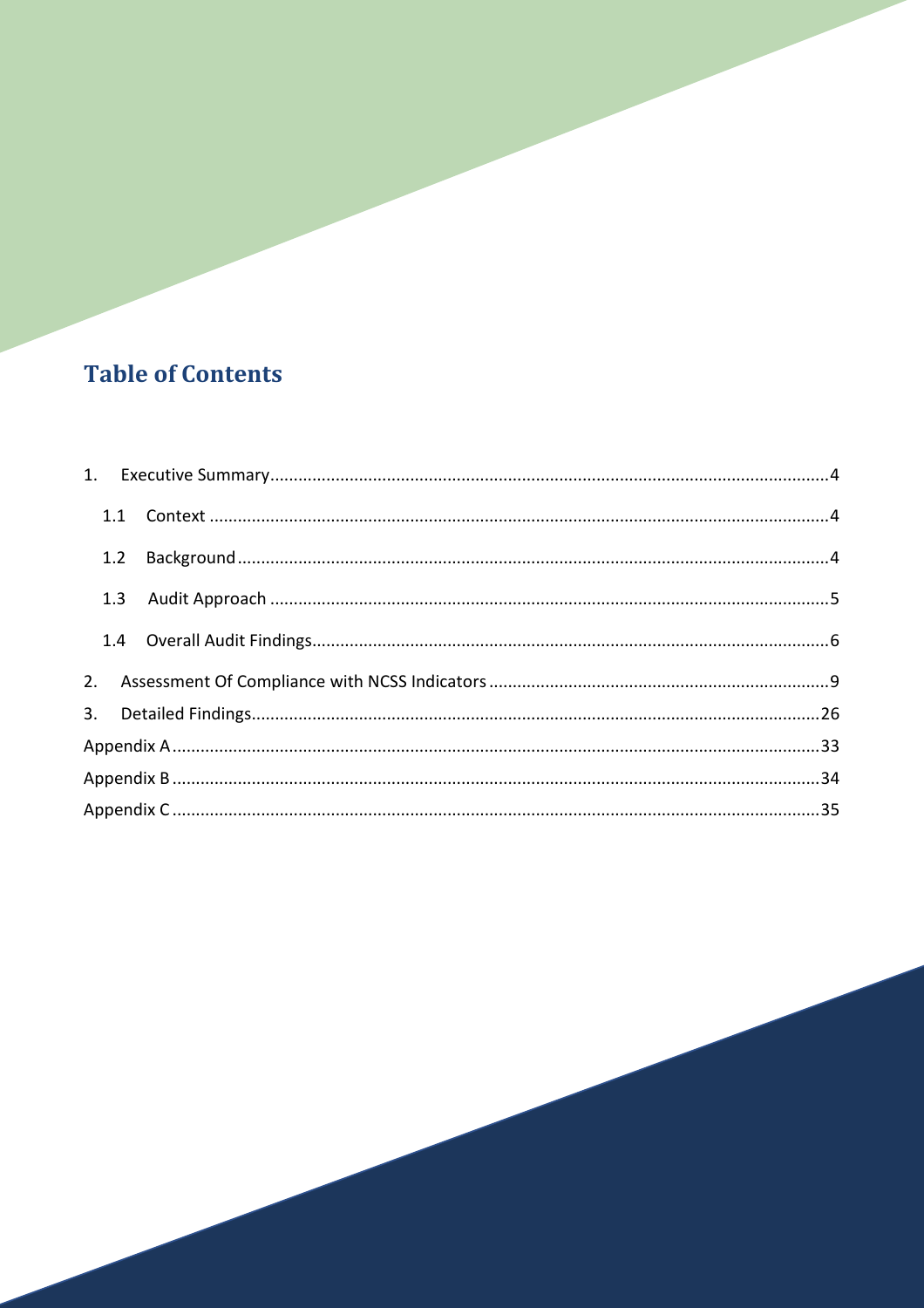# <span id="page-3-0"></span>**1**. **Executive Summary**

### <span id="page-3-1"></span>**1.1 Context**

<span id="page-3-2"></span>Australian Catholic Safeguarding Ltd (ACSL) was established in 2020, to bring together the work of Catholic Professional Standards Ltd (CPSL), the Australian Catholic Centre for Professional Standards (ACCPS) and the Australian Catholic Ministry Register (ACMR). ASCL is a company limited by guarantee, owned by the Australian Catholic Bishops Conference, Catholic Religious Australia, and the Association of Ministerial Public Juridic Persons.

ACSL is committed to fostering a nationally consistent culture of safety and care throughout the Catholic Church in Australia. This includes providing a range of services to support the implementation of the National Catholic Safeguarding Standards (NCSS), a framework for the protection and care of adults at risk and children. ACSL maintains the NCSS, undertakes audits and reviews of Church entities, and publishes reports which demonstrate a Church entity's commitment to the NCSS.

ACSL's core values are courage, compassion, and honesty. These values guide the way we work and inform cultural change within the Catholic Church and the wider community. We take our duty to care for and protect all children and adults at risk seriously and have zero tolerance for abuse of any kind.

This audit report includes the results of the assessment against the National Catholic Safeguarding Standards for the Diocese of Toowoomba (Diocese).

### **1.2 Background**

The Diocese of Toowoomba covers a substantial geographical area of southern and south-west Queensland, with a total population of 272,114 people (Census 2016). Of these 24% are Catholic: 65,212. Annual parish statistics indicate that over 5,000 people (9% of the Catholic community) are actively involved in the thirtyseven parishes across the diocese.

This landmass is home to several First Nations peoples, identified by Traditional Owners through historical and cultural connections. The Diocese is a multicultural community embracing some forty-two countries of origin as identified by birthplace and language use (ABS 1999), especially in the east in the region around Toowoomba. There are twenty-four faith-based institutions in the region (Census 2016).

The Diocese has been assessed as a "Category One" Church entity for application of the NCSS (Working with Children). There are 10 NCSS Standards, 49 NCSS Criteria and 111 NCSS Indicators that apply to Category One entities. For further details of the category system and the Indicators which are applicable, refer to the NCSS documentation available on the Audit Framework page of th[e ACSL website.](https://www.acsltd.org.au/services/review-and-audit/audit-framework/)

Our assessment of the Diocese of Toowoomba's compliance with the Category One Indicators is detailed in Section 2 of this report. Our recommendations for improvement, including the Diocese of Toowoomba's management responses, are included in Section 3 of this report.

The full audit report is also publicly available on the Publications and Reports page of the [ACSL website.](https://www.acsltd.org.au/about-us/publications-and-reports/)

### <span id="page-3-3"></span>**1.3 Audit Approach**

The purpose of the NCSS is to build a culture of shared responsibility for safeguarding and to ensure that policies, practices, and codes of behaviour work together to prevent, detect, and respond appropriately to potential or actual incidents of child abuse.

The audit processes we have undertaken are intended to provide reasonable assurance that safeguarding controls have been designed appropriately and are operating effectively. Therefore, this report provides a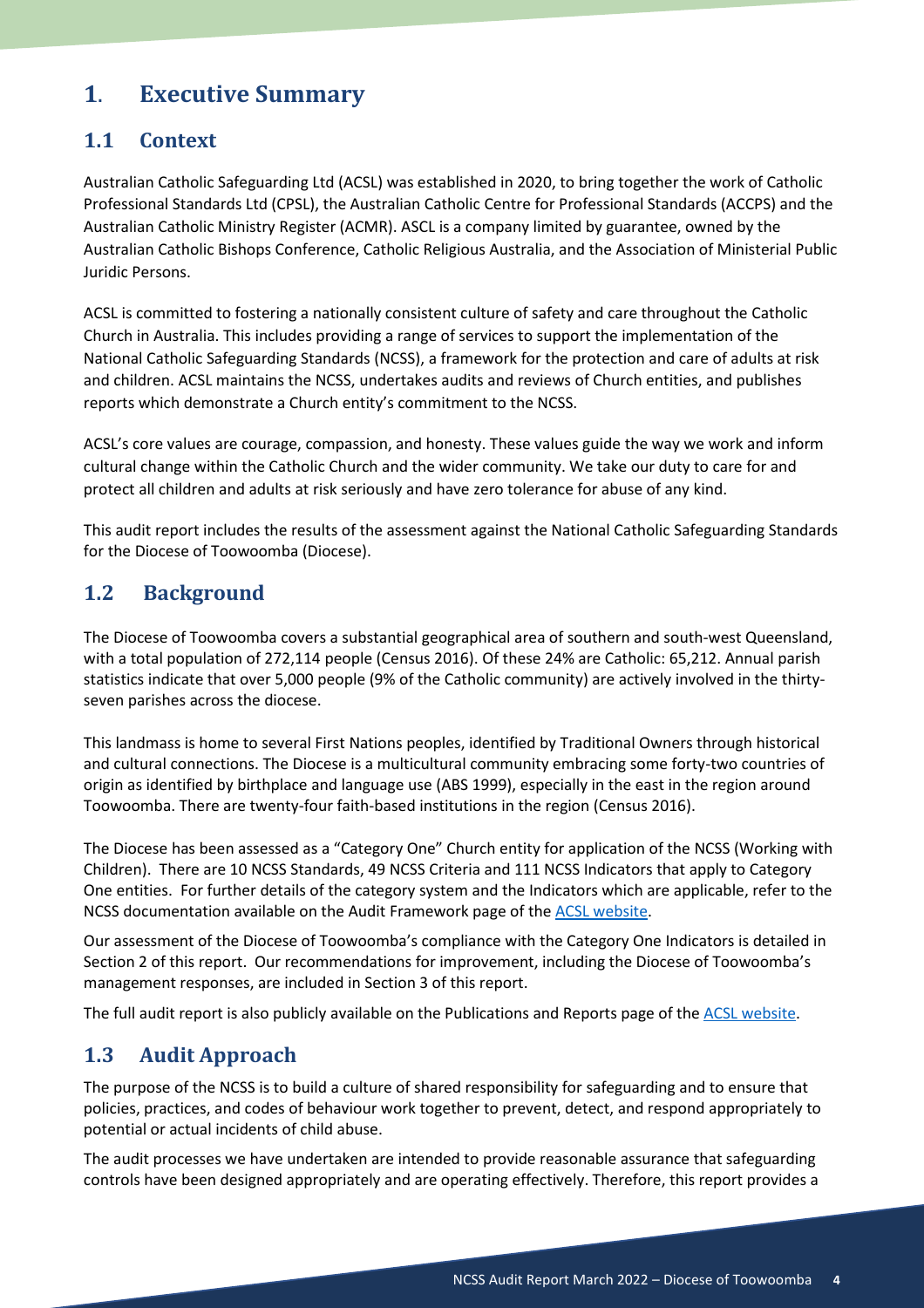point-in-time assessment of the safeguarding practices implemented by the Diocese of Toowoomba and the extent to which it meets the requirements of the NCSS. Our testing procedures included the following:

- interviews, observations and enquiry with the Diocesan and parish leadership, clergy and relevant ministerial personnel, and the Diocesan Safeguarding Committee.
- visits to Parishes and Diocesan Ministries.
- review of key safeguarding documents, policies and procedures; and
- assessment of the design and testing of the operation of safeguarding controls implemented by the Diocese.

The audit commenced with a desktop audit in January and a site visit from February 12th to 23rd, 2022.

The audit included detailed in person interviews and review of safeguarding documentation in a sample of six parishes chosen randomly across the Diocese. The audit team also reviewed procedures in place around the operation and management of the diocesan ministries – Aboriginal Apostolate, Special Religious Education, Catholic schools, Catholic social services, and the Social Justice Ministry.

As part of this audit, ACSL also had discussions with key personnel at the Catholic Schools Office Toowoomba and CatholicCare Toowoomba. The activities of these entities, including their child safety practices, are subject to existing regulatory requirements and external accreditations – under the ACSL audit framework, these entities are not re-audited by ACSL, although both entities were required to provide declarations to ACSL regarding the extent of regulation and audit processes that are in place.

As such, the findings, recommendations, and management actions in this report pertain solely to the ministries or activities of the Diocese which are not subject to assurance processes and should not be construed as applying in any way to the activities of Catholic Schools Office Toowoomba or CatholicCare Toowoomba.

# <span id="page-4-0"></span>**1.4 Overall Audit Findings**

Assessment of the implementation of NCSS Indicators has been determined using a four-point maturity  $scale<sup>1</sup>$  $scale<sup>1</sup>$  $scale<sup>1</sup>$ .

Our assessment indicates that the Toowoomba Diocese has fully implemented or has substantially progressed in the implementation of 90 (87%) of the 103<sup>[2](#page-4-2)</sup> Indicators which are relevant to their operations.

There are 13 indicators (13%) in the initial stages of implementation.

The key findings from the audit are summarised below.

#### **NCSS Standard 1 – Committed leadership, governance and culture**

The Diocese has a dedicated Executive Officer focused on safeguarding and a Diocesan Safeguarding Committee which is responsible for overseeing the implementation and monitoring of compliance with the NCSS.

A comprehensive suite of safeguarding materials and guidance has been developed and provided to clergy, diocesan personnel and parishes. This includes a detailed Diocesan Safeguarding Policy (June 2021), Diocesan Commitment Statement (January 2021) and Safeguarding Code of Conduct (March 2021). Each parish and ministry have been provided with a hard copy pack of the safeguarding policies and materials (with soft copies available on the diocesan intranet), along with associated training and instruction. The Executive Officer provides support and direction through ongoing visits and regular phone and electronic communication. The progress of NCSS implementation has yet to be monitored through a "gap analysis" for each parish.

It is the expectation of the Diocese that parishes appoint a Parish Safeguarding Contact (Child Safety Officer), and this role was present in the parishes visited during the audit. The Diocese needs to continue to ensure

<span id="page-4-1"></span><sup>1</sup> Refer Appendix A for definitions of the maturity scale used for the Compliance Assessment.

<span id="page-4-2"></span><sup>2</sup> Of the 111 NCSS Indicators applicable to Category One, 8 of these are not relevant of The Diocese of Toowoomba operations.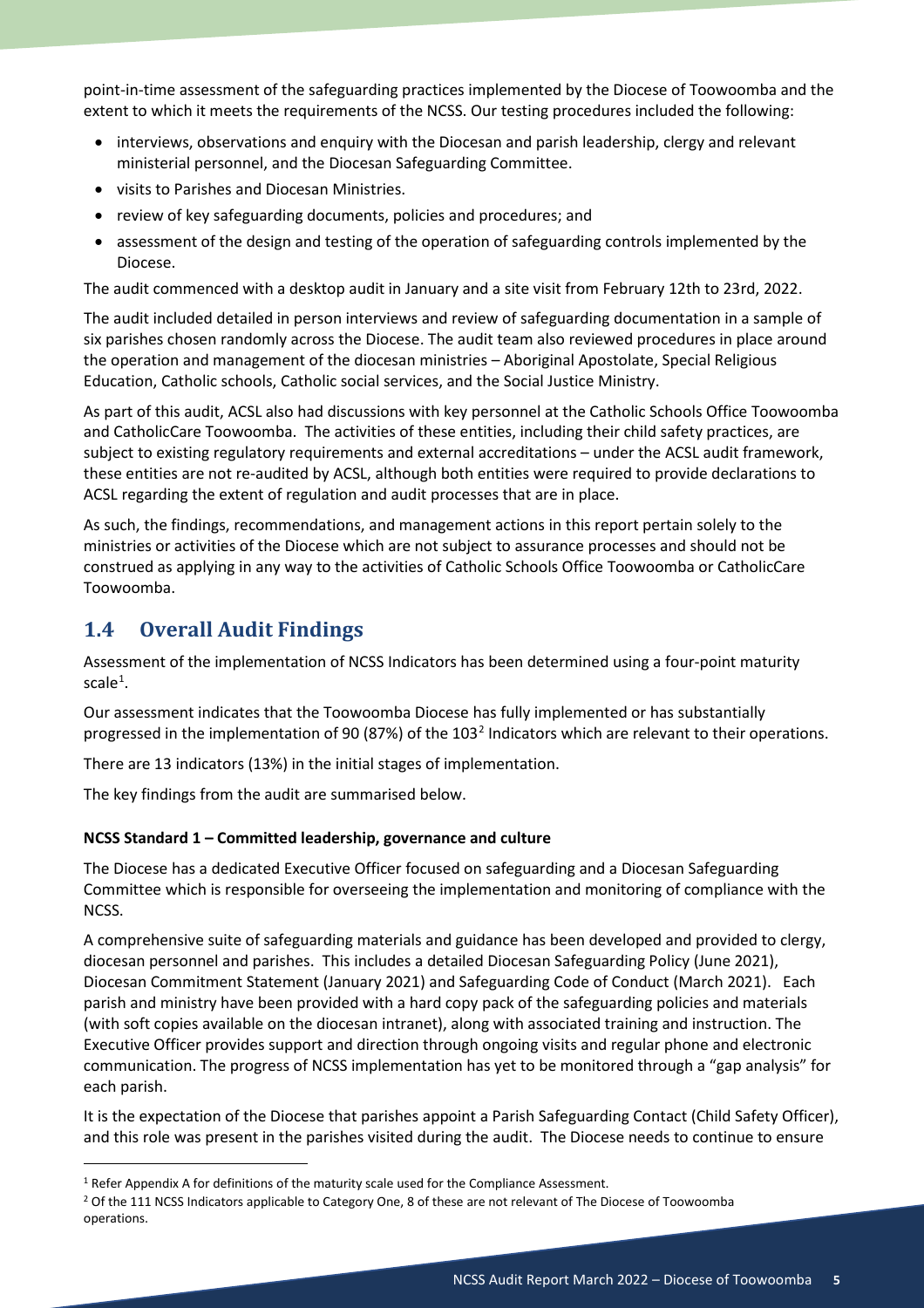the contact details for those who are willing to act as a Child Safety Officer are displayed in public areas of the parish churches, as well as in the parish newsletters/bulletins.

The Diocese has yet to fully monitor and measure a robust framework around risk management, although risk assessments have been completed by most parishes for their key activities. We noted some inconsistency amongst Parishes and Ministries in relation to the frequency of review of risk assessments. This matter has now been clarified, with additional instruction provided to Ministries and Parishes.

All Parish and Ministry risk assessments should to be forwarded to the Executive Officer for information and review. The Diocese is now developing an overall safeguarding risk register, incorporating both key Parish, Ministries, and Diocesan safeguarding risks, for regular review by the Diocesan Safeguarding Committee.

#### **NCSS Standard 2 – Children are safe, informed and participate**

The Diocese has various strategies, mostly informal, in place to engage with families and communities and obtain feedback on its safeguarding practices. This includes providing information on safeguarding in the parish bulletins; specific sermons/discussions on safeguarding during Mass; promotion of safeguarding and participation in Child Protection Week; and proactive dissemination of safeguarding information and materials by the Parish Safeguarding Contact and Parish Council.

The Diocese, Parishes and Ministries have yet to complete and disseminate child-friendly complaints materials, as well as information for children on safe and respectful peer relationships, including through social media. These materials are in the process of being developed. During the audit, ACSL suggested several sources the Diocese could draw upon to support developing these materials.

#### **NCSS Standard 3 – Partnering with families, carers and communities**

The audit findings revealed that some parishes have created their own safeguarding pamphlet/booklet for distribution to the community, which includes the parish Safeguarding Policy, code of conduct, complaint handling procedures and other safeguarding information relevant to the parish. ACSL recommends all Parishes and Ministries develop an information package for families and those people supported through ministries.

Child-friendly posters and statutory pamphlets on reporting safeguarding concerns information could be displayed in parish churches to inform families, carers and communities about their rights and to provide age-appropriate information for children to raise concerns or complaints.

#### **NCSS Standard 4 – Equity is promoted, and diversity is respected**

The Diocese has a strong focus on equity and diversity and has provided fact sheets to parishes highlighting safeguarding practices for children in various circumstances and environments.

This includes information on cultural safety for Aboriginal and Torres Strait Islander children, safety of children with a disability and safety of children from culturally and linguistically diverse backgrounds.

During the audit personnel noted that some of the parish and diocesan safeguarding information could be translated into Tagalog and Vietnamese dialects and ACSL recommends this strategy is implemented.

#### **NCSS Standard 5 – Robust human resource management**

The Diocese has comprehensive recruitment policies and procedures that outline safeguarding requirements in its advertising, vetting and screening of personnel.

However, whilst all Parishes and Ministries were aware of this documentation, not all parishes were keeping detailed notes of the vetting/selection process for parish volunteers.

Some inconsistency was noted during Parish and Ministries visits as to which volunteer roles were required to have a working with children check and/or police check, and whilst National Criminal History (police) checks have been conducted for all clergy and personnel, these are not repeated on a regular basis.

Formal performance reviews are conducted for most personnel, however safeguarding policies are not always assessed as part of this review. A recommendation is to conduct annual performance appraisals for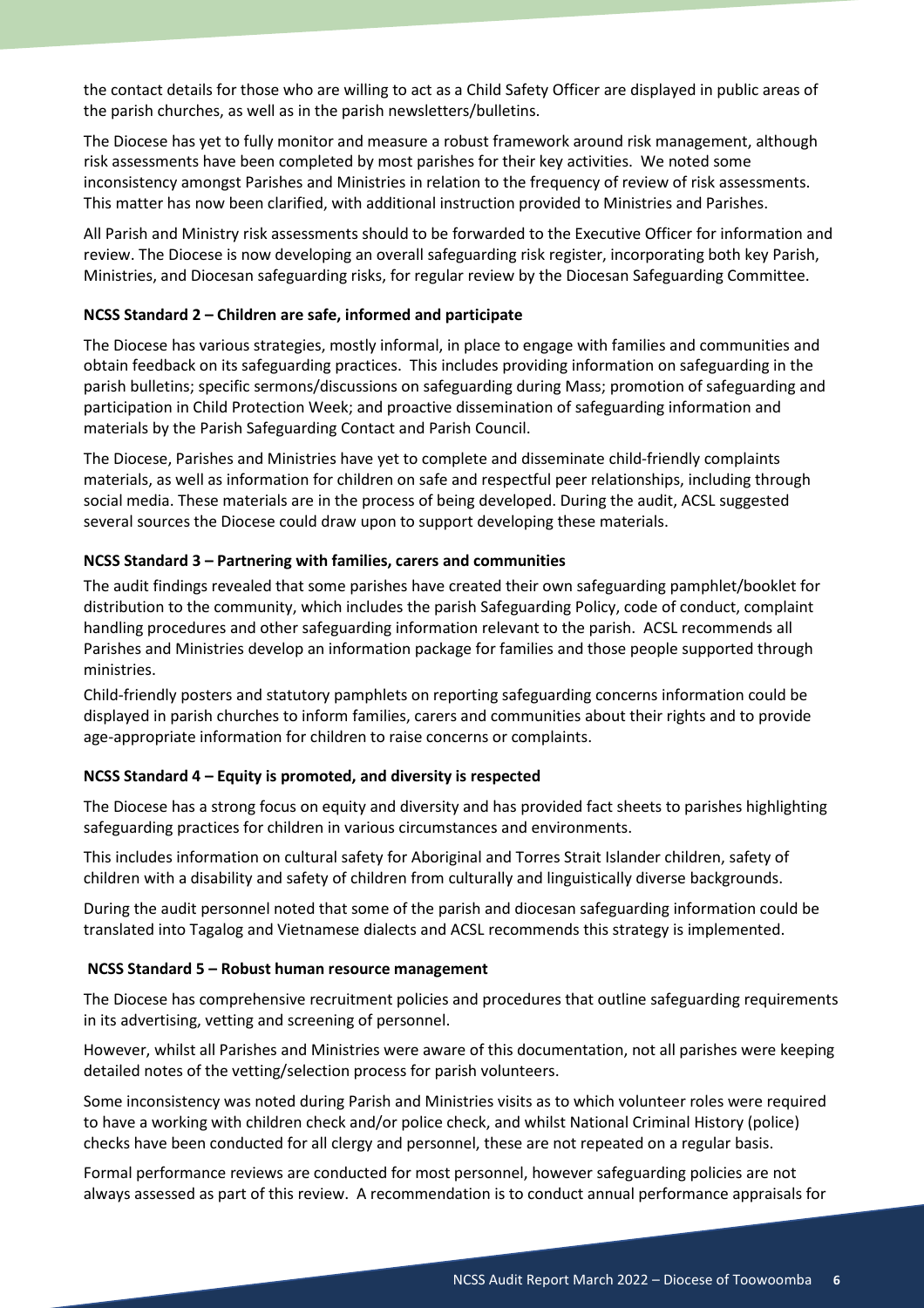all personnel. In addition, the performance of volunteers is currently not formally assessed, and we would recommend that volunteers are appraised annually.

The requirement for clergy to undertake professional/pastoral supervision is encouraged by the Diocese. We recommend that the Diocese financially support clergy with the cost of supervision to further support them in their vocation.

#### **NCSS Standard 6 – Effective complaints management**

The ACSL audit does not re-assess the outcomes of individual complaints. The audit focuses on reviewing current complaint management practices, including policies and procedures in place to prevent, detect, report and respond to all incidents and complaints, and the associated training, awareness and education available for all personnel.

The Executive Officer is responsible for investigating and managing complaints and works closely with the Bishop and relevant peers in Queensland and across Australia, as well as with an external panel of senior and experienced legal practitioners.

The Diocesan Safeguarding Policy contains comprehensive complaints handling procedures. Ministries and Parishes have been provided with a variety of materials which provide greater detail and information to personnel, and the general community on the processes for reporting, investigating, and managing complaints. Audit procedures indicate that complaints handling procedures are operating effectively.

We note the requirement to maintain safeguarding records for a minimum of 50 years is documented in the Privacy Policy and is appropriately implemented.

#### **NCSS Standard 7 – Ongoing education and training**

Interviews with Diocesan staff, clergy, ministry and parish personnel indicate a strong understanding of the requirements for child safeguarding, including knowledge of the appropriate response should a complaint or concern be raised.

The Diocese has provided various forms of safeguarding training to diocesan staff, clergy, Ministries and Parishes with records of attendance appropriately kept. We note that in all Ministries and Parishes reviewed, the requirement that personnel are not to commence in child-related ministry until they have attended the required training is well understood and has been appropriately implemented.

The Diocese has also developed additional procedures to follow up and address parish volunteers who are not child facing and who perform ad-hoc/infrequent duties to receive an appropriate form of safeguarding training.

Whilst there is strong awareness and knowledge of safeguarding practices across the Ministries and Parishes, there may be an opportunity to further strengthen the consistency of practices and improve networking across the Diocese, by having the child safety officers and/or other relevant personnel come together more regularly to discuss safeguarding practices, initiatives and strategies.

#### **NCSS Standard 8 – Safe physical and online environments**

The Diocese uses the Use of Information Technology in the Diocesan Human Resource policy which outlines its expectations around online activity. Online risks are well understood and included in risk assessments for diocesan, Ministry and Parish activities where required. However, we note that some Parishes only have one administrator for their Ministry/Parish social media. We recommend that two people be allocated as administrators.

Filtering is in place to block inappropriate online activity for technological devices which are networked with the diocesan IT system. However, some Ministries and Parishes are not networked with the Diocese and may not have the requisite filtering or monitoring of their online environment in place. We recommend that the Executive Officer explore the option of working with the Catholic Schools Office to network the IT systems for the Diocese, Ministries and Parishes.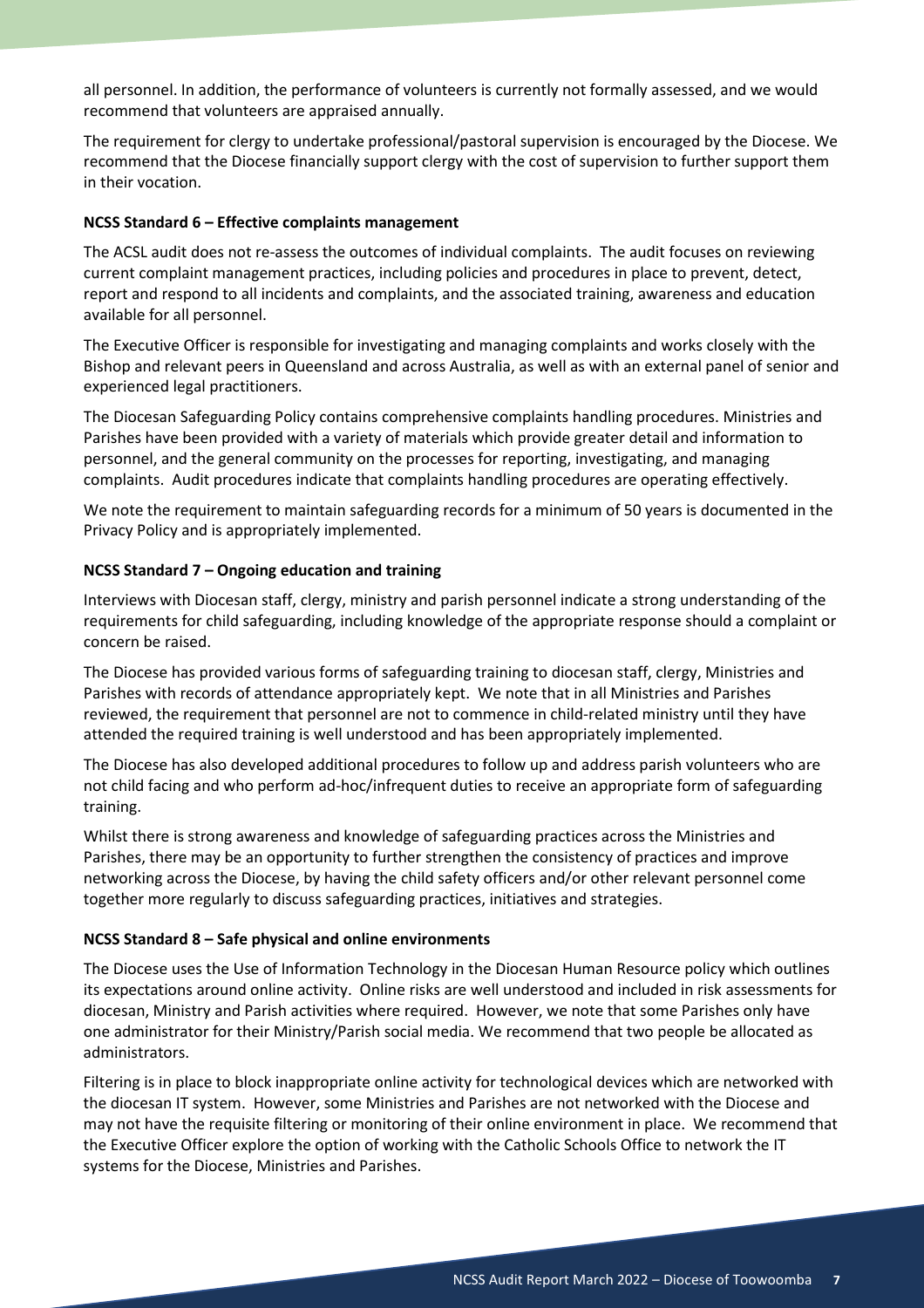Whilst the majority of Ministries and Parishes we reviewed had informal procedures in place to manage contractors conducting work on church property, a policy for the management of contractors needs to be drafted and could then be disseminated and implemented within the Ministries and Parishes, once finalised.

The Diocese and some Parishes have a hire agreement template for hiring out church premises to third parties, which contains the appropriate safeguarding clauses. However, not all Parishes were aware of, or were using, the hire agreement template. We recommend the template used by Parishes is distributed and used by all Parishes.

#### **NCSS Standard 9 – Continuous improvement**

The Diocese has a formal Safeguarding Implementation Plan, including self-audit and monitoring processes, which will be updated to include the actions arising from the ACSL audit. A meeting is planned for March 23, 2022 to will bring together clergy and personnel for a briefing on the audit findings and to jointly develop strategies to address audit findings.

#### **NCSS Standard 10 – Policies and procedures support child safety**

Key policies and procedures relating to safeguarding requirements are in place and operating effectively.

The table on the following page shows the overall compliance assessment for each of the Standards.

|                                                        |                                    |                                                |                                    | <b>Assessment of Compliance</b> |                                            |                         |  |
|--------------------------------------------------------|------------------------------------|------------------------------------------------|------------------------------------|---------------------------------|--------------------------------------------|-------------------------|--|
| <b>National Catholic Safeguarding Standard</b>         | # NCSS indicators<br>Category One) | <b>Diocese of Toowoomba</b><br>Not Relevant to | measurable<br><b>Managed &amp;</b> | developed<br>Defined &          | Ad hoc<br>Initial $\overline{\phantom{a}}$ | addressed<br><b>Not</b> |  |
| Committed leadership, governance & culture<br>1:       | 16                                 | $\mathcal{L}$                                  | 11                                 | 3                               |                                            |                         |  |
| Children are safe, informed and participate<br>2:      | 5                                  |                                                | 2                                  |                                 | 3                                          |                         |  |
| 3: Partnering with families, carers and<br>communities | 6                                  |                                                | 6                                  |                                 |                                            |                         |  |
| Equity is promoted and diversity is respected<br>4:    | 4                                  |                                                | $\overline{2}$                     | $\mathbf{1}$                    | $\mathbf{1}$                               |                         |  |
| Robust human resource management<br>5:                 | 23                                 | 4                                              | 14                                 | 5                               |                                            |                         |  |
| Effective complaints management<br>6:                  | 24                                 |                                                | 19                                 | 3                               | $\overline{2}$                             |                         |  |
| Ongoing training & education<br>7:                     | 9                                  |                                                | 9                                  |                                 |                                            |                         |  |
| Safe physical and online environments<br>8:            | 10                                 |                                                | 4                                  | $\mathbf{1}$                    | 5                                          |                         |  |
| Continuous improvement<br>9:                           | 8                                  | 2                                              | 4                                  |                                 | 2                                          |                         |  |
| 10: Policies and procedures support child safety       | 6                                  |                                                | 6                                  |                                 |                                            |                         |  |
| <b>TOTAL</b>                                           | 111                                | 8                                              | 77                                 | 13                              | 13                                         |                         |  |
|                                                        |                                    |                                                |                                    | (87%)                           | (13%)                                      |                         |  |

Audit recommendations are classified according to priority and urgency for remediation.<sup>[3](#page-7-0)</sup>

There are no Priority 1 (high rated) audit recommendations for the Diocese of Toowoomba.

<span id="page-7-0"></span><sup>&</sup>lt;sup>3</sup> Refer Appendix B for definitions of the Priority ratings used for audit recommendations.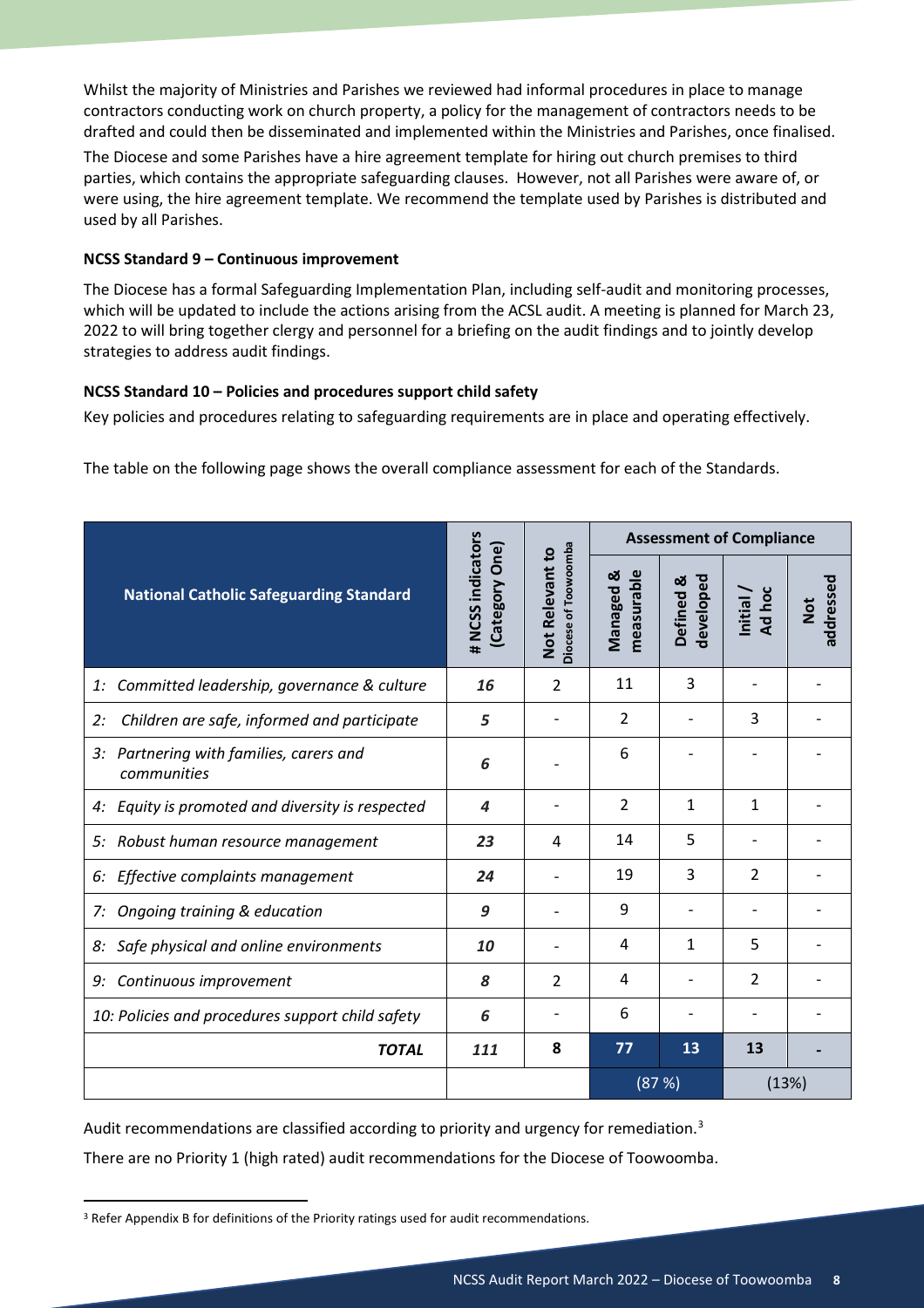There are six Priority 2 (medium rated) recommendations and one Priority 3 (low rated) recommendations, which are detailed in Section 3 of this report. Each recommendation also contains the Diocese of Toowoomba response to the audit finding, including management actions.

We would like to thank the Diocese of Toowoomba leadership team and all personnel who were involved in the audit for their cooperation and assistance.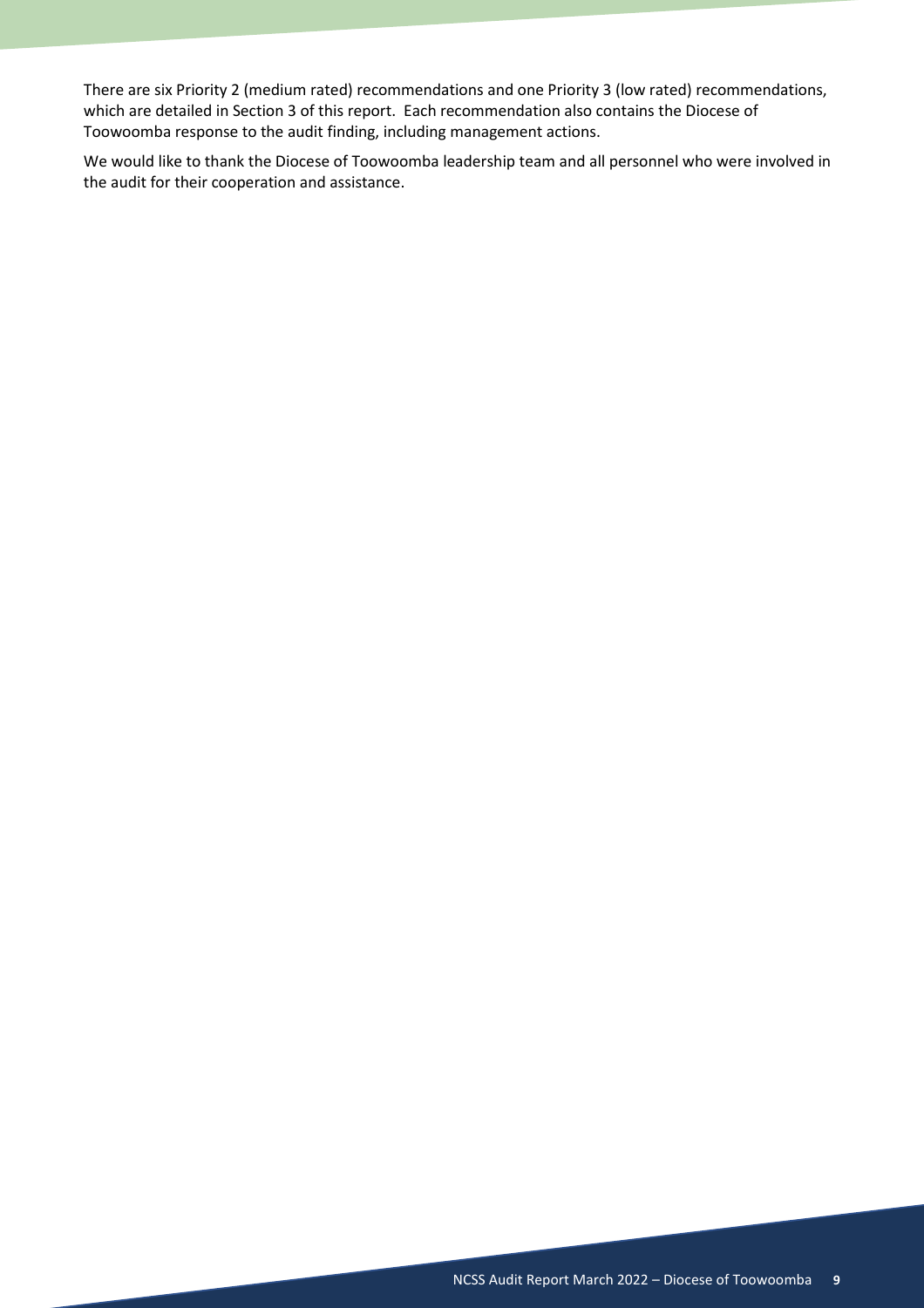# <span id="page-9-0"></span>**2. Assessment of Compliance with NCSS Indicators**

| <b>Standard 1</b>                                                                 |                                                                                                                                                                                                                                     | Committed leadership, governance and culture                                                                                                                                          |                         |                        |                                    |                         |
|-----------------------------------------------------------------------------------|-------------------------------------------------------------------------------------------------------------------------------------------------------------------------------------------------------------------------------------|---------------------------------------------------------------------------------------------------------------------------------------------------------------------------------------|-------------------------|------------------------|------------------------------------|-------------------------|
| Child safeguarding is embedded in the entity's leadership, governance and culture |                                                                                                                                                                                                                                     |                                                                                                                                                                                       |                         |                        |                                    |                         |
| abuse.                                                                            | Criterion 1.1 - The entity publicly commits to child<br>safeguarding and takes a zero-tolerance approach to child                                                                                                                   |                                                                                                                                                                                       | Managed &<br>Measurable | Defined &<br>Developed | Initial/<br>Ad-hoc                 | <b>Not</b><br>Addressed |
| 1.1.1                                                                             | leadership body and is publicly available.                                                                                                                                                                                          | The entity has a Child Safeguarding Policy that is approved<br>and endorsed by the Church Authority and/or relevant                                                                   | $\checkmark$            |                        |                                    |                         |
| 1.1.2                                                                             |                                                                                                                                                                                                                                     | The entity publishes a Child Safeguarding Commitment<br>Statement which is openly displayed and publicly available.                                                                   | $\checkmark$            |                        |                                    |                         |
|                                                                                   | <b>Observations:</b><br>1.1.1 - Requirements of the Indicators are in place. The policy will be updated in March 2022 to state the Diocese takes a 'zero-<br>tolerance' approach to all forms of abuse. Refer to Recommendation #1. |                                                                                                                                                                                       |                         |                        |                                    |                         |
| bottom up.                                                                        | modelled at all levels of the entity from the top down and                                                                                                                                                                          | Criterion 1.2 - A child safeguarding culture is championed and                                                                                                                        | Managed &<br>Measurable | Defined &<br>Developed | Initial/<br>Ad-hoc                 | <b>Not</b><br>Addressed |
| 1.2.1                                                                             | maintain an entity's culture of safeguarding by:<br>promoting child safeguarding regularly;<br>$\bullet$<br>responsibility; and<br>management.                                                                                      | The Church Authority and leaders of the entity create and<br>emphasising that child-safeguarding is everyone's<br>actively monitoring safeguarding compliance and risk                | $\checkmark$            |                        |                                    |                         |
| 1.2.2                                                                             | The entity appoints a Safeguarding Committee at the<br>practices.                                                                                                                                                                   | highest level of leadership to oversee the effective ongoing<br>implementation of child safeguarding practices, including<br>the Child Safeguarding Policy and related procedures and | $\checkmark$            |                        |                                    |                         |
| 1.2.3                                                                             | ministerial PJP level.                                                                                                                                                                                                              | The entity appoints and promotes the role of Safeguarding<br>Co-ordinator(s), with clearly defined responsibilities for<br>safeguarding children at diocesan, religious institute or  | $\checkmark$            |                        |                                    |                         |
| 1.2.4                                                                             | child safeguarding practices.                                                                                                                                                                                                       | Personnel understand that child safeguarding is everyone's<br>responsibility and are empowered to provide input on                                                                    |                         |                        |                                    |                         |
| <b>Observations:</b>                                                              |                                                                                                                                                                                                                                     | Requirements of the Indicators are in place. No recommendations for improvement noted.                                                                                                |                         |                        |                                    |                         |
|                                                                                   |                                                                                                                                                                                                                                     |                                                                                                                                                                                       |                         |                        |                                    |                         |
|                                                                                   | Criterion 1.3 - Governance arrangements facilitate<br>implementation of a Child Safeguarding Policy across the<br>entity's activities.                                                                                              |                                                                                                                                                                                       | Managed &<br>Measurable | Defined &<br>Developed | Initial/<br>Ad-hoc                 | <b>Not</b><br>Addressed |
| 1.3.1                                                                             | safeguarding roles and responsibilities to ensure<br>accountability for safeguarding is clear.                                                                                                                                      | Governance arrangements are transparent and include                                                                                                                                   | ✓                       |                        |                                    |                         |
| 1.3.2                                                                             | Where the Church Authority's governance includes<br>Standards taking into account relevant international<br>declarations and local legislation.                                                                                     | countries other than Australia, the entity must apply these                                                                                                                           |                         |                        | Not relevant to current activities |                         |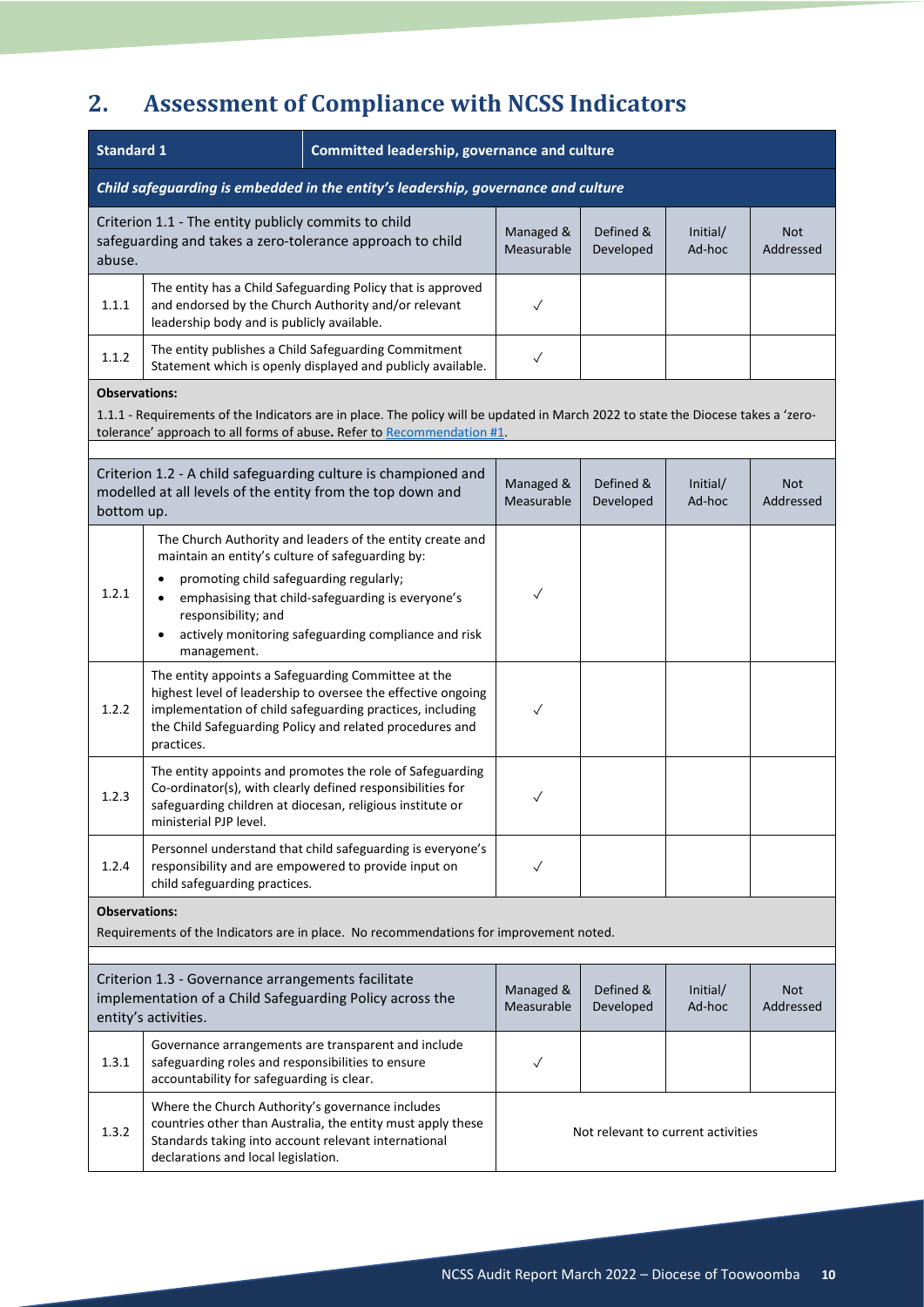| <b>Observations:</b><br>Requirements of the Indicators are in place. No recommendations for improvement noted.                                                                                                                                                                                           |                                                                                                                                                                                                                                                                                                                                                       |                                    |                        |                    |                         |
|----------------------------------------------------------------------------------------------------------------------------------------------------------------------------------------------------------------------------------------------------------------------------------------------------------|-------------------------------------------------------------------------------------------------------------------------------------------------------------------------------------------------------------------------------------------------------------------------------------------------------------------------------------------------------|------------------------------------|------------------------|--------------------|-------------------------|
|                                                                                                                                                                                                                                                                                                          | Criterion 1.4 - A Code of Conduct provides guidelines for<br>personnel on expected behavioural standards and<br>responsibilities.                                                                                                                                                                                                                     | Managed &<br>Measurable            | Defined &<br>Developed | Initial/<br>Ad-hoc | <b>Not</b><br>Addressed |
| 1.4.1                                                                                                                                                                                                                                                                                                    | The Code of Conduct explicitly and equally applies to all<br>personnel and provides guidance on appropriate and<br>expected standards of behaviour of personnel towards<br>children.                                                                                                                                                                  | $\checkmark$                       |                        |                    |                         |
| 1.4.2                                                                                                                                                                                                                                                                                                    | The Code of Conduct is written in accessible language and<br>communicated to personnel, children, families and carers.                                                                                                                                                                                                                                |                                    | $\checkmark$           |                    |                         |
| 1.4.3                                                                                                                                                                                                                                                                                                    | The Code of Conduct takes into account the needs of all<br>children, paying particular attention to Aboriginal and<br>Torres Strait Islander children, children with disability,<br>children from culturally and linguistically diverse<br>backgrounds and children with particular vulnerabilities,<br>for example, children who can't live at home. | $\checkmark$                       |                        |                    |                         |
| <b>Observations:</b><br>1.4.2 - The current Code of Conduct states breaches 'may' rather than 'will' lead to disciplinary action. The language used in the<br>Code of Conduct could be more accessible, that is, presented more simply for children to comprehend. Refer to<br><b>Recommendation #1.</b> |                                                                                                                                                                                                                                                                                                                                                       |                                    |                        |                    |                         |
| children.                                                                                                                                                                                                                                                                                                | Criterion 1.5 - The entity has risk management strategies<br>focusing on preventing, identifying and mitigating risks to                                                                                                                                                                                                                              | Managed &<br>Measurable            | Defined &<br>Developed | Initial/<br>Ad-hoc | <b>Not</b><br>Addressed |
| 1.5.1                                                                                                                                                                                                                                                                                                    | The entity has a clearly documented child safeguarding risk<br>management plan, as part of its overall risk management<br>strategy, which considers actual and potential risks relating<br>to children.                                                                                                                                               | $\checkmark$                       |                        |                    |                         |
| 1.5.2                                                                                                                                                                                                                                                                                                    | The entity has appropriate risk management processes in<br>place to assess, evaluate, review and oversee the<br>safeguarding of children participating in, or receiving,<br>ministries offshore including cultural immersions,<br>pilgrimages, solidarity campaigns and world youth days.                                                             | Not relevant to current activities |                        |                    |                         |
| 1.5.3                                                                                                                                                                                                                                                                                                    | Leaders of the entity manage safeguarding risks<br>effectively, through regular identification, monitoring,<br>reporting and review of risks.                                                                                                                                                                                                         |                                    | $\checkmark$           |                    |                         |
| <b>Observations:</b>                                                                                                                                                                                                                                                                                     | 1.5.1/1.5.3 - Some inconsistency was noted as to the frequency of review required for parish risk assessments. In addition, a<br>Diocesan and parish risk register(s) are still under development. Refer to Recommendation #1.                                                                                                                        |                                    |                        |                    |                         |
|                                                                                                                                                                                                                                                                                                          | Criterion 1.6 - Personnel understand their obligations on<br>information sharing and record keeping.                                                                                                                                                                                                                                                  | Managed &<br>Measurable            | Defined &<br>Developed | Initial/<br>Ad-hoc | <b>Not</b><br>Addressed |
| 1.6.1                                                                                                                                                                                                                                                                                                    | The entity has documented information sharing and record<br>keeping policies and procedures which are communicated<br>to personnel.                                                                                                                                                                                                                   |                                    | $\checkmark$           |                    |                         |
| 1.6.2                                                                                                                                                                                                                                                                                                    | The entity's information sharing and record keeping<br>policies and procedures relating to all aspects of child<br>safeguarding, including incidents and complaints, apply<br>sound record keeping principles.                                                                                                                                        | $\checkmark$                       |                        |                    |                         |
|                                                                                                                                                                                                                                                                                                          | <b>Observations:</b><br>1.6.1 - The Diocese is yet to develop a Safeguarding Record Keeping and Information Sharing policy.<br>1.6.2 - Refer to Recommendation #1.                                                                                                                                                                                    |                                    |                        |                    |                         |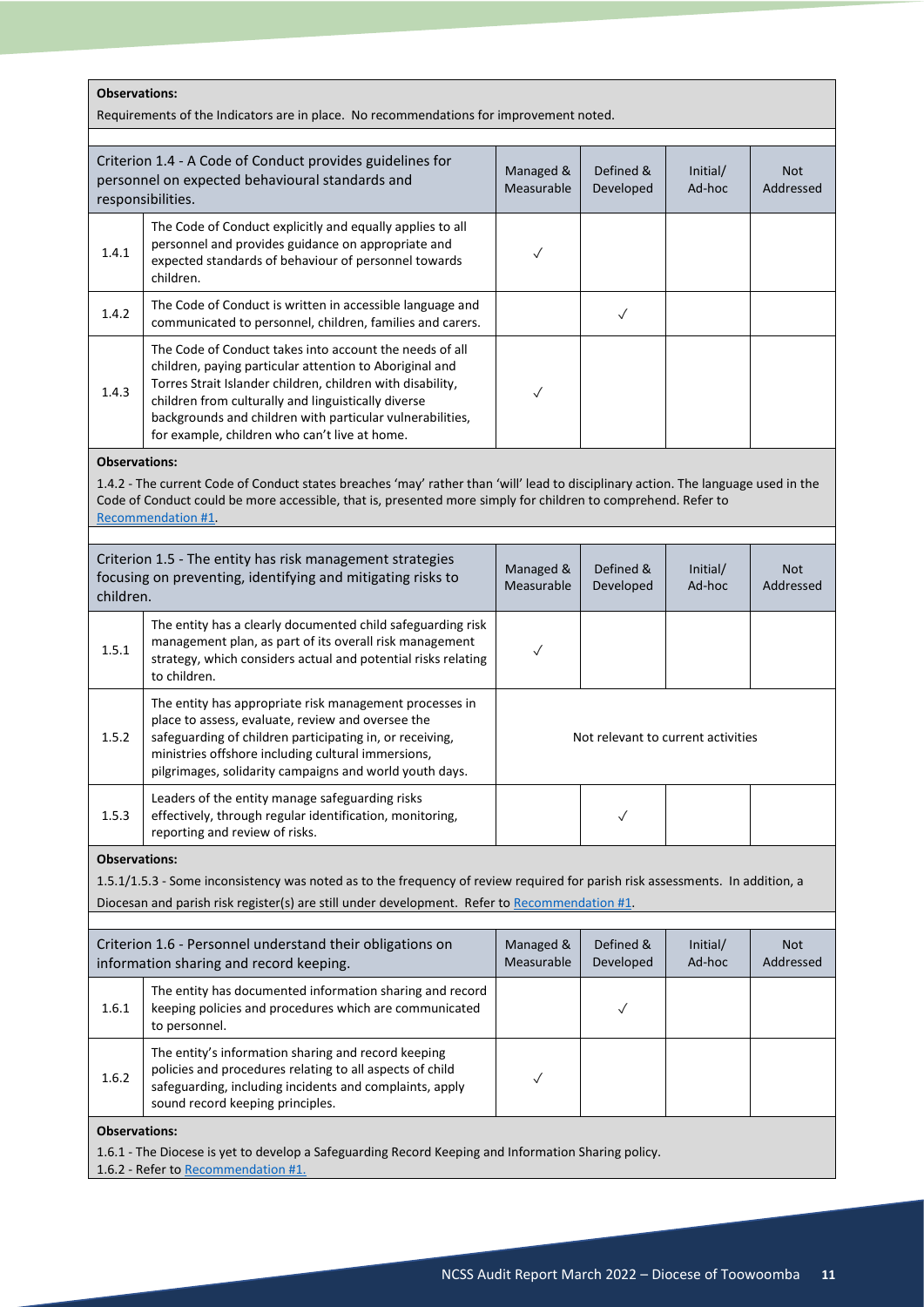| <b>Standard 2</b>                                                                                                                                                                                                                                                           | Children are safe, informed and participate                                                                                                                   |                                                                                                                                                                                                       |                         |                         |                    |                         |  |
|-----------------------------------------------------------------------------------------------------------------------------------------------------------------------------------------------------------------------------------------------------------------------------|---------------------------------------------------------------------------------------------------------------------------------------------------------------|-------------------------------------------------------------------------------------------------------------------------------------------------------------------------------------------------------|-------------------------|-------------------------|--------------------|-------------------------|--|
|                                                                                                                                                                                                                                                                             | Children are informed about their rights, participate in decisions affecting them and are taken seriously                                                     |                                                                                                                                                                                                       |                         |                         |                    |                         |  |
|                                                                                                                                                                                                                                                                             | Criterion 2.1 - Children are informed about their rights,<br>including safety, information and participation.                                                 |                                                                                                                                                                                                       | Managed &<br>Measurable | Defined &<br>Developed  | Initial/<br>Ad-hoc | <b>Not</b><br>Addressed |  |
| 2.1.1                                                                                                                                                                                                                                                                       | engage with children; seek children's views; consult<br>can be recognised and implemented by the entity.                                                      | The entity has age-appropriate strategies to proactively<br>children about decisions that affect them; and consult<br>children about what makes them feel safe and how this                           |                         |                         | $\checkmark$       |                         |  |
| 2.1.2                                                                                                                                                                                                                                                                       | including their right to be safe from abuse, and are<br>their safety or the safety of their peers.                                                            | The entity ensures children are made aware of their rights,<br>informed whom to contact if they have concerns about                                                                                   | $\checkmark$            |                         |                    |                         |  |
| <b>Observations:</b><br>2.1.1 - The requirements of these Indicator are yet to be fully developed. The parishes have older demographics and limited<br>engagement with children. Refer to Recommendation #2.                                                                |                                                                                                                                                               |                                                                                                                                                                                                       |                         |                         |                    |                         |  |
| Criterion 2.2 - The importance of friendships is recognised<br>Defined &<br>Managed &<br>Initial/<br><b>Not</b><br>and support from peers is encouraged, helping children feel<br>Measurable<br>Ad-hoc<br>Developed<br>Addressed<br>safe and less isolated.                 |                                                                                                                                                               |                                                                                                                                                                                                       |                         |                         |                    |                         |  |
| 2.2.1                                                                                                                                                                                                                                                                       | The entity provides children with age-appropriate<br>including through social media.                                                                          | information about safe and respectful peer relationships,                                                                                                                                             |                         |                         | $\checkmark$       |                         |  |
| <b>Observations:</b>                                                                                                                                                                                                                                                        |                                                                                                                                                               |                                                                                                                                                                                                       |                         |                         |                    |                         |  |
| 2.2.1 - Parishes draw upon school-based materials regarding safe and respectful relationships, since many safeguarding<br>representative's experiences come from schools. The Diocese could compliment this by hosting safeguarding forums.                                 |                                                                                                                                                               |                                                                                                                                                                                                       |                         |                         |                    |                         |  |
| Criterion 2.3 - Where relevant to the setting and context,<br>children and families may be offered access to abuse<br>Managed &<br>Defined &<br>Initial/<br>Ad-hoc<br>prevention programs and related information that is age-<br>Measurable<br>Developed<br>appropriate.   |                                                                                                                                                               |                                                                                                                                                                                                       |                         | <b>Not</b><br>Addressed |                    |                         |  |
| 2.3.1                                                                                                                                                                                                                                                                       | with information, access and/or referral to abuse<br>prevention programs, appropriate to the child's age,<br>development, ability and level of understanding. | Where relevant, the entity provides children and families                                                                                                                                             |                         |                         |                    |                         |  |
| <b>Observations:</b>                                                                                                                                                                                                                                                        |                                                                                                                                                               | 2.3.1 - Parishes draw upon school-based materials regarding safe and respectful relationships, since many safeguarding<br>representatives' experiences come from schools. Refer to Recommendation #2. |                         |                         |                    |                         |  |
| Criterion 2.4 - Personnel are attuned to signs of harm and<br>facilitate child-friendly ways for children to express their<br>Managed &<br>Defined &<br>Initial/<br>Ad-hoc<br>views, participate in decision-making and raise their<br>Measurable<br>Developed<br>concerns. |                                                                                                                                                               |                                                                                                                                                                                                       |                         | <b>Not</b><br>Addressed |                    |                         |  |
| 2.4.1                                                                                                                                                                                                                                                                       | identify potential signs of harm and actively support<br>children to raise any concerns.                                                                      | Personnel have the knowledge, skills and awareness to                                                                                                                                                 | $\checkmark$            |                         |                    |                         |  |
| <b>Observations:</b>                                                                                                                                                                                                                                                        |                                                                                                                                                               | Requirements of the Indicator are in place. No recommendations for improvement noted.                                                                                                                 |                         |                         |                    |                         |  |
|                                                                                                                                                                                                                                                                             |                                                                                                                                                               |                                                                                                                                                                                                       |                         |                         |                    |                         |  |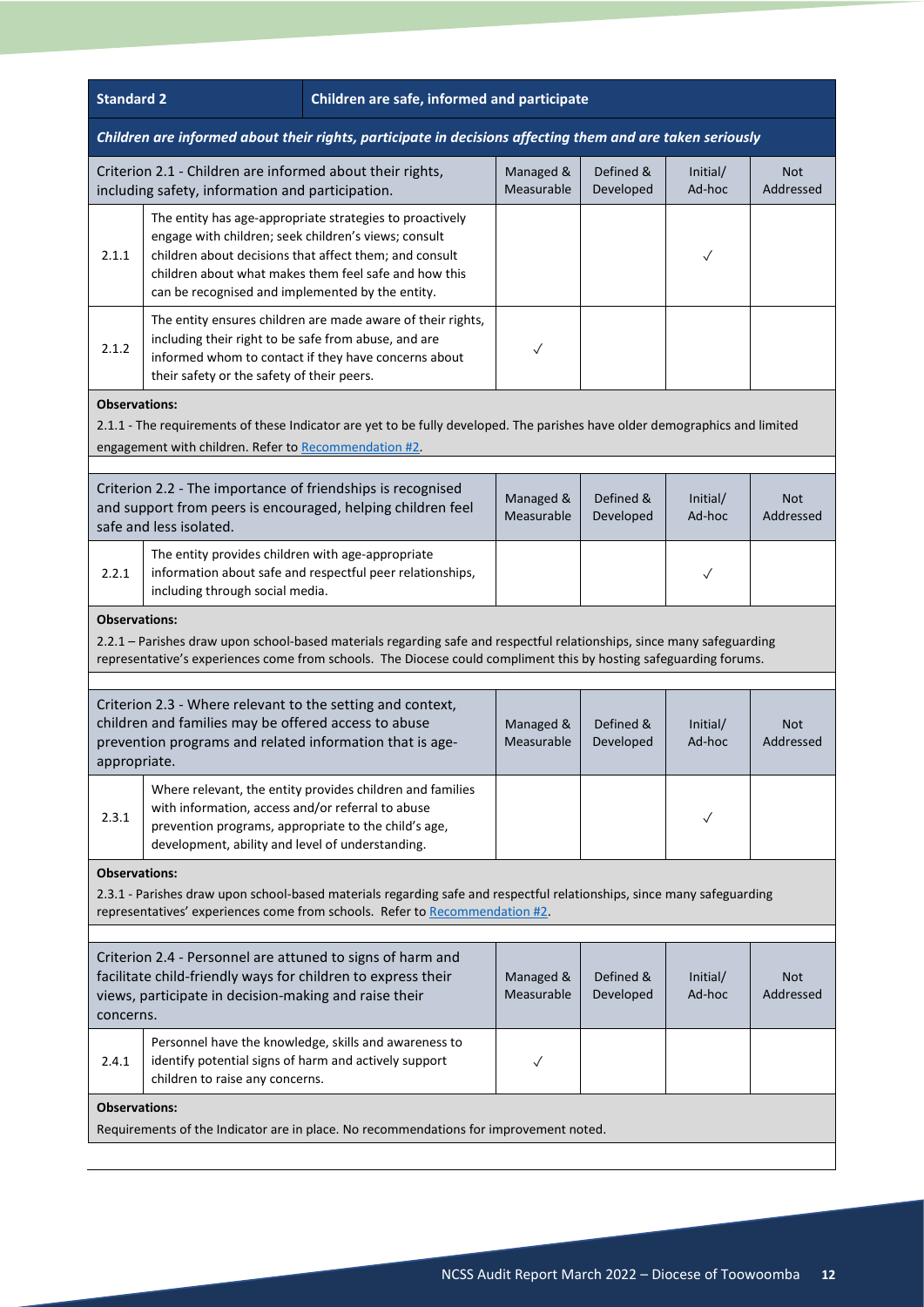| <b>Standard 3</b>                                                                                                                                                                                                                                                   |                                                                                                               | Partnering with families, carers and communities                                                                                                                                  |                         |                        |                    |                         |  |
|---------------------------------------------------------------------------------------------------------------------------------------------------------------------------------------------------------------------------------------------------------------------|---------------------------------------------------------------------------------------------------------------|-----------------------------------------------------------------------------------------------------------------------------------------------------------------------------------|-------------------------|------------------------|--------------------|-------------------------|--|
|                                                                                                                                                                                                                                                                     | Families, carers and communities are informed and involved in promoting child safeguarding                    |                                                                                                                                                                                   |                         |                        |                    |                         |  |
| Criterion 3.1 - Families and carers participate in decisions<br>Managed &<br>Defined &<br>Initial/<br>Measurable<br>Developed<br>Ad-hoc<br>affecting their child.                                                                                                   |                                                                                                               |                                                                                                                                                                                   |                         |                        | Not.<br>Addressed  |                         |  |
| The entity supports and encourages families/carers to take<br>an active role in monitoring children's safety when<br>3.1.1<br>participating in activities.                                                                                                          |                                                                                                               |                                                                                                                                                                                   | $\checkmark$            |                        |                    |                         |  |
|                                                                                                                                                                                                                                                                     | <b>Observations:</b><br>Requirements of the Indicator are in place. No recommendations for improvement noted. |                                                                                                                                                                                   |                         |                        |                    |                         |  |
| Criterion 3.2 - The entity engages and openly communicates<br>with families, carers and communities about its child<br>Defined &<br>Managed &<br>Initial/<br>Measurable<br>Developed<br>Ad-hoc<br>safeguarding approach, and relevant information is<br>accessible. |                                                                                                               |                                                                                                                                                                                   |                         |                        | Not.<br>Addressed  |                         |  |
| 3.2.1                                                                                                                                                                                                                                                               | to discussions about its child safeguarding approach.                                                         | The entity promotes open dialogue and provides a range<br>of ways for families, carers and communities to contribute                                                              | $\checkmark$            |                        |                    |                         |  |
| 3.2.2                                                                                                                                                                                                                                                               | ordinator(s).                                                                                                 | The entity provides families, carers and communities with<br>relevant safeguarding information including contact details<br>of the Safeguarding Committee and/or Safeguarding Co- | $\checkmark$            |                        |                    |                         |  |
| <b>Observations:</b>                                                                                                                                                                                                                                                |                                                                                                               | Requirements of the Indicator are in place. No recommendations for improvement noted.                                                                                             |                         |                        |                    |                         |  |
|                                                                                                                                                                                                                                                                     | the entity's policies and practices.                                                                          | Criterion 3.3 - Families, carers and communities have a say in                                                                                                                    | Managed &<br>Measurable | Defined &<br>Developed | Initial/<br>Ad-hoc | <b>Not</b><br>Addressed |  |
| 3.3.1                                                                                                                                                                                                                                                               | Processes are in place to engage families, carers and<br>for keeping children safe.                           | communities about their views on policies and practices                                                                                                                           | $\checkmark$            |                        |                    |                         |  |
| <b>Observations:</b>                                                                                                                                                                                                                                                |                                                                                                               | Requirements of the Indicator are in place. No recommendations for improvement noted.                                                                                             |                         |                        |                    |                         |  |
|                                                                                                                                                                                                                                                                     |                                                                                                               |                                                                                                                                                                                   |                         |                        |                    |                         |  |
|                                                                                                                                                                                                                                                                     | about the entity's operations and governance.                                                                 | Criterion 3.4 - Families, carers and communities are informed                                                                                                                     | Managed &<br>Measurable | Defined &<br>Developed | Initial/<br>Ad-hoc | <b>Not</b><br>Addressed |  |
| 3.4.1                                                                                                                                                                                                                                                               | aware of the roles and responsibilities of personnel                                                          | The entity ensures families, carers and communities are<br>providing ministries or activities directly to their children.                                                         | $\checkmark$            |                        |                    |                         |  |
| <b>Observations:</b>                                                                                                                                                                                                                                                |                                                                                                               | Requirements of the Indicator are in place. No recommendations for improvement noted.                                                                                             |                         |                        |                    |                         |  |
|                                                                                                                                                                                                                                                                     | Criterion 3.5 - The entity takes a leadership role in raising                                                 | community awareness of the dignity and rights of all children.                                                                                                                    | Managed &<br>Measurable | Defined &<br>Developed | Initial/<br>Ad-hoc | Not<br>Addressed        |  |
| 3.5.1                                                                                                                                                                                                                                                               | promotes and/or participates in civic engagement                                                              | Appropriate to the context or setting, the entity actively<br>activities/campaigns which promote whole of community<br>awareness of children's rights and child abuse prevention. | $\checkmark$            |                        |                    |                         |  |
| <b>Observations:</b>                                                                                                                                                                                                                                                |                                                                                                               | Requirements of the Indicator are in place. No recommendations for improvement noted.                                                                                             |                         |                        |                    |                         |  |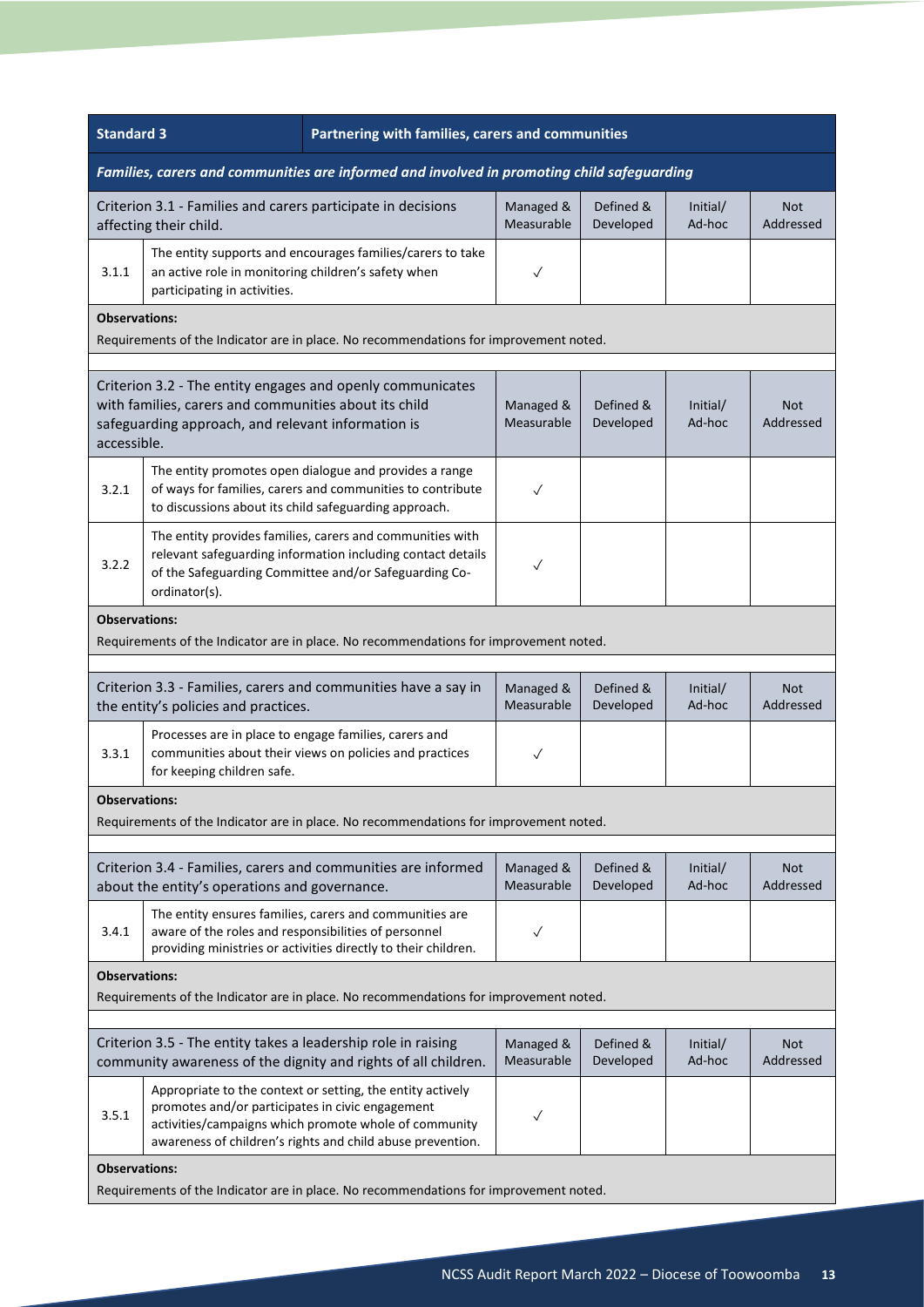| Equity is upheld and diverse needs respected in policy and practice<br>Criterion 4.1 - The entity actively anticipates children's<br>diverse circumstances and backgrounds, and provides<br>Managed &<br>Defined &<br>Initial/<br><b>Not</b><br>support and responds effectively to those who are<br>Measurable<br>Developed<br>Ad-hoc<br>Addressed<br>vulnerable.<br>The entity's Child Safeguarding Policy and practices reflect<br>an understanding, and identification, of diverse<br>4.1.1<br>$\checkmark$<br>circumstances and experiences that increase a child's<br>vulnerability to abuse.<br>The entity's Complaints Handling Policy and practices<br>demonstrate an understanding of barriers that prevent<br>children from disclosing abuse and barriers for adults<br>4.1.2<br>$\checkmark$<br>recognising and/or responding to disclosures and<br>articulates processes that reduce barriers to disclosure.<br><b>Observations:</b><br>4.1.2 - The complaints handling policy needs to be re developed to include both children and adults at risk. Refer to<br>Recommendation #3.<br>Criterion 4.2 - All children have access to information,<br>Defined &<br>Managed &<br>Initial/<br><b>Not</b><br>support and complaints processes in ways that are culturally<br>Measurable<br>Ad-hoc<br>Developed<br>Addressed<br>safe, accessible and easy to understand. |  |
|--------------------------------------------------------------------------------------------------------------------------------------------------------------------------------------------------------------------------------------------------------------------------------------------------------------------------------------------------------------------------------------------------------------------------------------------------------------------------------------------------------------------------------------------------------------------------------------------------------------------------------------------------------------------------------------------------------------------------------------------------------------------------------------------------------------------------------------------------------------------------------------------------------------------------------------------------------------------------------------------------------------------------------------------------------------------------------------------------------------------------------------------------------------------------------------------------------------------------------------------------------------------------------------------------------------------------------------------------------------------------------|--|
|                                                                                                                                                                                                                                                                                                                                                                                                                                                                                                                                                                                                                                                                                                                                                                                                                                                                                                                                                                                                                                                                                                                                                                                                                                                                                                                                                                                |  |
|                                                                                                                                                                                                                                                                                                                                                                                                                                                                                                                                                                                                                                                                                                                                                                                                                                                                                                                                                                                                                                                                                                                                                                                                                                                                                                                                                                                |  |
|                                                                                                                                                                                                                                                                                                                                                                                                                                                                                                                                                                                                                                                                                                                                                                                                                                                                                                                                                                                                                                                                                                                                                                                                                                                                                                                                                                                |  |
|                                                                                                                                                                                                                                                                                                                                                                                                                                                                                                                                                                                                                                                                                                                                                                                                                                                                                                                                                                                                                                                                                                                                                                                                                                                                                                                                                                                |  |
|                                                                                                                                                                                                                                                                                                                                                                                                                                                                                                                                                                                                                                                                                                                                                                                                                                                                                                                                                                                                                                                                                                                                                                                                                                                                                                                                                                                |  |
|                                                                                                                                                                                                                                                                                                                                                                                                                                                                                                                                                                                                                                                                                                                                                                                                                                                                                                                                                                                                                                                                                                                                                                                                                                                                                                                                                                                |  |
|                                                                                                                                                                                                                                                                                                                                                                                                                                                                                                                                                                                                                                                                                                                                                                                                                                                                                                                                                                                                                                                                                                                                                                                                                                                                                                                                                                                |  |
| The entity produces child-friendly material in accessible<br>language and formats that promotes inclusion and informs<br>4.2.1<br>$\checkmark$<br>all children of the support and complaints processes<br>available to them.                                                                                                                                                                                                                                                                                                                                                                                                                                                                                                                                                                                                                                                                                                                                                                                                                                                                                                                                                                                                                                                                                                                                                   |  |
| <b>Observations:</b><br>4.2.1 - The Diocese needs to further develop child-friendly materials and use accessible languages. Refer to Recommendation<br>#3.                                                                                                                                                                                                                                                                                                                                                                                                                                                                                                                                                                                                                                                                                                                                                                                                                                                                                                                                                                                                                                                                                                                                                                                                                     |  |
|                                                                                                                                                                                                                                                                                                                                                                                                                                                                                                                                                                                                                                                                                                                                                                                                                                                                                                                                                                                                                                                                                                                                                                                                                                                                                                                                                                                |  |
| Criterion 4.3 - The entity pays particular attention to the<br>needs of Aboriginal and Torres Strait Islander children,<br>Defined &<br>Managed &<br>Initial/<br><b>Not</b><br>children with a disability, and children from culturally and<br>Measurable<br>Developed<br>Ad-hoc<br>Addressed<br>linguistically diverse backgrounds, those who are unable to<br>live at home, and children of diverse sexuality.                                                                                                                                                                                                                                                                                                                                                                                                                                                                                                                                                                                                                                                                                                                                                                                                                                                                                                                                                               |  |
| The entity's Child Safeguarding Policy and practices reflect<br>attitudes and behaviours that respect the human rights of<br>4.3.1<br>$\checkmark$<br>all children and are inclusive and responsive to diverse<br>needs.                                                                                                                                                                                                                                                                                                                                                                                                                                                                                                                                                                                                                                                                                                                                                                                                                                                                                                                                                                                                                                                                                                                                                       |  |
| <b>Observations:</b><br>4.3.1 - The Diocese could update the policy to specifically include reference children of diverse sexually. Refer to<br>Recommendation #3.                                                                                                                                                                                                                                                                                                                                                                                                                                                                                                                                                                                                                                                                                                                                                                                                                                                                                                                                                                                                                                                                                                                                                                                                             |  |
|                                                                                                                                                                                                                                                                                                                                                                                                                                                                                                                                                                                                                                                                                                                                                                                                                                                                                                                                                                                                                                                                                                                                                                                                                                                                                                                                                                                |  |
| <b>Standard 5</b><br>Robust human resource management                                                                                                                                                                                                                                                                                                                                                                                                                                                                                                                                                                                                                                                                                                                                                                                                                                                                                                                                                                                                                                                                                                                                                                                                                                                                                                                          |  |
| People working with children are suitable and supported to reflect child safeguarding values in practice                                                                                                                                                                                                                                                                                                                                                                                                                                                                                                                                                                                                                                                                                                                                                                                                                                                                                                                                                                                                                                                                                                                                                                                                                                                                       |  |
| Criterion 5.1 - Recruitment, including advertising, interview<br>Defined &<br>Managed &<br>Initial/<br><b>Not</b><br>questions, referee checks and personnel pre-employment<br>Measurable<br>Ad-hoc<br>developed<br>Addressed<br>screening, emphasises child safeguarding.                                                                                                                                                                                                                                                                                                                                                                                                                                                                                                                                                                                                                                                                                                                                                                                                                                                                                                                                                                                                                                                                                                     |  |
| The entity emphasises its commitment to child<br>5.1.1<br>$\checkmark$<br>safeguarding and zero-tolerance approach to child abuse                                                                                                                                                                                                                                                                                                                                                                                                                                                                                                                                                                                                                                                                                                                                                                                                                                                                                                                                                                                                                                                                                                                                                                                                                                              |  |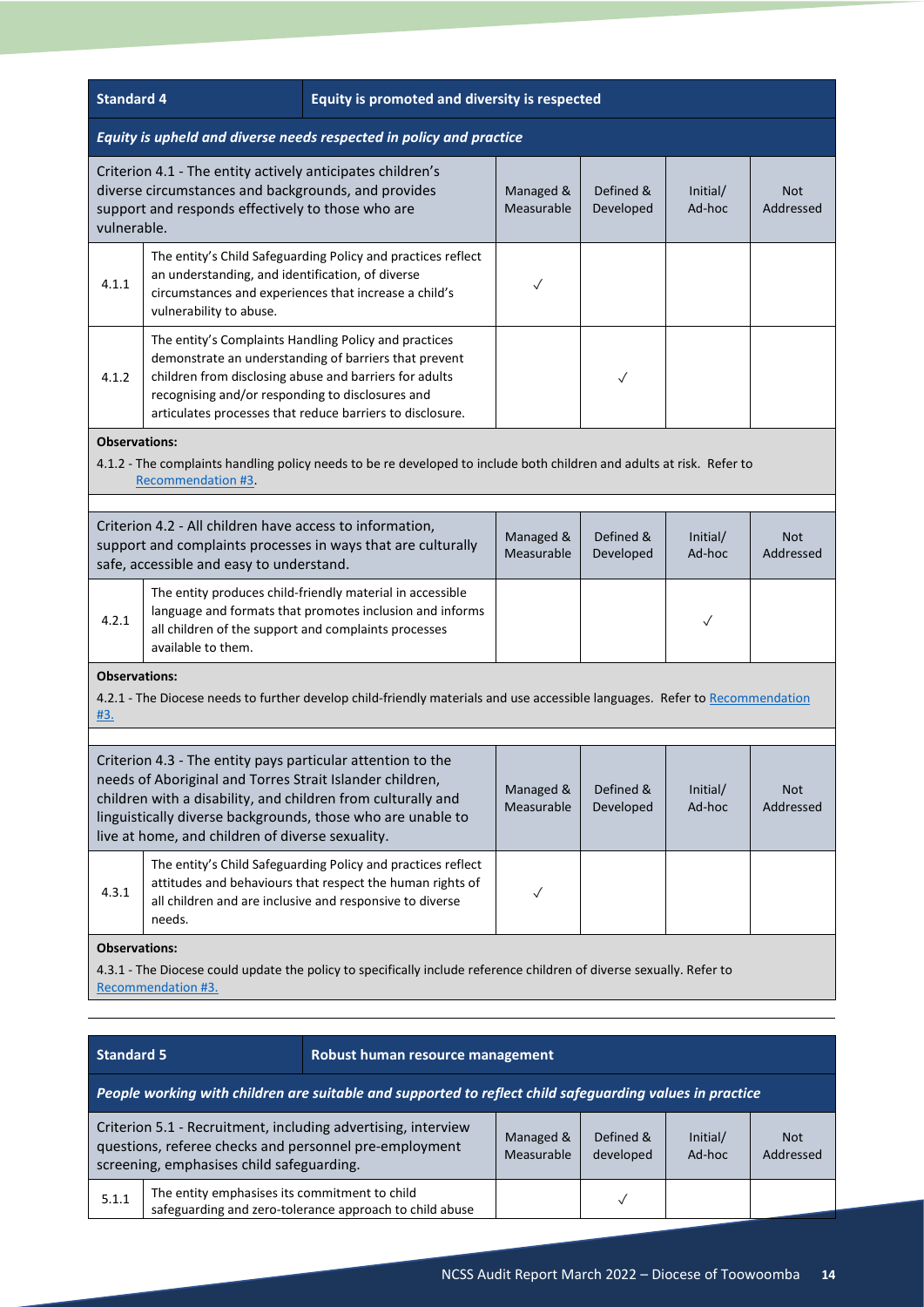|                      | in all aspects of its advertising, screening and recruitment<br>for personnel.                                                                                                                                                                                                                                                                               |                         |                        |                    |                         |
|----------------------|--------------------------------------------------------------------------------------------------------------------------------------------------------------------------------------------------------------------------------------------------------------------------------------------------------------------------------------------------------------|-------------------------|------------------------|--------------------|-------------------------|
| 5.1.2                | The entity documents its safeguarding approach in<br>recruitment and screening procedures and processes.                                                                                                                                                                                                                                                     | $\checkmark$            |                        |                    |                         |
| 5.1.3                | Positions are assessed for the expected level of contact<br>with children and appropriate child safeguarding<br>recruitment procedures are implemented.                                                                                                                                                                                                      | ✓                       |                        |                    |                         |
| 5.1.4                | Position descriptions, selection criteria, referee checks and<br>interview questions articulate:<br>• that children are valued and respected;<br>• the commitment of the entity to child safeguarding;<br>and<br>where appropriate to the role, an understanding of<br>children's developmental needs and culturally safe<br>practices.                      |                         | $\checkmark$           |                    |                         |
| <b>Observations:</b> |                                                                                                                                                                                                                                                                                                                                                              |                         |                        |                    |                         |
|                      | 5.1.1 - The Diocese and many Parishes have detailed guidance on recruitment of volunteers, however it was noted that not all<br>Parishes were requesting National Criminal Records Checks for all volunteers.<br>5.1.4 - The Diocese needs to develop a Diocesan Safeguarding Recruitment Policy. Refer to Recommendation #4.                                |                         |                        |                    |                         |
|                      | Criterion 5.2 - Relevant personnel (including all seminarians,<br>clergy and religious) have current working with children<br>checks or equivalent background checks.                                                                                                                                                                                        | Managed &<br>Measurable | Defined &<br>Developed | Initial/<br>Ad-hoc | <b>Not</b><br>Addressed |
| 5.2.1                | The entity has a policy which is implemented that ensures:<br>personnel have a current working with children<br>check as required by legislation, prior to working<br>with children; and<br>where a working with children check is not required<br>by legislation, other background checks for<br>personnel are conducted prior to working with<br>children. | ✓                       |                        |                    |                         |
| 5.2.2                | The entity keeps records and monitors the status of<br>working with children checks and/or background checks<br>for all personnel.                                                                                                                                                                                                                           |                         | $\checkmark$           |                    |                         |
| <b>Observations:</b> |                                                                                                                                                                                                                                                                                                                                                              |                         |                        |                    |                         |
|                      | 5.2.2 All Parishes and Ministries need to keep records. Refer to Recommendation #4                                                                                                                                                                                                                                                                           |                         |                        |                    |                         |
|                      | Criterion 5.3 - Personnel receive an appropriate induction and<br>are aware of child safeguarding responsibilities, including<br>reporting obligations.                                                                                                                                                                                                      | Managed &<br>Measurable | Defined &<br>developed | Initial/<br>Ad-hoc | <b>Not</b><br>Addressed |
| 5.3.1                | All personnel participate in a safeguarding induction<br>program, which occurs as soon as possible after<br>commencement.                                                                                                                                                                                                                                    | $\checkmark$            |                        |                    |                         |
| 5.3.2                | All Church Authorities who are a signatory to a Service<br>Agreement with ACSL are required to participate in the<br>NCSS Introductory Session for Leaders within four months<br>of commencement.                                                                                                                                                            | $\checkmark$            |                        |                    |                         |
| <b>Observations:</b> | 5.3.2. Attendance records should be kept of all Parish/Ministry formation/training sessions. Refer to Recommendation #4.                                                                                                                                                                                                                                     |                         |                        |                    |                         |
|                      | Criterion 5.4 - Ongoing supervision and people management<br>is focused on child safeguarding                                                                                                                                                                                                                                                                | Managed &<br>Measurable | Defined &<br>developed | Initial/<br>Ad-hoc | <b>Not</b><br>Addressed |
| 5.4.1                | Support, mentoring, oversight and professional supervision<br>processes for personnel include child safeguarding.                                                                                                                                                                                                                                            | $\checkmark$            |                        |                    |                         |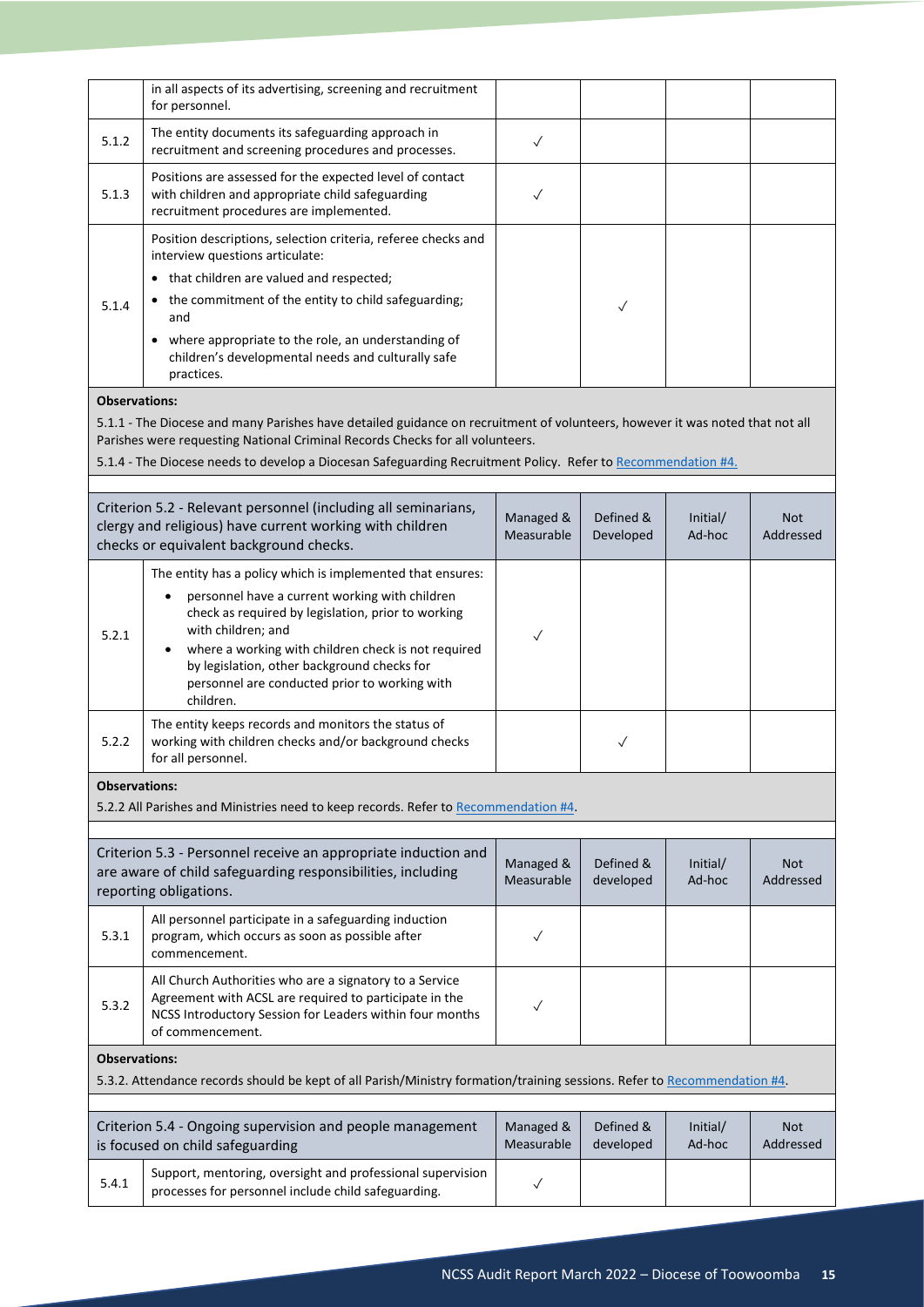| 5.4.2                                                                                                                                                                                                           | Annual performance reviews for personnel include child<br>safeguarding responsibilities relevant to their role.                                                                                                                                                                                                                                                                                           |                                    | $\checkmark$                       |                    |                  |  |  |
|-----------------------------------------------------------------------------------------------------------------------------------------------------------------------------------------------------------------|-----------------------------------------------------------------------------------------------------------------------------------------------------------------------------------------------------------------------------------------------------------------------------------------------------------------------------------------------------------------------------------------------------------|------------------------------------|------------------------------------|--------------------|------------------|--|--|
| <b>Observations:</b>                                                                                                                                                                                            |                                                                                                                                                                                                                                                                                                                                                                                                           |                                    |                                    |                    |                  |  |  |
|                                                                                                                                                                                                                 | 5.4.2- Formal performance reviews are conducted for personnel, however assessment of compliance with safeguarding policies<br>is not assessed. In addition, the performance of volunteers is not formally assessed. Refer to Recommendation #4.                                                                                                                                                           |                                    |                                    |                    |                  |  |  |
| Criterion 5.5 - Robust processes exist for screening<br>candidates before and during seminary and religious<br>formation, as well as for ongoing formation, support and<br>supervision of clergy and religious. |                                                                                                                                                                                                                                                                                                                                                                                                           | Managed &<br>Measurable            | Defined &<br>developed             | Initial/<br>Ad-hoc | Not<br>Addressed |  |  |
| 5.5.1                                                                                                                                                                                                           | The Church Authority draws upon broad-ranging<br>professional advice in its decision-making relating to<br>candidates for seminary/formation programs and<br>ordination/profession of vows. This includes a positive<br>duty to disclose to other Church Authorities where an<br>applicant or candidate for seminary/formation programs<br>does not continue through to ordination/profession of<br>vows. | $\checkmark$                       |                                    |                    |                  |  |  |
| 5.5.2                                                                                                                                                                                                           | Seminary and initial formation programs have robust<br>screening processes for candidates for religious ministry,<br>including external psychological and psychosexual<br>assessments.                                                                                                                                                                                                                    | Not relevant to current activities |                                    |                    |                  |  |  |
| 5.5.3                                                                                                                                                                                                           | The entity promotes as normative the participation of all<br>bishops, leaders of religious institutes, clergy and religious<br>in active ministry, in no less than six hours<br>professional/pastoral supervision per year.                                                                                                                                                                               | ✓                                  |                                    |                    |                  |  |  |
| 5.5.4                                                                                                                                                                                                           | The entity promotes as normative, all clergy and religious<br>in active ministry, for the sake of proper accountability, are<br>offered and access both ongoing professional<br>development and annual performance appraisals.                                                                                                                                                                            |                                    | $\checkmark$                       |                    |                  |  |  |
| 5.5.5                                                                                                                                                                                                           | All newly ordained clergy and newly professed religious<br>are supported with a suitable mentor for at least five years<br>post ordination or final profession.                                                                                                                                                                                                                                           | $\checkmark$                       |                                    |                    |                  |  |  |
| <b>Observations:</b>                                                                                                                                                                                            |                                                                                                                                                                                                                                                                                                                                                                                                           |                                    |                                    |                    |                  |  |  |
|                                                                                                                                                                                                                 | 5.5.4 - The process for performance appraisals for clergy has been developed, however is yet to be fully implemented in<br>practice. Refer to Recommendation #4.                                                                                                                                                                                                                                          |                                    |                                    |                    |                  |  |  |
|                                                                                                                                                                                                                 |                                                                                                                                                                                                                                                                                                                                                                                                           |                                    |                                    |                    |                  |  |  |
|                                                                                                                                                                                                                 | Criterion 5.6 - Seminary and formation programs for clergy and<br>religious have appropriate curriculum to build the knowledge<br>and skills of candidates to understand and lead child<br>safeguarding initiatives.                                                                                                                                                                                      | Managed &<br>Measurable            | Defined &<br>developed             | Initial/<br>Ad-hoc | Not<br>Addressed |  |  |
| 5.6.1                                                                                                                                                                                                           | Seminary and initial formation programs have appropriate<br>curriculum throughout the formation program which<br>builds candidates' knowledge and skills in a range of areas<br>to support child safeguarding                                                                                                                                                                                             | Not relevant to current activities |                                    |                    |                  |  |  |
| 5.6.2                                                                                                                                                                                                           | Seminary and initial formation programs ensure promotion<br>of pastoral responses to victims/survivors of sexual abuse.                                                                                                                                                                                                                                                                                   |                                    | Not relevant to current activities |                    |                  |  |  |
| 5.6.3                                                                                                                                                                                                           | Seminary and initial formation programs are delivered in<br>such a way as to protect against the development and/or<br>reinforcement of clericalist attitudes and behaviours.                                                                                                                                                                                                                             | Not relevant to current activities |                                    |                    |                  |  |  |
| <b>Observations:</b><br>N/A.                                                                                                                                                                                    |                                                                                                                                                                                                                                                                                                                                                                                                           |                                    |                                    |                    |                  |  |  |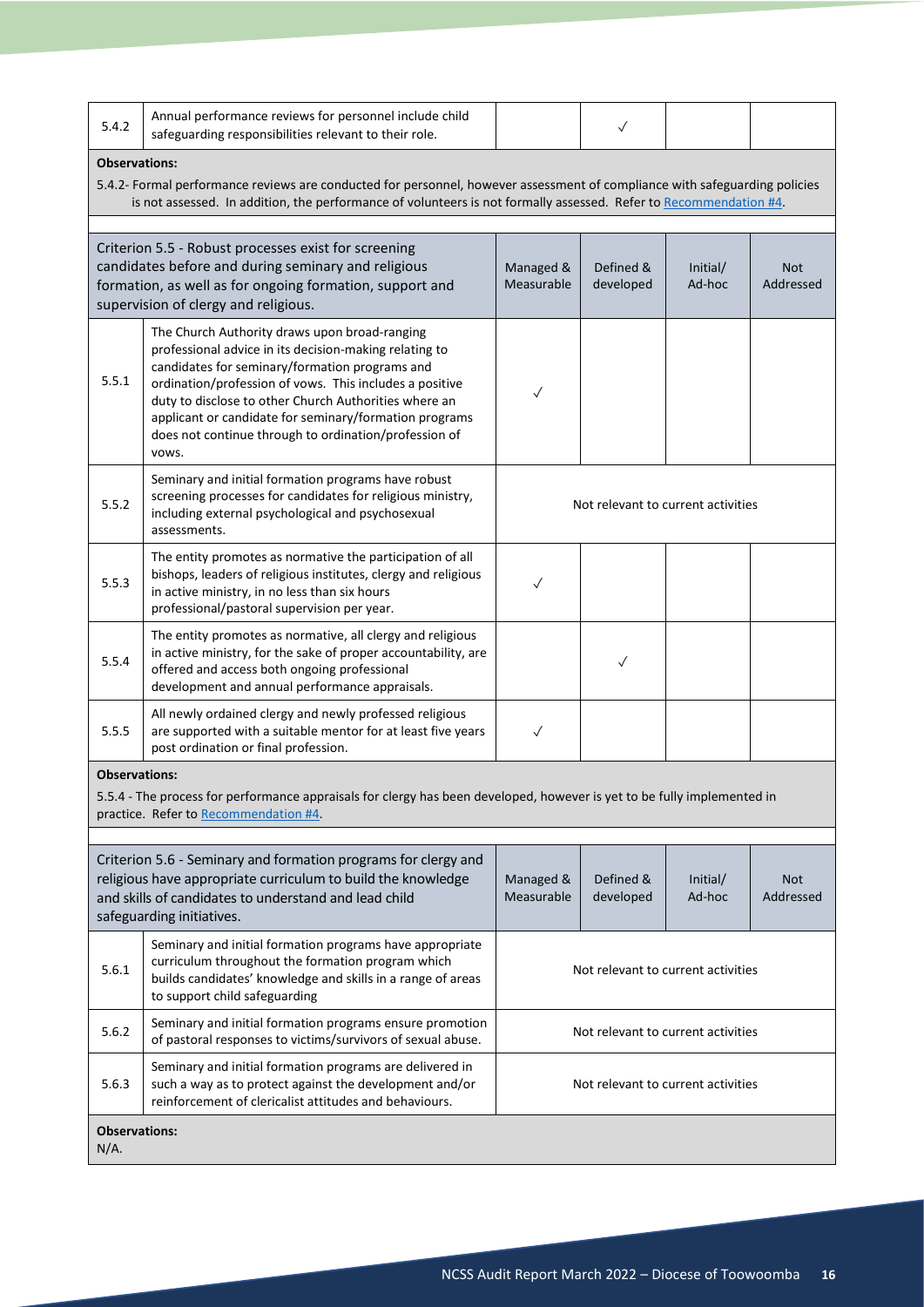|                      | Criterion 5.7 - Credentialing and movement of seminarians,<br>clergy and religious is appropriately managed.                                                                                                                                                                                                         | Managed &<br>Measurable | Defined &<br>Developed | Initial/<br>Ad-hoc | <b>Not</b><br>Addressed |  |  |  |
|----------------------|----------------------------------------------------------------------------------------------------------------------------------------------------------------------------------------------------------------------------------------------------------------------------------------------------------------------|-------------------------|------------------------|--------------------|-------------------------|--|--|--|
| 5.7.1                | The entity implements a system to assess the credentials<br>and manage movement of all seminarians, clergy and<br>religious moving between different seminaries and Church<br>jurisdictions.                                                                                                                         | $\checkmark$            |                        |                    |                         |  |  |  |
|                      | <b>Observations:</b>                                                                                                                                                                                                                                                                                                 |                         |                        |                    |                         |  |  |  |
|                      | Requirements of the Indicator are in place. No recommendations for improvement noted.                                                                                                                                                                                                                                |                         |                        |                    |                         |  |  |  |
|                      | Criterion 5.8 - Entities which receive overseas clergy and<br>religious for work in ministry have targeted programs for the<br>screening, induction, professional supervision, and<br>development of these individuals.                                                                                              | Managed &<br>Measurable | Defined &<br>Developed | Initial/<br>Ad-hoc | <b>Not</b><br>Addressed |  |  |  |
| 5.8.1                | Selection and screening procedures for overseas clergy<br>and religious are targeted, thorough and follow, as far as<br>practicable, the same processes as for Australian<br>personnel. This includes the Australian Church Authority<br>obtaining screening information from the International<br>Church Authority. |                         |                        |                    |                         |  |  |  |
| 5.8.2                | All overseas clergy and religious participate in a<br>Safeguarding Induction program, documented by the<br>entity, before work with children begins.                                                                                                                                                                 | ✓                       |                        |                    |                         |  |  |  |
| 5.8.3                | Overseas clergy and religious are supported with a suitable<br>mentor for at least the first two years of their time in<br>Australia.                                                                                                                                                                                |                         |                        |                    |                         |  |  |  |
| 5.8.4                | The entity promotes as normative the participation of all<br>overseas clergy and religious in active ministry in no less<br>than six hours of professional/pastoral supervision per<br>year.                                                                                                                         |                         |                        |                    |                         |  |  |  |
| <b>Observations:</b> |                                                                                                                                                                                                                                                                                                                      |                         |                        |                    |                         |  |  |  |

Requirements of the Indicator are in place. No recommendations for improvement noted.

#### **Standard 6 Effective complaints management**

*Processes for raising concerns and complaints are responsive, understood, accessible and used by children, families, carers, communities and personnel*

|       | Criterion 6.1 - The entity has an effective Complaints<br>Handling Policy and procedures which clearly outline the<br>roles and responsibilities, approaches to dealing with<br>different types of complaints, reporting obligations and<br>record keeping requirements. | Managed &<br>Measurable | Defined &<br>Developed | Initial/<br>Ad-hoc | <b>Not</b><br>Addressed |
|-------|--------------------------------------------------------------------------------------------------------------------------------------------------------------------------------------------------------------------------------------------------------------------------|-------------------------|------------------------|--------------------|-------------------------|
| 6.1.1 | The entity's policies, procedures and practices ensure that<br>all mandatory reporting obligations are met.                                                                                                                                                              |                         |                        |                    |                         |
| 6.1.2 | There are documented procedures that provide step-by-<br>step guidance on what action to take for different types of<br>complaints, including breaches of Codes of Conduct,<br>disclosures, allegations or concerns of abuse of a child, be<br>they historic or current. |                         |                        |                    |                         |
| 6.1.3 | There are clear procedures for identifying and mitigating<br>actual and perceived conflicts of interest in complaint<br>management.                                                                                                                                      |                         |                        |                    |                         |
| 6.1.4 | The entity works in cooperation with relevant<br>organisations and seeks specialist advice from statutory<br>child protection services when necessary                                                                                                                    |                         |                        |                    |                         |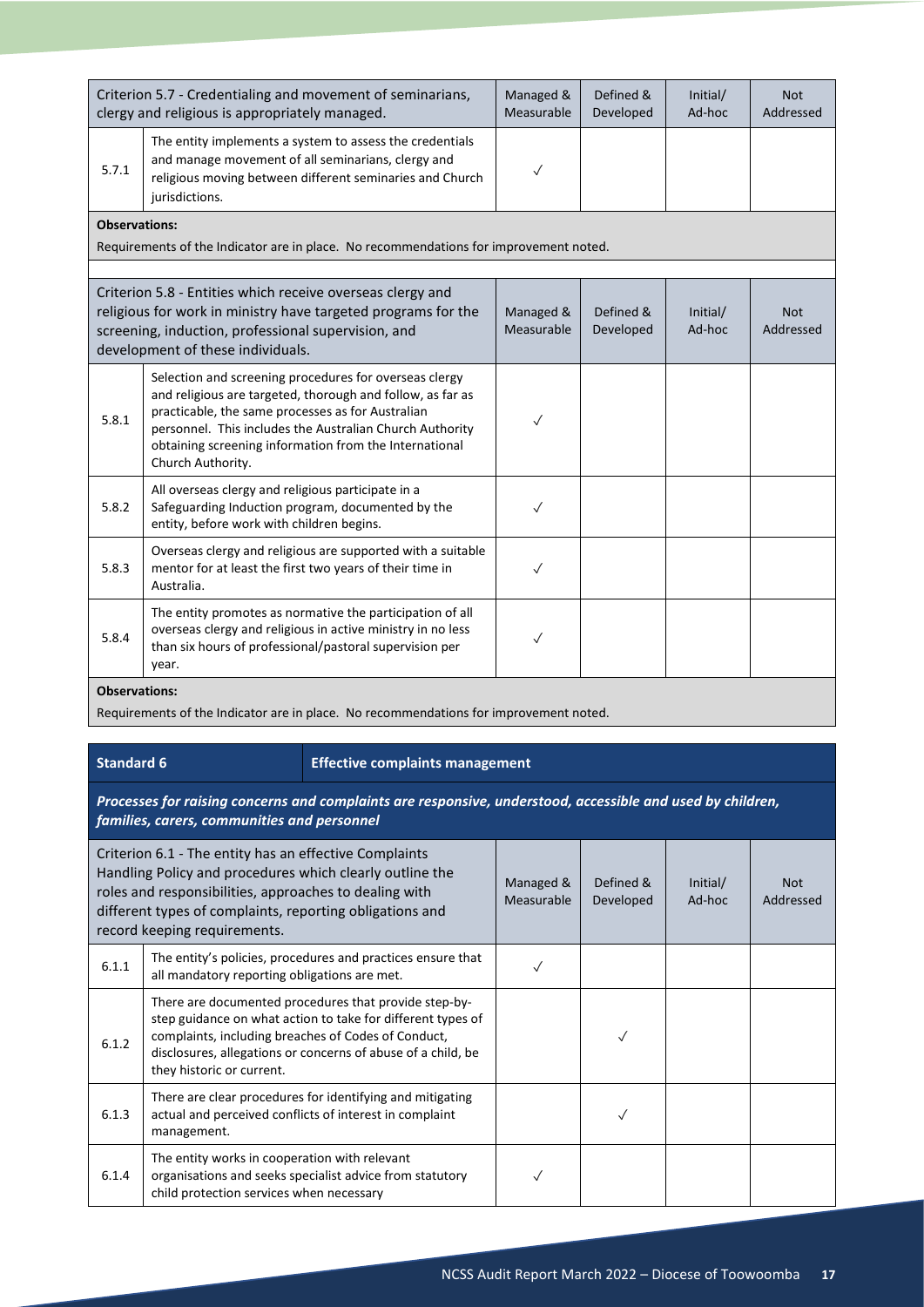| 6.1.5                | Key roles and responsibilities in relation to handling<br>complaints are articulated within the Complaint Handling<br>Policy and procedures.                                                                                                                                                                                                                                                                                                                                                                                                                                                                                                   | ✓                       |                        |                    |                         |
|----------------------|------------------------------------------------------------------------------------------------------------------------------------------------------------------------------------------------------------------------------------------------------------------------------------------------------------------------------------------------------------------------------------------------------------------------------------------------------------------------------------------------------------------------------------------------------------------------------------------------------------------------------------------------|-------------------------|------------------------|--------------------|-------------------------|
| 6.1.6                | The Complaint Handling Policy and procedures<br>differentiate, where appropriate, between a child victim<br>and an adult bringing forward a complaint of abuse<br>suffered as a child.                                                                                                                                                                                                                                                                                                                                                                                                                                                         | $\checkmark$            |                        |                    |                         |
| 6.1.7                | A process is in place to record all child abuse complaints,<br>incidents, allegations, disclosures, concerns and referrals.<br>The system must be secure so that confidential<br>information is stored, protected and retained for 50 years.                                                                                                                                                                                                                                                                                                                                                                                                   | ✓                       |                        |                    |                         |
| <b>Observations:</b> |                                                                                                                                                                                                                                                                                                                                                                                                                                                                                                                                                                                                                                                |                         |                        |                    |                         |
|                      | 6.1.2 - There is some misalignment between the Code of Conduct (2021) and the Diocesan Human Resource Manuel (2018). The<br>difference is the former mentions personnel 'may' be subject to disciplinary action for a breach of the Code whereas the<br>Human Resource Manuel confirms that personnel 'will' be subject to disciplinary action. Refer to Recommendation #5.<br>6.1.3 - It is recommended that all Parish Councils have a standard agenda item 'Conflict of Interests' where any member could<br>declare a possible or perceived conflict should the Council need to discuss a safeguarding matter. Refer to Recommendation #5. |                         |                        |                    |                         |
|                      |                                                                                                                                                                                                                                                                                                                                                                                                                                                                                                                                                                                                                                                |                         |                        |                    |                         |
|                      | Criterion 6.2 - The entity has a child-focused complaints<br>handling system that is understood by children, families,<br>carers and personnel.                                                                                                                                                                                                                                                                                                                                                                                                                                                                                                | Managed &<br>Measurable | Defined &<br>Developed | Initial/<br>Ad-hoc | <b>Not</b><br>Addressed |
| 6.2.1                | The complaints handling system prioritises the safety and<br>well-being of children.                                                                                                                                                                                                                                                                                                                                                                                                                                                                                                                                                           | $\checkmark$            |                        |                    |                         |
| 6.2.2                | The Complaints Handling Policy and procedures are<br>publicly available in a variety of formats, including age and<br>developmentally appropriate for children, enabling<br>complaints processes to be easily understood.                                                                                                                                                                                                                                                                                                                                                                                                                      |                         | $\checkmark$           |                    |                         |
| <b>Observations:</b> | 6.2.2 - There is work still to be done to fully develop and embed child-friendly policies across the diocese. Refer to<br>Recommendation #5.                                                                                                                                                                                                                                                                                                                                                                                                                                                                                                   |                         |                        |                    |                         |
|                      | Criterion 6.3 - Complaints are taken seriously and responded<br>to promptly and thoroughly.                                                                                                                                                                                                                                                                                                                                                                                                                                                                                                                                                    | Managed &<br>Measurable | Defined &<br>Developed | Initial/<br>Ad-hoc | <b>Not</b><br>Addressed |
| 6.3.1                | The Complaints Handling Policy requires that, upon<br>receiving a complaint of child abuse, an initial risk<br>assessment is conducted to identify and minimise any risk<br>to children. Ongoing risk assessments are required<br>throughout all investigation processes.                                                                                                                                                                                                                                                                                                                                                                      |                         |                        |                    |                         |
| 6.3.2                | The Complaints Handling Policy requires that at the<br>completion of the initial risk assessment, where a<br>complaint of child sexual abuse is plausible, and there is a<br>risk that the person may come into contact with children,<br>the person be stood down from their role and/or ministry<br>while the complaint is investigated.                                                                                                                                                                                                                                                                                                     |                         |                        | $\checkmark$       |                         |
| 6.3.3                | The Complaints Handling Policy is aligned, and operates in<br>conjunction, with the entity's documented disciplinary and<br>grievance policies and processes, in such a way that at the<br>completion of the initial risk assessment, a breach or<br>breaches of the Code of Conduct in relation to<br>inappropriate behaviour towards a child are effectively<br>investigated and managed, and include provisions for                                                                                                                                                                                                                         |                         |                        | $\checkmark$       |                         |
|                      | personnel to be redeployed, stood down and/or dismissed.                                                                                                                                                                                                                                                                                                                                                                                                                                                                                                                                                                                       |                         |                        |                    |                         |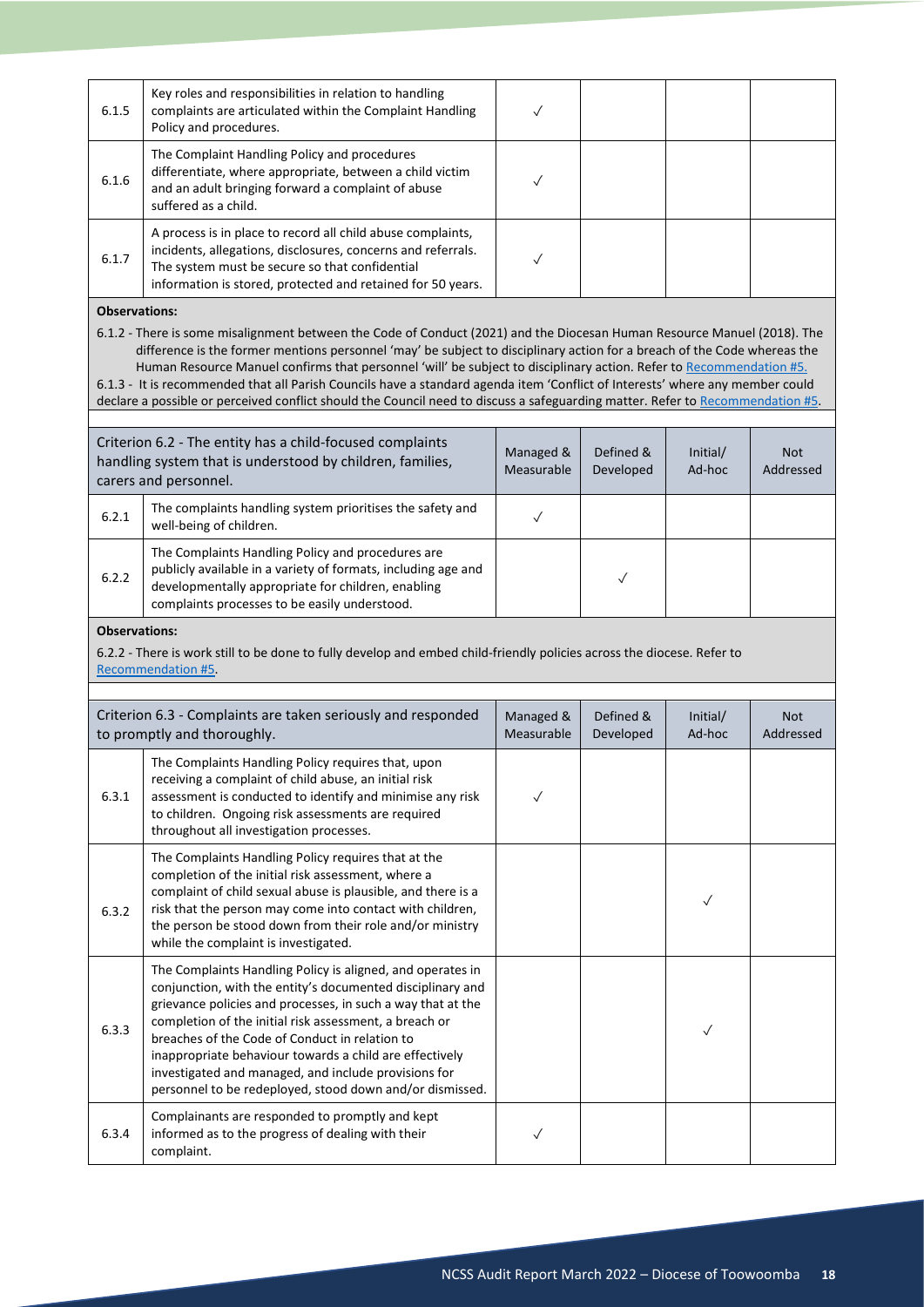| 6.3.5                                                                                                                                                                                                                                                                                                     | Support and care are provided to a child who has<br>experienced or is alleging abuse, and other affected<br>parties.                                                                                                                                                                                                                                                                                                                                              | $\checkmark$            |                        |                         |                         |
|-----------------------------------------------------------------------------------------------------------------------------------------------------------------------------------------------------------------------------------------------------------------------------------------------------------|-------------------------------------------------------------------------------------------------------------------------------------------------------------------------------------------------------------------------------------------------------------------------------------------------------------------------------------------------------------------------------------------------------------------------------------------------------------------|-------------------------|------------------------|-------------------------|-------------------------|
| 6.3.6                                                                                                                                                                                                                                                                                                     | Appropriate confidentiality is maintained with due regard<br>for the Australian Privacy Principles and relevant<br>legislation in relation to information sharing in the context<br>of child safeguarding.                                                                                                                                                                                                                                                        | $\checkmark$            |                        |                         |                         |
| 6.3.7                                                                                                                                                                                                                                                                                                     | Documented policies and processes empower and support<br>personnel to raise, in good faith, concerns and allegations<br>about unacceptable behaviour towards children by other<br>personnel.                                                                                                                                                                                                                                                                      |                         |                        |                         |                         |
| 6.3.8                                                                                                                                                                                                                                                                                                     | Where a complaint related to child sexual abuse against a<br>seminarian, clergy or religious is substantiated on the<br>balance of probabilities, with due respect to the rights of<br>individuals, the Church Authority should remove that<br>individual from ministry.                                                                                                                                                                                          | $\checkmark$            |                        |                         |                         |
| 6.3.9                                                                                                                                                                                                                                                                                                     | Where a seminarian, clergy or religious is convicted of an<br>offence relating to child sexual abuse, that individual<br>should be permanently removed from ministry. The<br>Church Authority must take practicable steps to prohibit<br>that individual from holding themselves out as being a<br>person with religious authority and should present a case<br>to the relevant dicastery for dismissal from the clerical<br>state and/or dispensation from vows. | $\checkmark$            |                        |                         |                         |
| <b>Observations:</b>                                                                                                                                                                                                                                                                                      |                                                                                                                                                                                                                                                                                                                                                                                                                                                                   |                         |                        |                         |                         |
|                                                                                                                                                                                                                                                                                                           | 6.3.2 - This process has yet to be tested.<br>6.3.3 - The Diocese is yet to develop a Safeguarding Disciplinary and Grievance Policy. Refer to Recommendation #5.                                                                                                                                                                                                                                                                                                 |                         |                        |                         |                         |
|                                                                                                                                                                                                                                                                                                           |                                                                                                                                                                                                                                                                                                                                                                                                                                                                   |                         |                        |                         |                         |
| Criterion 6.4 - The entity has policies and procedures in place<br>that address reporting of complaints and concerns to relevant<br>Managed &<br>Defined &<br>Initial/<br>Measurable<br>Ad-hoc<br>authorities, whether the law requires reporting, and co-<br>developed<br>operates with law enforcement. |                                                                                                                                                                                                                                                                                                                                                                                                                                                                   |                         |                        | <b>Not</b><br>Addressed |                         |
|                                                                                                                                                                                                                                                                                                           |                                                                                                                                                                                                                                                                                                                                                                                                                                                                   |                         |                        |                         |                         |
|                                                                                                                                                                                                                                                                                                           | The Complaints Handling Policy requires that:                                                                                                                                                                                                                                                                                                                                                                                                                     |                         |                        |                         |                         |
| 6.4.1                                                                                                                                                                                                                                                                                                     | • concerns and complaints of child abuse occurring within<br>the entity be reported to the appropriate statutory<br>authority/ies, regardless of whether the reporting is<br>mandated; and                                                                                                                                                                                                                                                                        | $\checkmark$            |                        |                         |                         |
|                                                                                                                                                                                                                                                                                                           | • personnel cooperate with law enforcement procedures<br>and directives.                                                                                                                                                                                                                                                                                                                                                                                          |                         |                        |                         |                         |
| <b>Observations:</b>                                                                                                                                                                                                                                                                                      |                                                                                                                                                                                                                                                                                                                                                                                                                                                                   |                         |                        |                         |                         |
|                                                                                                                                                                                                                                                                                                           | Requirements of the Indicators are in place. No recommendations are noted.                                                                                                                                                                                                                                                                                                                                                                                        |                         |                        |                         |                         |
|                                                                                                                                                                                                                                                                                                           |                                                                                                                                                                                                                                                                                                                                                                                                                                                                   |                         |                        |                         |                         |
|                                                                                                                                                                                                                                                                                                           | Criterion 6.5 - Reporting, privacy and employment law<br>obligations are met.                                                                                                                                                                                                                                                                                                                                                                                     | Managed &<br>Measurable | Defined &<br>Developed | Initial/<br>Ad-hoc      | <b>Not</b><br>Addressed |
| 6.5.1                                                                                                                                                                                                                                                                                                     | The Complaints Handling Policy requires that all relevant<br>reporting, privacy and employment law obligations are<br>met.                                                                                                                                                                                                                                                                                                                                        | $\checkmark$            |                        |                         |                         |
| <b>Observations:</b>                                                                                                                                                                                                                                                                                      |                                                                                                                                                                                                                                                                                                                                                                                                                                                                   |                         |                        |                         |                         |
|                                                                                                                                                                                                                                                                                                           | Requirements of the Indicators are in place. No recommendations for improvement noted.                                                                                                                                                                                                                                                                                                                                                                            |                         |                        |                         |                         |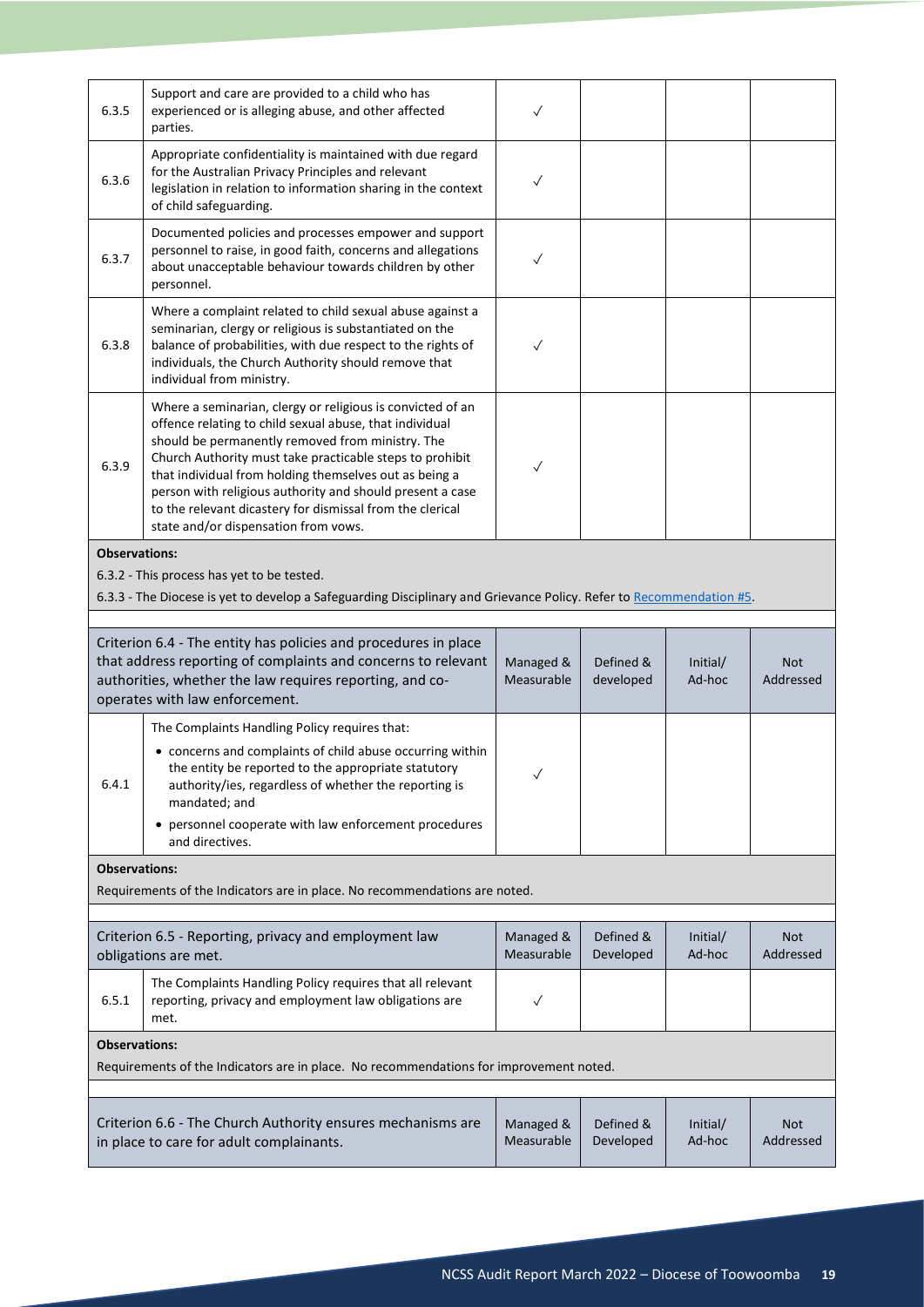| The entity offers appropriate pastoral care to adult<br>complainants, which recognises their unique needs. This<br>6.6.1<br>should include an offer from the Church Authority to meet<br>the complainant in person.                                                      |                         |                        |                    |                         |  |  |  |
|--------------------------------------------------------------------------------------------------------------------------------------------------------------------------------------------------------------------------------------------------------------------------|-------------------------|------------------------|--------------------|-------------------------|--|--|--|
| The Church Authority facilitates adult complainants' access<br>to appropriately trained personnel whose clearly defined<br>roles are to listen to and represent the pastoral needs of<br>6.6.2<br>the complainant. This is done in consultation with the<br>complainant. | $\sqrt{}$               |                        |                    |                         |  |  |  |
| <b>Observations:</b>                                                                                                                                                                                                                                                     |                         |                        |                    |                         |  |  |  |
| Requirements of the Indicators are in place. No recommendations for improvement noted.                                                                                                                                                                                   |                         |                        |                    |                         |  |  |  |
| Criterion 6.7 - The Church Authority ensures mechanisms are<br>in place to monitor and support respondents facing<br>allegations.                                                                                                                                        | Managed &<br>Measurable | Defined &<br>Developed | Initial/<br>Ad-hoc | <b>Not</b><br>Addressed |  |  |  |
| The Church Authority has access to appropriately trained<br>personnel - lay, religious or clergy - whose clearly defined<br>roles are to listen to and represent the pastoral needs of<br>6.7.1<br>the respondent. This is done in consultation with the<br>respondent.  | $\checkmark$            |                        |                    |                         |  |  |  |
| The Church Authority has suitable arrangements in place<br>for the monitoring and support of a respondent, where<br>there is a plausible complaint, until (and if) the Church<br>6.7.2<br>Authority no longer has responsibility for monitoring the<br>respondent.       |                         |                        |                    |                         |  |  |  |
| <b>Observations:</b><br>Requirements of the Indicators are in place. No recommendations for improvement noted.                                                                                                                                                           |                         |                        |                    |                         |  |  |  |

### **Standard 7 Ongoing education and training**

*Personnel are equipped with knowledge, skills and awareness to keep children safe through information, ongoing education and training*

| Criterion 7.1 - Personnel are trained and supported to<br>effectively implement the entity's child safeguarding policies<br>and procedures. |                                                                                                                                                                                                                                                                                                   | Managed &<br><b>Measurable</b> | Defined &<br>Developed | Initial/<br>Ad-hoc | Not.<br>Addressed |
|---------------------------------------------------------------------------------------------------------------------------------------------|---------------------------------------------------------------------------------------------------------------------------------------------------------------------------------------------------------------------------------------------------------------------------------------------------|--------------------------------|------------------------|--------------------|-------------------|
| 7.1.1                                                                                                                                       | The entity provides regular opportunities to educate/train<br>personnel on its Child Safeguarding Policy and procedures<br>including through induction and refresher safeguarding<br>training (at least every three years).                                                                       |                                |                        |                    |                   |
| 7.1.2                                                                                                                                       | The entity's induction and refresher safeguarding training<br>must as a minimum cover:<br>• Code of Conduct;<br>• safeguarding risk management;<br>• Child Safeguarding Policy and procedures;<br>• Complaints Handling Policy and procedures;<br>• reporting obligations; and e-safety training. |                                |                        |                    |                   |
| 7.1.3                                                                                                                                       | The entity keeps records of participation to ensure all<br>personnel attend induction and refresher safeguarding<br>training.                                                                                                                                                                     |                                |                        |                    |                   |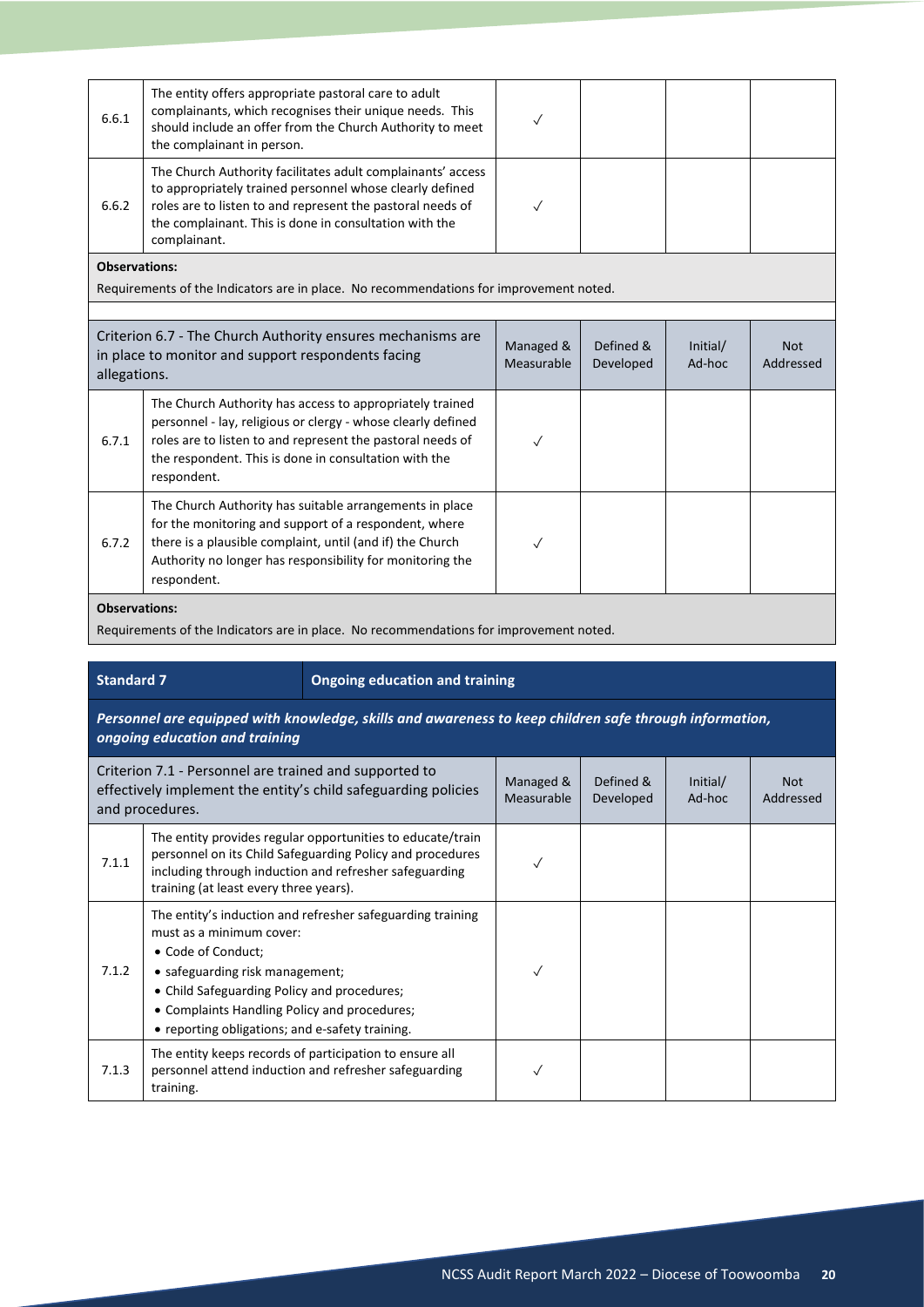| 7.1.4                                                                                                                                                                                                                                                                        | The entity ensures that personnel who have specific child<br>safeguarding responsibilities, such as those appointed to<br>the role of safeguarding co-ordinator and those appointed<br>to the Safeguarding Committee, receive ongoing support<br>and professional development relevant to their role.                                                                                                | $\checkmark$            |                        |                    |                         |  |  |
|------------------------------------------------------------------------------------------------------------------------------------------------------------------------------------------------------------------------------------------------------------------------------|------------------------------------------------------------------------------------------------------------------------------------------------------------------------------------------------------------------------------------------------------------------------------------------------------------------------------------------------------------------------------------------------------|-------------------------|------------------------|--------------------|-------------------------|--|--|
| <b>Observations:</b>                                                                                                                                                                                                                                                         |                                                                                                                                                                                                                                                                                                                                                                                                      |                         |                        |                    |                         |  |  |
|                                                                                                                                                                                                                                                                              | Requirements are in place. A recommendation for Indicator 7.1.1. is for the Diocese to enhance its commitment to<br>safeguarding by conducting a yearly formation/training session for all personnel including volunteers.<br>Refer to Recommendation #6.                                                                                                                                            |                         |                        |                    |                         |  |  |
| Criterion 7.2 - Personnel receive training to recognise the<br>Managed &<br>Defined &<br>Initial/<br><b>Not</b><br>nature and indicators of child abuse, including harmful<br>Measurable<br>Ad-hoc<br>Developed<br>Addressed<br>behaviours by a child towards another child. |                                                                                                                                                                                                                                                                                                                                                                                                      |                         |                        |                    |                         |  |  |
| 7.2.1                                                                                                                                                                                                                                                                        | The entity provides regular training to relevant personnel<br>which equips them with the knowledge to:<br>• understand the nature and impact of child abuse.<br>• understand the nature, factors, and impact of<br>institutional abuse.<br>• identify risk factors, such as grooming behaviours; and<br>understand, identify, and respond to abusive behaviours<br>by a child towards another child. | √                       |                        |                    |                         |  |  |
| <b>Observations:</b>                                                                                                                                                                                                                                                         |                                                                                                                                                                                                                                                                                                                                                                                                      |                         |                        |                    |                         |  |  |
|                                                                                                                                                                                                                                                                              | Requirements of the Indicators are in place. No recommendations for improvement noted.                                                                                                                                                                                                                                                                                                               |                         |                        |                    |                         |  |  |
|                                                                                                                                                                                                                                                                              |                                                                                                                                                                                                                                                                                                                                                                                                      |                         |                        |                    |                         |  |  |
|                                                                                                                                                                                                                                                                              | Criterion 7.3 - Personnel receive training to enable them to<br>respond effectively to child safeguarding risks, concerns,<br>disclosures, and allegations of child abuse.                                                                                                                                                                                                                           | Managed &<br>Measurable | Defined &<br>Developed | Initial/<br>Ad-hoc | <b>Not</b><br>Addressed |  |  |
| 7.3.1                                                                                                                                                                                                                                                                        | The entity provides training to equip relevant personnel to<br>appropriately respond to and support those bringing<br>forward concerns, disclosures and allegations of child<br>abuse.                                                                                                                                                                                                               | ✓                       |                        |                    |                         |  |  |
| 7.3.2                                                                                                                                                                                                                                                                        | The entity provides training to ensure personnel are aware<br>of information sharing and record keeping policies and<br>procedures.                                                                                                                                                                                                                                                                  | $\checkmark$            |                        |                    |                         |  |  |
| 7.3.3                                                                                                                                                                                                                                                                        | The entity provides training to ensure personnel are aware<br>of their reporting obligations under state/territory<br>legislative requirements including:<br>reporting criminal behaviour to police;<br>mandatory reporting to child protection authorities;<br>Reportable Conduct Scheme; and reporting to<br>٠<br>regulatory authorities/government departments                                    | $\checkmark$            |                        |                    |                         |  |  |
| <b>Observations:</b>                                                                                                                                                                                                                                                         | Requirements of the Indicators are in place. No recommendations for improvement noted.                                                                                                                                                                                                                                                                                                               |                         |                        |                    |                         |  |  |
|                                                                                                                                                                                                                                                                              |                                                                                                                                                                                                                                                                                                                                                                                                      |                         |                        |                    |                         |  |  |
|                                                                                                                                                                                                                                                                              | Criterion 7.4 - Personnel receive training and information on<br>how to build culturally safe environments for children.                                                                                                                                                                                                                                                                             | Managed &<br>Measurable | Defined &<br>Developed | Initial/<br>Ad-hoc | <b>Not</b><br>Addressed |  |  |
| 7.4.1                                                                                                                                                                                                                                                                        | The entity provides cultural safety training to equip<br>relevant personnel to create culturally safe environments<br>for Aboriginal and Torres Strait Islander children and<br>children from culturally and linguistically diverse<br>backgrounds.                                                                                                                                                  |                         |                        |                    |                         |  |  |

Requirements of the Indicators are in place. No recommendations for improvement noted.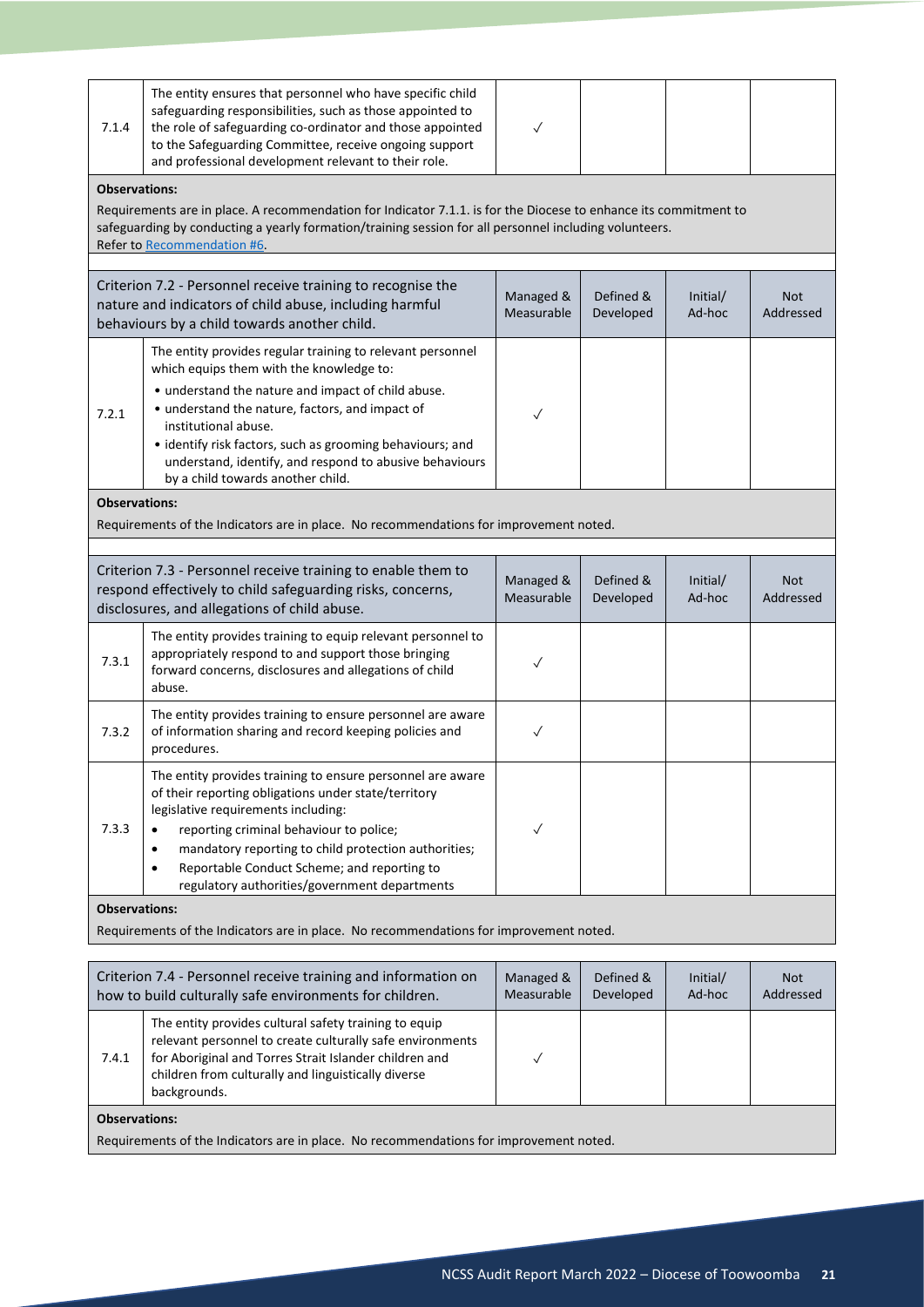| <b>Standard 8</b> |  |
|-------------------|--|
|                   |  |

#### **Safe physical and online environments**

#### *Physical and online environments promote safety and contain appropriate safeguards to minimise the opportunity for children to be harmed*

|                                                                                                                                                                                                                                                                                                                                           | opportunity for children to be number                                                                                                                                                                                                                                                                                                                                                                    |                         |                        |                    |                         |  |
|-------------------------------------------------------------------------------------------------------------------------------------------------------------------------------------------------------------------------------------------------------------------------------------------------------------------------------------------|----------------------------------------------------------------------------------------------------------------------------------------------------------------------------------------------------------------------------------------------------------------------------------------------------------------------------------------------------------------------------------------------------------|-------------------------|------------------------|--------------------|-------------------------|--|
|                                                                                                                                                                                                                                                                                                                                           | Criterion 8.1 - Personnel identify and mitigate risks in online<br>and physical environments without compromising a child's<br>right to privacy, access to information, social connections and<br>learning opportunities.                                                                                                                                                                                | Managed &<br>Measurable | Defined &<br>Developed | Initial/<br>Ad-hoc | <b>Not</b><br>Addressed |  |
| 8.1.1                                                                                                                                                                                                                                                                                                                                     | The entity's safeguarding risk management plan addresses<br>physical and online risks including risks arising from child<br>to child and adult to child interactions, and the nature of<br>physical spaces.                                                                                                                                                                                              |                         | $\checkmark$           |                    |                         |  |
| 8.1.2                                                                                                                                                                                                                                                                                                                                     | The entity's policies require the use of safe online<br>applications for children to learn, communicate and seek<br>help.                                                                                                                                                                                                                                                                                |                         |                        | $\checkmark$       |                         |  |
| 8.1.3                                                                                                                                                                                                                                                                                                                                     | Personnel are proactive in identifying and mitigating<br>physical and online risks to children.                                                                                                                                                                                                                                                                                                          | $\checkmark$            |                        |                    |                         |  |
| 8.1.4                                                                                                                                                                                                                                                                                                                                     | A policy is documented and implemented that ensures<br>where one-to-one interactions between an adult and child<br>take place, they are conducted in an open or visible space,<br>or within the clear line of sight of another adult. This<br>includes ministries/services such as counselling, one-to-<br>one tuition, the sacrament of reconciliation, coaching,<br>spiritual direction and mentoring. | ✓                       |                        |                    |                         |  |
|                                                                                                                                                                                                                                                                                                                                           | risks. Refer to Recommendation #6<br>8.1.2 - The Diocese and all parishes need to address the use of safe online applications for children. Refer to<br>Recommendation#6.<br>Criterion 8.2 - The online environment is used in accordance<br>with the entity's Code of Conduct, safeguarding policies and                                                                                                | Managed &               | Defined &              | Initial/           | <b>Not</b>              |  |
| procedures.                                                                                                                                                                                                                                                                                                                               |                                                                                                                                                                                                                                                                                                                                                                                                          | Measurable              | Developed              | Ad-hoc             | Addressed               |  |
| 8.2.1                                                                                                                                                                                                                                                                                                                                     | Personnel access and use online environments in line with<br>the entity's Code of Conduct and relevant communication<br>protocols.                                                                                                                                                                                                                                                                       | $\checkmark$            |                        |                    |                         |  |
| 8.2.2                                                                                                                                                                                                                                                                                                                                     | The entity routinely monitors the online environment,<br>reporting and responding to breaches of its Code of<br>Conduct or child safeguarding policies in accordance with<br>the entity's disciplinary, complaint handling or other<br>relevant processes.                                                                                                                                               |                         |                        |                    |                         |  |
| <b>Observations:</b><br>8.2.2 - Blocking/filtering of inappropriate online activity is in place for diocesan networked computers/devices. However, the<br>majority of parishes are not networked with the Diocese and there are no internet monitoring or filtering processes in<br>place for these parishes. Refer to Recommendation #6. |                                                                                                                                                                                                                                                                                                                                                                                                          |                         |                        |                    |                         |  |
|                                                                                                                                                                                                                                                                                                                                           | Criterion 8.3 - Risk management plans consider risks posed by<br>the entity's settings, activities and physical environments.                                                                                                                                                                                                                                                                            | Managed &<br>Measurable | Defined &<br>Developed | Initial/Ad-<br>hoc | <b>Not</b><br>Addressed |  |
| 8.3.1                                                                                                                                                                                                                                                                                                                                     | The entity assesses safeguarding risks in the physical<br>environments under its control or management including<br>buildings, structures, open spaces, grounds, homes of<br>religious and clergy, and arrangements for live-in<br>carers/caretakers.                                                                                                                                                    | $\checkmark$            |                        |                    |                         |  |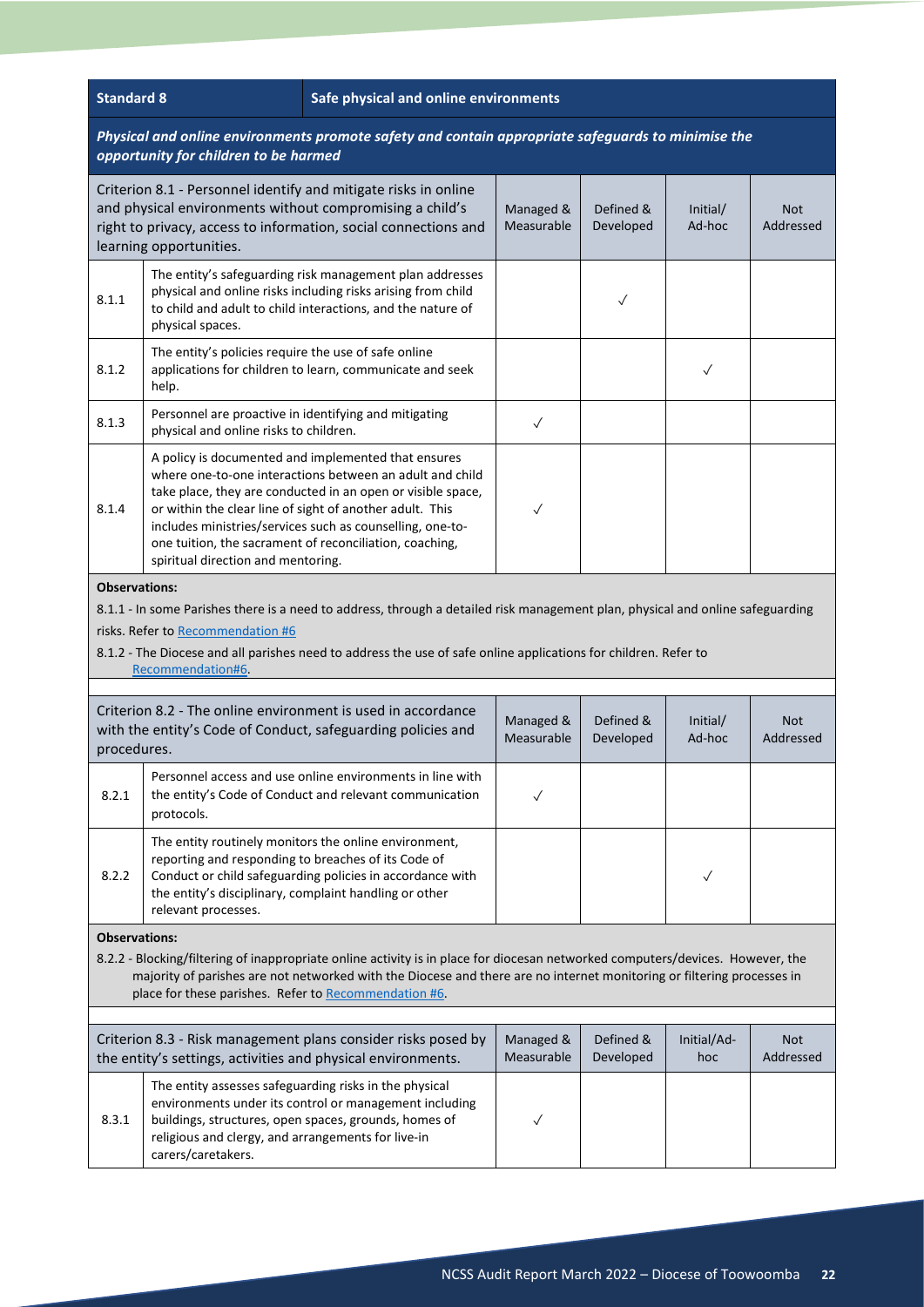| 8.3.2 | Where an entity becomes aware that a person (other than<br>personnel of that entity) attending any of its services or<br>activities is the subject of a substantiated complaint of<br>child sexual abuse or has been convicted of an offence<br>relating to child sexual abuse, the entity has in place and<br>implements a process for assessing and managing the risks<br>posed to children by that person's ongoing involvement in<br>the service or activity. |  |  |  |  |
|-------|-------------------------------------------------------------------------------------------------------------------------------------------------------------------------------------------------------------------------------------------------------------------------------------------------------------------------------------------------------------------------------------------------------------------------------------------------------------------|--|--|--|--|
|-------|-------------------------------------------------------------------------------------------------------------------------------------------------------------------------------------------------------------------------------------------------------------------------------------------------------------------------------------------------------------------------------------------------------------------------------------------------------------------|--|--|--|--|

#### **Observations:**

8.3.2 - Training should be provided on the "Guidelines for Managing High Risk Individuals" to all key personnel/volunteers who manage or participate in ministry events. Refer t[o Recommendation #6.](#page-30-0)

| Criterion 8.4 - Entities that contract facilities and services to<br>and from third parties have procurement policies that ensure<br>safeguarding of children. |                                                                                                                                                                                                                                                            | Managed &<br>Measurable | Defined &<br>Developed | Initial/<br>Ad-hoc | Not.<br>Addressed |
|----------------------------------------------------------------------------------------------------------------------------------------------------------------|------------------------------------------------------------------------------------------------------------------------------------------------------------------------------------------------------------------------------------------------------------|-------------------------|------------------------|--------------------|-------------------|
| 8.4.1                                                                                                                                                          | The entity considers the risks posed to children arising<br>from any third parties engaged by the entity and conducts<br>sufficient due diligence to ensure that the third party has<br>appropriate child safeguarding practices and policies in<br>place. |                         |                        |                    |                   |
| 8.4.2                                                                                                                                                          | The entity has conducted sufficient due diligence on all<br>third parties who use the entity's facilities to ensure child<br>safeguarding practices and policies are in place.                                                                             |                         |                        |                    |                   |
|                                                                                                                                                                |                                                                                                                                                                                                                                                            |                         |                        |                    |                   |

#### **Observations:**

8.4.1 – A contractor management policy needs to be drafted and implemented across the Diocese. Refer t[o Recommendation](#page-30-0) [#6.](#page-30-0)

8.4.2 – A hire agreement is in place for hiring out church premises to third parties, however not all parishes are using this agreement where required. Refer t[o Recommendation #6.](#page-30-0)

#### **Standard 9 Continuous improvement**

*Entities regularly review and improve implementation of their systems for keeping children safe*

| Criterion 9.1 - The entity regularly reviews and improves child<br>safeguarding practices.                     |                                                                                                                                                                                                                                                                                                     | Managed &<br>Measurable | Defined &<br>Developed | Initial/<br>Ad-hoc | <b>Not</b><br>Addressed |  |
|----------------------------------------------------------------------------------------------------------------|-----------------------------------------------------------------------------------------------------------------------------------------------------------------------------------------------------------------------------------------------------------------------------------------------------|-------------------------|------------------------|--------------------|-------------------------|--|
| 9.1.1                                                                                                          | The entity has a clearly documented Safeguarding<br>Implementation Plan which outlines the monitoring and<br>continual improvement of child safeguarding practices.<br>The Child Safeguarding Implementation Plan is regularly<br>reviewed, progress is tracked, and actions/strategies<br>updated. |                         |                        |                    |                         |  |
| 9.1.2                                                                                                          | The Church Authority monitors compliance with the<br>National Catholic Safeguarding Standards during<br>systematic visits to parishes, ministries and/or<br>congregational works.                                                                                                                   |                         |                        |                    |                         |  |
| 9.1.3                                                                                                          | The Safeguarding Committee co-ordinates annual self-<br>audits at a local level (parishes, ministries and/or<br>congregational works).                                                                                                                                                              |                         |                        |                    |                         |  |
| 9.1.4                                                                                                          | The entity's Child Safeguarding Policy is subject to regular<br>review – at least every three years.                                                                                                                                                                                                |                         |                        |                    |                         |  |
| <b>Observations:</b><br>Requirements of the Indicators are in place. No recommendations for improvement noted. |                                                                                                                                                                                                                                                                                                     |                         |                        |                    |                         |  |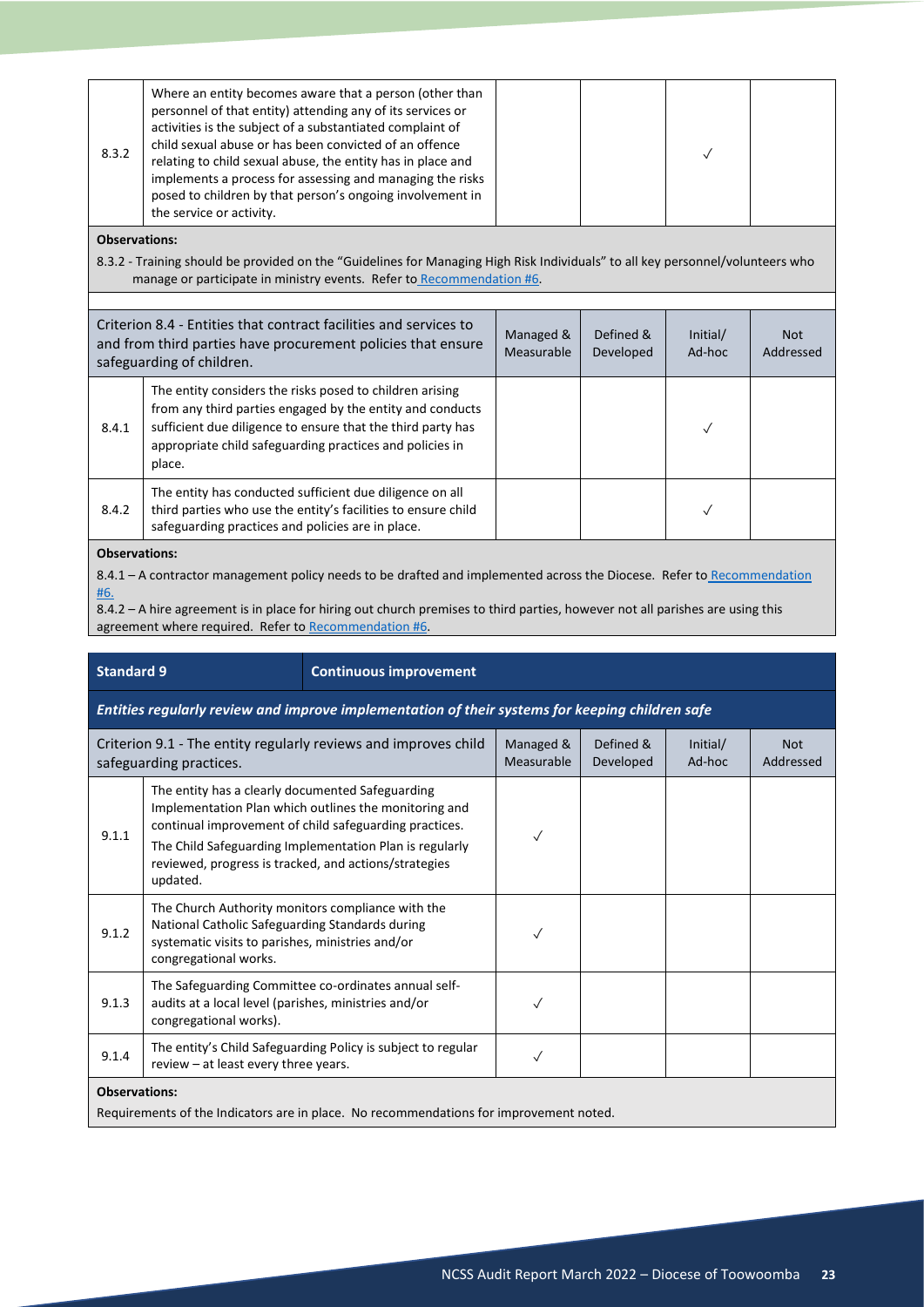| Criterion 9.2 - The entity analyses concerns and complaints to<br>identify causes and systemic failures to inform continuous<br>improvement.                                                                                                                                                                          |                                                                                                                                                                                        |                                                                      | Managed &<br>Measurable                                         | Defined &<br>Developed | Initial/<br>Ad-hoc      | <b>Not</b><br>Addressed |  |
|-----------------------------------------------------------------------------------------------------------------------------------------------------------------------------------------------------------------------------------------------------------------------------------------------------------------------|----------------------------------------------------------------------------------------------------------------------------------------------------------------------------------------|----------------------------------------------------------------------|-----------------------------------------------------------------|------------------------|-------------------------|-------------------------|--|
| 9.2.1                                                                                                                                                                                                                                                                                                                 | Processes are in place to analyse individual incidents or<br>complaints relating to child safeguarding practices and/or<br>failures.                                                   |                                                                      | $\checkmark$                                                    |                        |                         |                         |  |
| 9.2.2                                                                                                                                                                                                                                                                                                                 | Processes are in place to identify systemic issues or<br>patterns and drive continuous improvement.                                                                                    |                                                                      |                                                                 | $\checkmark$           |                         |                         |  |
| <b>Observations</b><br>9.2.1 & 9.2.2 - Regular meetings to review the management of complaints and identify areas for improvement are currently<br>taking place, however the Diocese could formalise these meetings further through the recording of meetings and minuting of<br>actions. Refer to Recommendation #7. |                                                                                                                                                                                        |                                                                      |                                                                 |                        |                         |                         |  |
| community.                                                                                                                                                                                                                                                                                                            | Criterion 9.3 - The Church Authority reports on the findings of<br>relevant reviews to personnel, children, families, carers and                                                       | Managed &<br>Measurable                                              | Defined &<br>Developed                                          | Initial/<br>Ad-hoc     | <b>Not</b><br>Addressed |                         |  |
| 9.3.1                                                                                                                                                                                                                                                                                                                 | The Church Authority promotes to all its stakeholders any<br>audit reports relating to the Church Authority, and related<br>entities, published by Catholic Professional Standards Ltd | Not applicable $-$ this is the first audit by ACSL                   |                                                                 |                        |                         |                         |  |
| 9.3.2                                                                                                                                                                                                                                                                                                                 | The Church Authority reports on findings of relevant<br>to its stakeholders.                                                                                                           | reviews of safeguarding policies, procedures and practices           | Not applicable - no such reviews have been conducted<br>to date |                        |                         |                         |  |
| <b>Observations:</b><br>N/A                                                                                                                                                                                                                                                                                           |                                                                                                                                                                                        |                                                                      |                                                                 |                        |                         |                         |  |
| <b>Standard 10</b>                                                                                                                                                                                                                                                                                                    |                                                                                                                                                                                        | Policies and procedures support child safety                         |                                                                 |                        |                         |                         |  |
|                                                                                                                                                                                                                                                                                                                       |                                                                                                                                                                                        | Policies and procedures document how the entity is safe for children |                                                                 |                        |                         |                         |  |
| Criterion 10.1 - Policies and procedures address National<br>Catholic Safeguarding Standards.                                                                                                                                                                                                                         |                                                                                                                                                                                        |                                                                      | Managed &<br>Measurable                                         | Defined &<br>Developed | Initial/<br>Ad-hoc      | <b>Not</b><br>Addressed |  |
| 10.1.1                                                                                                                                                                                                                                                                                                                | safeguarding approaches, requirements and<br>responsibilities.                                                                                                                         | All relevant policies and procedures reference appropriate           | $\checkmark$                                                    |                        |                         |                         |  |
| <b>Observations:</b>                                                                                                                                                                                                                                                                                                  |                                                                                                                                                                                        |                                                                      |                                                                 |                        |                         |                         |  |

Requirements of the Indicator are in place. No recommendations for improvement noted.

| Managed &<br>Measurable                                                                                       | Defined &<br>Developed | Initial/<br>Ad-hoc | Not.<br>Addressed       |  |  |  |
|---------------------------------------------------------------------------------------------------------------|------------------------|--------------------|-------------------------|--|--|--|
|                                                                                                               |                        |                    |                         |  |  |  |
| <b>Observations:</b><br>Requirements of the Indicator are in place. No recommendations for improvement noted. |                        |                    |                         |  |  |  |
|                                                                                                               |                        |                    |                         |  |  |  |
| Managed &<br>Measurable                                                                                       | Defined &<br>Developed | Initial/<br>Ad-hoc | <b>Not</b><br>Addressed |  |  |  |
|                                                                                                               |                        |                    |                         |  |  |  |
|                                                                                                               |                        |                    |                         |  |  |  |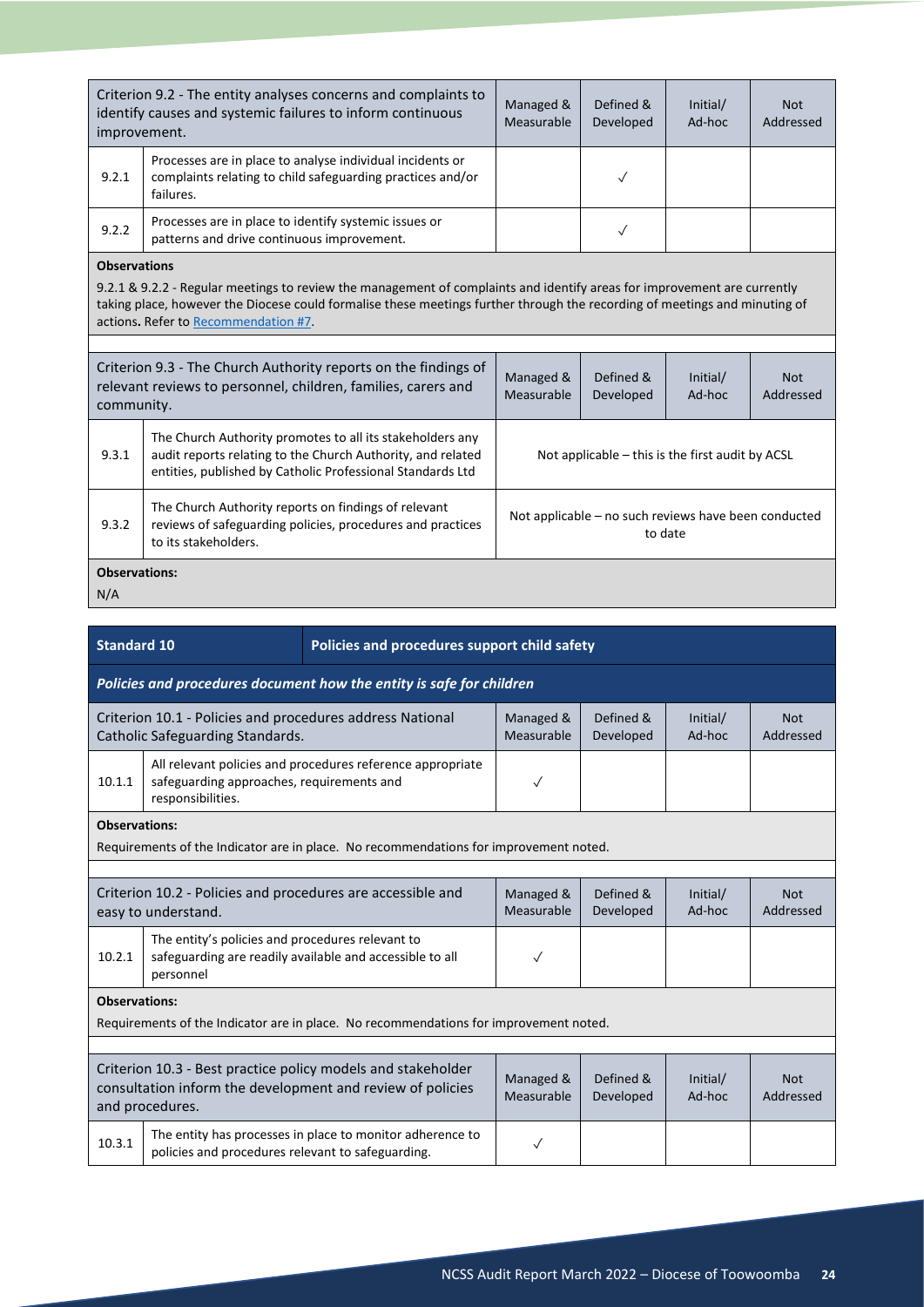<span id="page-24-0"></span>

| 10.3.2               | The entity has processes in place to develop and review its<br>policies and procedures relevant to safeguarding.<br>These processes include consulting with and incorporating<br>advice from experts, children, families, carers and<br>communities. | $\checkmark$            |                        |                    |                         |  |  |  |  |
|----------------------|------------------------------------------------------------------------------------------------------------------------------------------------------------------------------------------------------------------------------------------------------|-------------------------|------------------------|--------------------|-------------------------|--|--|--|--|
|                      |                                                                                                                                                                                                                                                      |                         |                        |                    |                         |  |  |  |  |
|                      | <b>Observations:</b><br>Requirements of the Indicators are in place. No recommendations for improvement noted.                                                                                                                                       |                         |                        |                    |                         |  |  |  |  |
|                      |                                                                                                                                                                                                                                                      |                         |                        |                    |                         |  |  |  |  |
|                      | Criterion 10.4 - The Church Authority and leaders model<br>compliance with policies and procedures.                                                                                                                                                  | Managed &<br>Measurable | Defined &<br>Developed | Initial/<br>Ad-hoc | <b>Not</b><br>Addressed |  |  |  |  |
| 10.4.1               | The Church Authority and leaders promote and enact all<br>policies and procedures relevant to safeguarding.                                                                                                                                          |                         |                        |                    |                         |  |  |  |  |
| <b>Observations:</b> |                                                                                                                                                                                                                                                      |                         |                        |                    |                         |  |  |  |  |
|                      | Requirements of the Indicators are in place. No recommendations for improvement noted.                                                                                                                                                               |                         |                        |                    |                         |  |  |  |  |
|                      |                                                                                                                                                                                                                                                      |                         |                        |                    |                         |  |  |  |  |
|                      | Criterion 10.5 - Personnel understand and implement the<br>policies and procedures.                                                                                                                                                                  | Managed &<br>Measurable | Defined &<br>Developed | Initial/<br>Ad-hoc | <b>Not</b><br>Addressed |  |  |  |  |
| 10.5.1               | The entity encourages regular discussion and feedback<br>from personnel on their understanding and practical<br>implementation of policies and procedures.                                                                                           |                         |                        |                    |                         |  |  |  |  |
| <b>Observations:</b> |                                                                                                                                                                                                                                                      |                         |                        |                    |                         |  |  |  |  |
|                      | Requirements of the Indicators are in place. No recommendations for improvement noted.                                                                                                                                                               |                         |                        |                    |                         |  |  |  |  |
|                      |                                                                                                                                                                                                                                                      |                         |                        |                    |                         |  |  |  |  |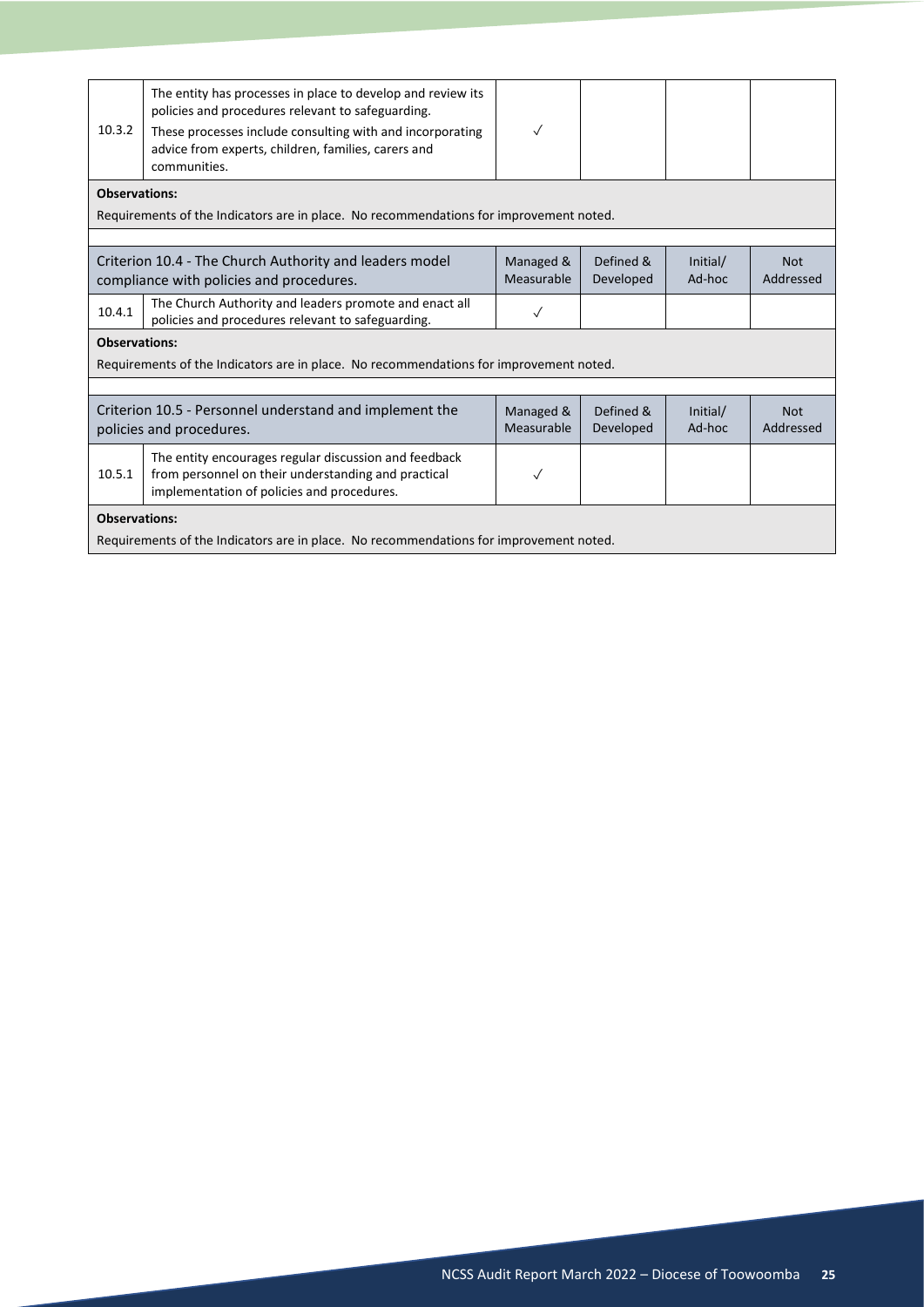# **3. Detailed Findings**



# **Standard 1: Committed leadership, governance and culture**

*Child safeguarding is embedded in the entity's leadership, governance and culture*

<span id="page-25-0"></span>

| <b>Recommendation #1</b>                                                                                                                                                                                                                                                                                                                                                                                                                                                                                                                                                                                                                                                        |                                                                                                                                                                                                                                                                                                                                                                                                                                                                                                                                                                                                                                                                                                            |  |  |  |  |
|---------------------------------------------------------------------------------------------------------------------------------------------------------------------------------------------------------------------------------------------------------------------------------------------------------------------------------------------------------------------------------------------------------------------------------------------------------------------------------------------------------------------------------------------------------------------------------------------------------------------------------------------------------------------------------|------------------------------------------------------------------------------------------------------------------------------------------------------------------------------------------------------------------------------------------------------------------------------------------------------------------------------------------------------------------------------------------------------------------------------------------------------------------------------------------------------------------------------------------------------------------------------------------------------------------------------------------------------------------------------------------------------------|--|--|--|--|
| Criterion 1.1 - The entity publicly commits to child safeguarding and takes a zero-tolerance<br>approach to child abuse.                                                                                                                                                                                                                                                                                                                                                                                                                                                                                                                                                        |                                                                                                                                                                                                                                                                                                                                                                                                                                                                                                                                                                                                                                                                                                            |  |  |  |  |
| Criterion 1.4 - A Code of Conduct provides guidelines for personnel on expected behavioural<br>standards and responsibilities.                                                                                                                                                                                                                                                                                                                                                                                                                                                                                                                                                  | <b>Priority 2</b>                                                                                                                                                                                                                                                                                                                                                                                                                                                                                                                                                                                                                                                                                          |  |  |  |  |
|                                                                                                                                                                                                                                                                                                                                                                                                                                                                                                                                                                                                                                                                                 | Criterion 1.5 - The entity has risk management strategies focusing on preventing, identifying<br>and mitigating risks to children                                                                                                                                                                                                                                                                                                                                                                                                                                                                                                                                                                          |  |  |  |  |
|                                                                                                                                                                                                                                                                                                                                                                                                                                                                                                                                                                                                                                                                                 | Criterion 1.6 - Personnel understand their obligations on information sharing and record keeping.                                                                                                                                                                                                                                                                                                                                                                                                                                                                                                                                                                                                          |  |  |  |  |
| <b>Details of finding</b>                                                                                                                                                                                                                                                                                                                                                                                                                                                                                                                                                                                                                                                       | The following points were noted:<br>The Diocese has a comprehensive Safeguarding Policy but it does not explicitly<br>1.<br>reference a zero-tolerance approach to all forms of abuse.<br>The current Code of Conduct states breaches 'may' rather than 'will' lead to<br>2.<br>disciplinary action. The language used in the Code of Conduct could be more<br>accessible, that is, presented more simply for children to comprehend.<br>Some inconsistency was noted as to the frequency of review required for parish risk<br>3.<br>assessments. A risk registrar at diocesan, Parish and Ministry levels needs to be<br>completed and a process established to review all registers on a regular basis. |  |  |  |  |
|                                                                                                                                                                                                                                                                                                                                                                                                                                                                                                                                                                                                                                                                                 | The Diocese is yet to develop a Safeguarding Record Keeping and Information<br>4.<br>Sharing policy.                                                                                                                                                                                                                                                                                                                                                                                                                                                                                                                                                                                                       |  |  |  |  |
| The Diocesan Safeguarding Policy is updated to state it takes a 'zero-tolerance'<br>1.<br>approach to all forms of abuse.<br>The Diocesan Code of Conduct is updated to confirm that breaches will lead to<br>2.<br>disciplinary action.<br>Recommendation<br>The Diocese develops a risk register at Diocesan, Parish and Ministry levels to make<br>3.<br>visible any safeguarding risks which may require monitoring, or training or support<br>for personnel to manage. The register will include an assessment of risk (high,<br>medium or low) as well as mitigation controls.<br>The Diocese develop a Safeguarding Record Keeping and Information Sharing Policy.<br>4. |                                                                                                                                                                                                                                                                                                                                                                                                                                                                                                                                                                                                                                                                                                            |  |  |  |  |
| <b>Agreed Action</b>                                                                                                                                                                                                                                                                                                                                                                                                                                                                                                                                                                                                                                                            | The Diocese will update their Safeguarding Policy to explicitly reference a zero-<br>1.<br>tolerance approach to all forms of abuse.<br>The Diocese will update the Code of Conduct to state that breaches 'will' lead to<br>2.<br>disciplinary action.<br>The Diocese will change the language used in the Code of Conduct to be more<br>3.<br>accessible.<br>The Diocese will ensure a risk registrar at Parish and Ministry levels is completed and<br>4.<br>a process established to review all registers on a regular basis.<br>The Diocese will develop a Safeguarding Record Keeping and Information Sharing<br>5.<br>policy.                                                                       |  |  |  |  |
| Responsibility                                                                                                                                                                                                                                                                                                                                                                                                                                                                                                                                                                                                                                                                  | <b>Executive Officer</b>                                                                                                                                                                                                                                                                                                                                                                                                                                                                                                                                                                                                                                                                                   |  |  |  |  |
| Due date                                                                                                                                                                                                                                                                                                                                                                                                                                                                                                                                                                                                                                                                        | 31 March 2023                                                                                                                                                                                                                                                                                                                                                                                                                                                                                                                                                                                                                                                                                              |  |  |  |  |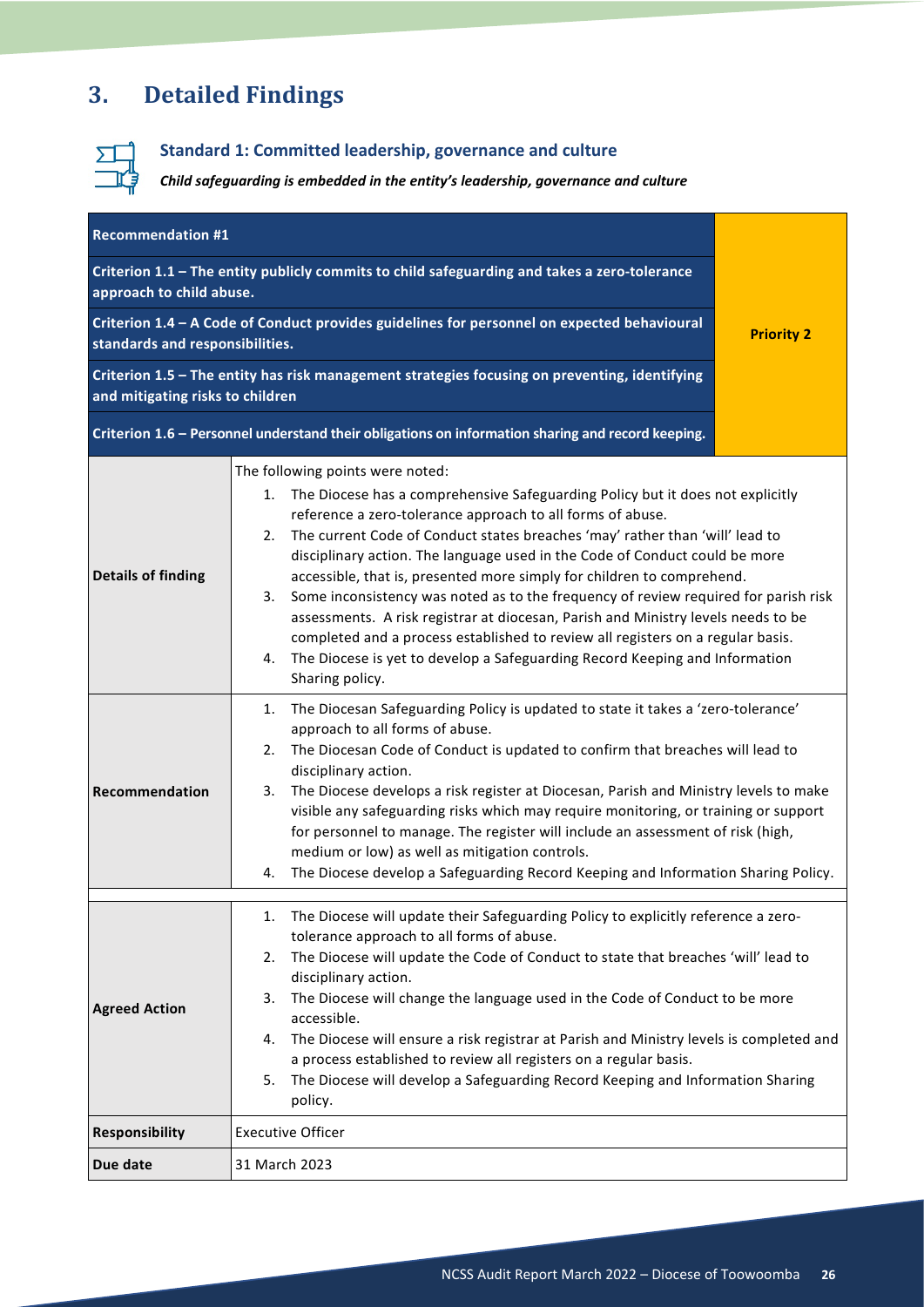

# **Standard 2: Children are safe, informed and participate**

*Children are informed about their rights, participate in decisions affecting them and are taken seriously*

<span id="page-26-0"></span>

| <b>Recommendation #2</b>                                                                                                                                                                                                                                                                     |                                                                                                                                                                                                                                                                                                                                                                                                                                                         |                   |
|----------------------------------------------------------------------------------------------------------------------------------------------------------------------------------------------------------------------------------------------------------------------------------------------|---------------------------------------------------------------------------------------------------------------------------------------------------------------------------------------------------------------------------------------------------------------------------------------------------------------------------------------------------------------------------------------------------------------------------------------------------------|-------------------|
| 2.1.1 - The entity has age-appropriate strategies to proactively engage children; seek<br>children's views; consult children about decisions that affect them; and consult with children<br>about what makes them feel safe and how this can be recognized and implemented by the<br>entity. |                                                                                                                                                                                                                                                                                                                                                                                                                                                         | <b>Priority 2</b> |
| 2.2.1 - The entity provides children with age-appropriate information about safe and<br>respectful peer relationships including through social media.                                                                                                                                        |                                                                                                                                                                                                                                                                                                                                                                                                                                                         |                   |
| 2.3.1 - Where relevant, the entity provides children and families with information, access<br>and/or referral to abuse prevention programs, appropriate to the child's age, development,<br>ability and level of understanding.                                                              |                                                                                                                                                                                                                                                                                                                                                                                                                                                         |                   |
| <b>Details of finding</b>                                                                                                                                                                                                                                                                    | The following points were noted:<br>Many Parishes and Ministries within the Diocese have older demographics and there<br>1.<br>is limited engagement with children.<br>Parishes draw upon school-based materials regarding safe and respectful<br>2.<br>relationships since many safeguarding representatives experiences emanate from<br>the education sector.                                                                                         |                   |
| Recommendation                                                                                                                                                                                                                                                                               | 1. Parishes and Ministries implement mid-term and annual reviews for sacramental and<br>other children's activities.<br>Parishes and Ministries access and promote age-appropriate information to children<br>2.<br>and families on safeguarding.<br>Parishes and Ministries ensure there are information pamphlets available in church<br>3.<br>venues that detail what abuse prevention programs are available locally.                               |                   |
| <b>Agreed Action</b>                                                                                                                                                                                                                                                                         | Parishes and Ministries will implement mid-term and annual reviews for sacramental<br>1.<br>and other children's activities.<br>Parishes and Ministries will access and promote age-appropriate information to<br>2.<br>children and families on safeguarding.<br>Parishes and Ministries will ensure there are information pamphlets available in<br>3 <sub>1</sub><br>church venues that detail what abuse prevention programs are available locally. |                   |
| Responsibility                                                                                                                                                                                                                                                                               | <b>Executive Officer</b>                                                                                                                                                                                                                                                                                                                                                                                                                                |                   |
| Due date                                                                                                                                                                                                                                                                                     | 31 March 2023                                                                                                                                                                                                                                                                                                                                                                                                                                           |                   |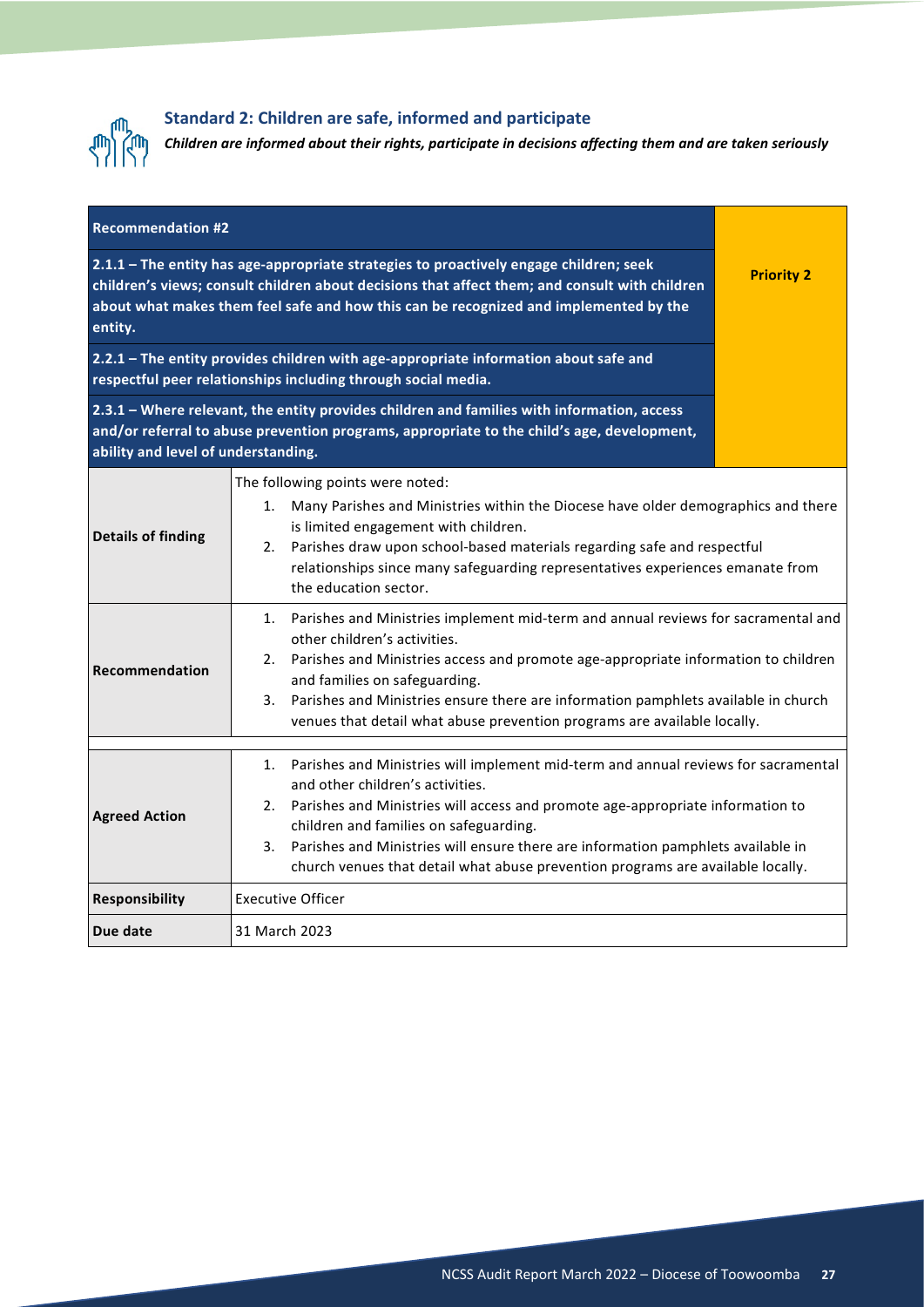

### **Standard 4: Equity is promoted and diversity is respected**

*Equity is upheld and diverse needs respected in policy and practice*

<span id="page-27-0"></span>

| <b>Recommendation #3</b>                                                                                                                                                                                                                                                                   |                                                                                                                                                                                                                                                                                                                                                                                       |  |  |
|--------------------------------------------------------------------------------------------------------------------------------------------------------------------------------------------------------------------------------------------------------------------------------------------|---------------------------------------------------------------------------------------------------------------------------------------------------------------------------------------------------------------------------------------------------------------------------------------------------------------------------------------------------------------------------------------|--|--|
| 4.1.2 - The entity's Complaint Handling Policy and practices demonstrates an understanding<br>of barriers that prevent children from disclosing abuse and barriers for adults recognizing<br>and/or responding to disclosures and articulate processes that reduce barriers to disclosure. | <b>Priority 2</b>                                                                                                                                                                                                                                                                                                                                                                     |  |  |
| 4.2.1 - The entity produces child-friendly material in accessible language and formats that<br>promotes inclusion and informs all children of the support and complaints processes<br>available to them.                                                                                   |                                                                                                                                                                                                                                                                                                                                                                                       |  |  |
| <b>Details of finding</b>                                                                                                                                                                                                                                                                  | The following points were noted:<br>The complaints handling policy needs to be re developed to include both children and<br>1.<br>adults at risk.<br>The Diocese needs to further develop child-friendly materials and use accessible<br>2.<br>language<br>The requirements from 4.1.1 and 4.3.1 are in place.<br>3.                                                                  |  |  |
| Recommendation                                                                                                                                                                                                                                                                             | The Diocesan Complaint Handling Policy developed for children, should be adapted to<br>1.<br>include adults at risk.<br>Parishes and Ministries access and promote age-appropriate information to children and<br>2.<br>families on safeguarding.<br>The Diocese updates all safeguarding policies, where appropriate, to name children of<br>3.<br>diverse sexuality.                |  |  |
| <b>Agreed Action</b>                                                                                                                                                                                                                                                                       | The Diocese will adapt the Diocesan Complaint Handling Policy for children and adults at<br>1.<br>risk.<br>Parishes and Ministries will access and promote age-appropriate information to children<br>2.<br>and families on safeguarding.<br>The Diocese will update all safeguarding policies, where appropriate, to name children<br>3.<br>and adults at risk of diverse sexuality. |  |  |
| <b>Responsibility</b>                                                                                                                                                                                                                                                                      | <b>Executive Officer</b>                                                                                                                                                                                                                                                                                                                                                              |  |  |
| Due date                                                                                                                                                                                                                                                                                   | 31 March 2023                                                                                                                                                                                                                                                                                                                                                                         |  |  |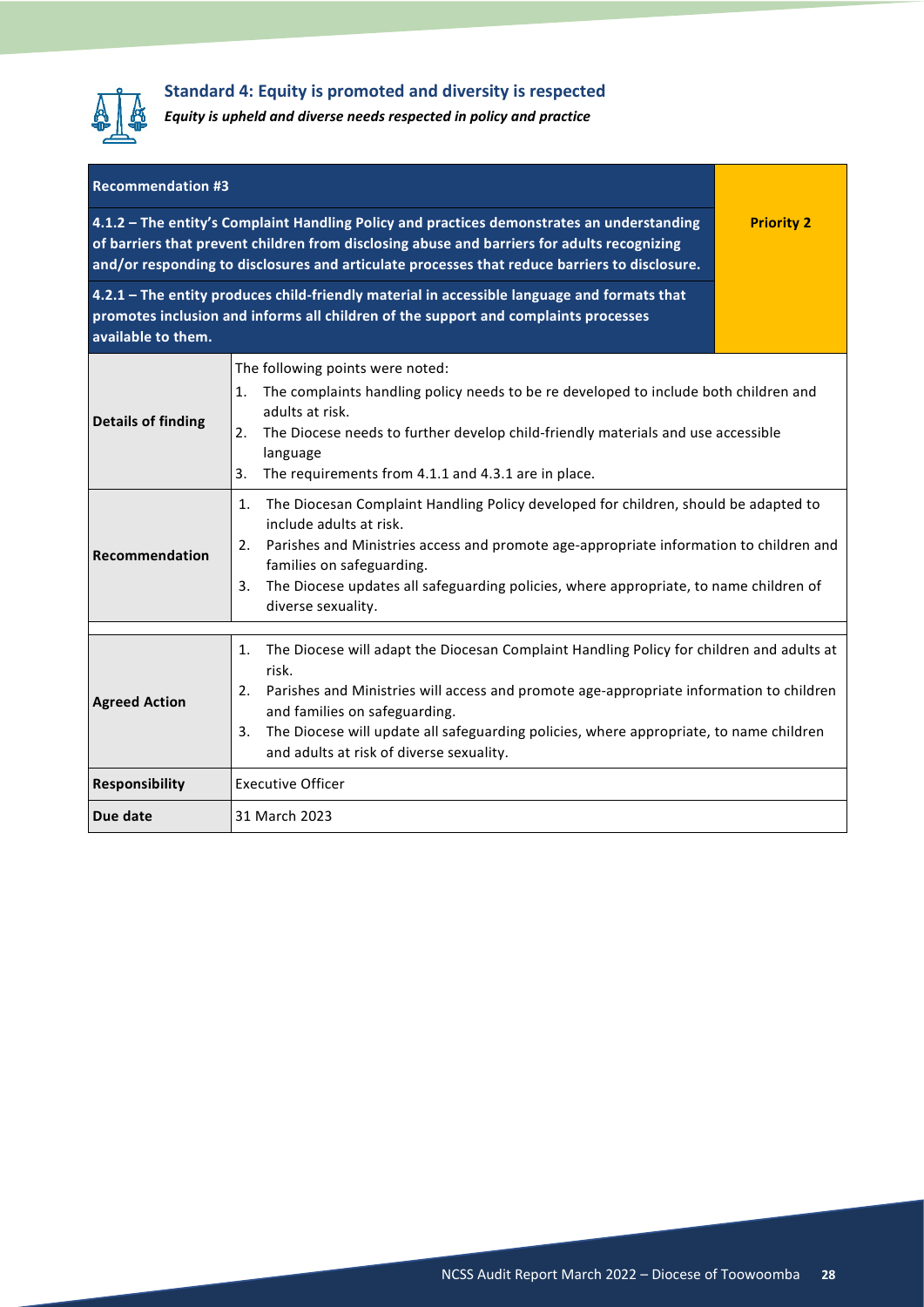

# **Standard 5: Robust human resource management**

*People working with children are suitable and supported to reflect child safeguarding values in practice*

<span id="page-28-0"></span>

| <b>Recommendation #4</b>                                                                                                                                                                                                                                                                                                                   |                                                                                                                                                                                                                                                                                                                                  |                                                                                                                                                                                               |                   |  |
|--------------------------------------------------------------------------------------------------------------------------------------------------------------------------------------------------------------------------------------------------------------------------------------------------------------------------------------------|----------------------------------------------------------------------------------------------------------------------------------------------------------------------------------------------------------------------------------------------------------------------------------------------------------------------------------|-----------------------------------------------------------------------------------------------------------------------------------------------------------------------------------------------|-------------------|--|
| 5.1.1 - The entity emphasizes its commitment to child safeguarding and zero-tolerance to<br>child abuse in all aspects of its advertising, screening and recruitment for personnel.                                                                                                                                                        |                                                                                                                                                                                                                                                                                                                                  |                                                                                                                                                                                               | <b>Priority 2</b> |  |
| 5.1.4 - Position descriptions, selection criteria, referee checks and interview questions<br>articulate: (a) that children are valued and respected; (b) the commitment of the entity to<br>child safeguarding and (c) where appropriate to the role, an understanding of children's<br>developmental needs and culturally safe practices. |                                                                                                                                                                                                                                                                                                                                  |                                                                                                                                                                                               |                   |  |
| 5.2.2 - The entity keeps records and monitors the status of working with children checks for<br>all personnel.                                                                                                                                                                                                                             |                                                                                                                                                                                                                                                                                                                                  |                                                                                                                                                                                               |                   |  |
| relevant to their role.                                                                                                                                                                                                                                                                                                                    |                                                                                                                                                                                                                                                                                                                                  | 5.4.2 - Annual performance reviews for personnel include child safeguarding responsibilities                                                                                                  |                   |  |
| and annual performance appraisals.                                                                                                                                                                                                                                                                                                         |                                                                                                                                                                                                                                                                                                                                  | 5.5.4 - The entity promotes as normative, all clergy and religious in active ministry, for the<br>sake of proper accountability, are offered and access both ongoing professional development |                   |  |
|                                                                                                                                                                                                                                                                                                                                            |                                                                                                                                                                                                                                                                                                                                  | The following points were noted:                                                                                                                                                              |                   |  |
|                                                                                                                                                                                                                                                                                                                                            |                                                                                                                                                                                                                                                                                                                                  | 1. The Diocesan Safeguarding policy focus on the 'best interests' of the child rather<br>than a commitment to zero-tolerance of abuse which is a requirement of the<br>standard.              |                   |  |
|                                                                                                                                                                                                                                                                                                                                            |                                                                                                                                                                                                                                                                                                                                  | 2. Professional supervision requirements are in place for clergy.                                                                                                                             |                   |  |
| <b>Details of finding</b>                                                                                                                                                                                                                                                                                                                  | 3.                                                                                                                                                                                                                                                                                                                               | Interviews and discussions held with potential volunteers are documented and kept<br>as evidence of the vetting of parish personnel.                                                          |                   |  |
|                                                                                                                                                                                                                                                                                                                                            | 4.                                                                                                                                                                                                                                                                                                                               | During parish visits, some inconsistency was noted with respect to which volunteer<br>roles were required by the Parish to have a working with children check and/or<br>police check.         |                   |  |
|                                                                                                                                                                                                                                                                                                                                            |                                                                                                                                                                                                                                                                                                                                  | 5. Formal performance reviews are conducted for most personnel, however these do<br>not include assessment of compliance with safeguarding policies.                                          |                   |  |
|                                                                                                                                                                                                                                                                                                                                            | 6.                                                                                                                                                                                                                                                                                                                               | In addition, the performance of volunteers is not formally assessed.                                                                                                                          |                   |  |
|                                                                                                                                                                                                                                                                                                                                            | 1.                                                                                                                                                                                                                                                                                                                               | The Diocese provide financial assistance to support clergy with the cost of<br>professional supervision.                                                                                      |                   |  |
|                                                                                                                                                                                                                                                                                                                                            | The Diocese should consider repeating National Criminal History (Police Checks) for<br>2.                                                                                                                                                                                                                                        |                                                                                                                                                                                               |                   |  |
|                                                                                                                                                                                                                                                                                                                                            |                                                                                                                                                                                                                                                                                                                                  | clergy and other personnel every three years.                                                                                                                                                 |                   |  |
|                                                                                                                                                                                                                                                                                                                                            | 3.                                                                                                                                                                                                                                                                                                                               | ACSL recommend that the performance appraisal process be updated to include an                                                                                                                |                   |  |
|                                                                                                                                                                                                                                                                                                                                            | 4.                                                                                                                                                                                                                                                                                                                               | assessment of compliance with safeguarding policies.<br>ACSL recommend performance appraisals for all clergy and personnel take place                                                         |                   |  |
| Recommendation                                                                                                                                                                                                                                                                                                                             |                                                                                                                                                                                                                                                                                                                                  | annually.                                                                                                                                                                                     |                   |  |
|                                                                                                                                                                                                                                                                                                                                            | In relation to volunteers, a brief volunteer review form should be used to conduct<br>5.<br>formal performance reviews for all key volunteers and ministry leaders, with these<br>individuals then allocated the responsibility of monitoring the performance of other<br>support volunteers within their area/pool of ministry. |                                                                                                                                                                                               |                   |  |
|                                                                                                                                                                                                                                                                                                                                            | 6.                                                                                                                                                                                                                                                                                                                               | The Diocese develop a personnel organisation chart and make it available on the                                                                                                               |                   |  |
|                                                                                                                                                                                                                                                                                                                                            |                                                                                                                                                                                                                                                                                                                                  | website and in Diocesan publications.                                                                                                                                                         |                   |  |
|                                                                                                                                                                                                                                                                                                                                            | 7.                                                                                                                                                                                                                                                                                                                               | When an applicant's referees are contacted, the questions asked for the latter to<br>include safeguarding questions.                                                                          |                   |  |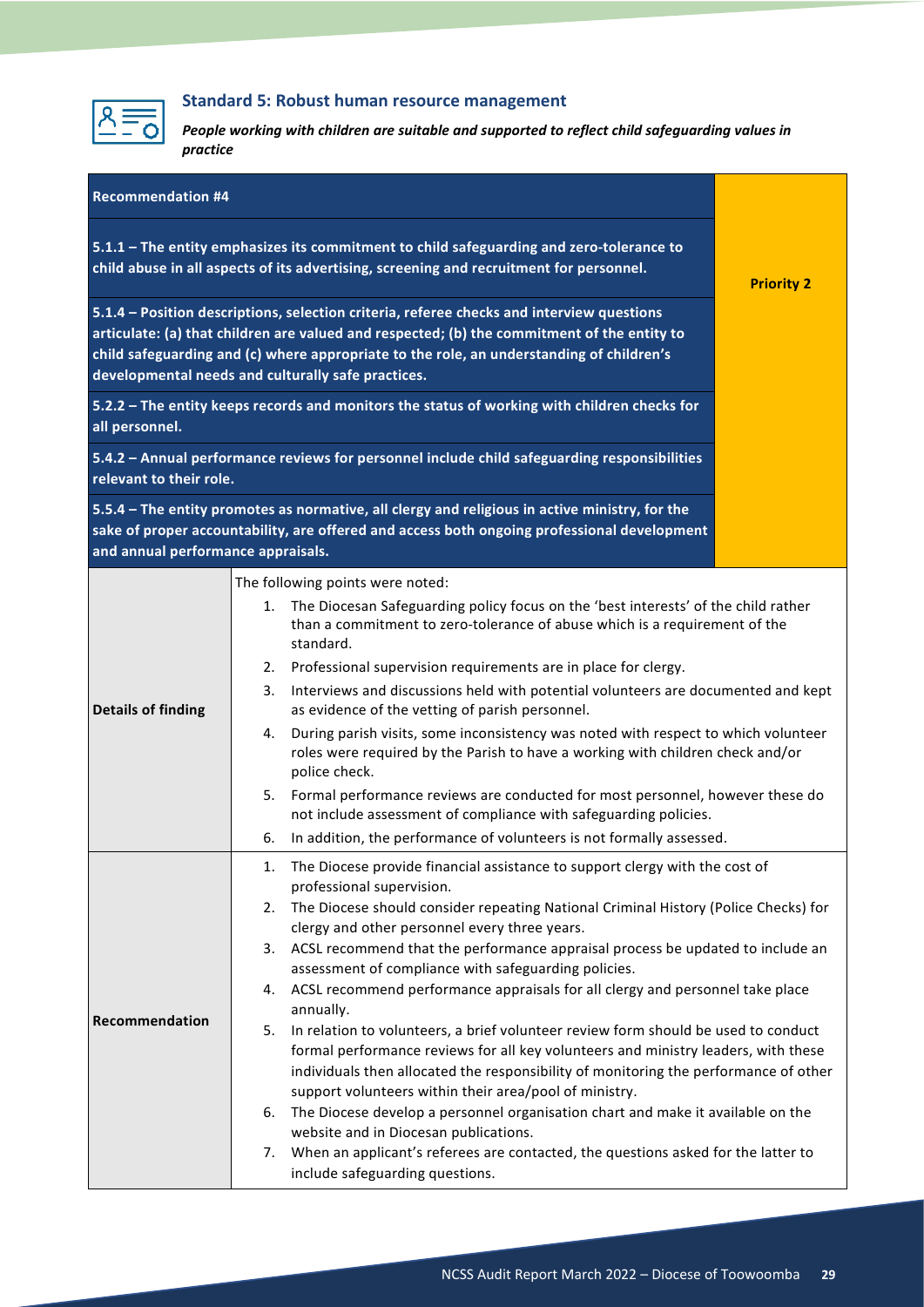|                       | The Diocese will provide financial assistance to support clergy with the cost of<br>1.<br>professional supervision.                                                                                                                                                                                           |  |
|-----------------------|---------------------------------------------------------------------------------------------------------------------------------------------------------------------------------------------------------------------------------------------------------------------------------------------------------------|--|
|                       | The Diocese will repeat National Criminal History (Police Checks) for clergy and other<br>2.<br>personnel every three years.                                                                                                                                                                                  |  |
|                       | The Diocese will update the performance appraisal process to include an assessment<br>3.<br>of compliance with safeguarding policies.                                                                                                                                                                         |  |
|                       | The Diocese will implement a performance appraisal process for all clergy and<br>4.<br>personnel take place annually.                                                                                                                                                                                         |  |
| <b>Agreed Action</b>  | The Diocese will create a brief volunteer review form to conduct formal performance<br>5.<br>reviews for all key volunteers and ministry leaders. These individuals will then<br>allocate the responsibility of monitoring the performance of other support<br>volunteers within their area/pool of ministry. |  |
|                       | The Diocese develop a personnel organisation chart and make it available on the<br>6.<br>website and in Diocesan publications.                                                                                                                                                                                |  |
|                       | When an applicant's referees for a role in the Diocese are contacted, the questions<br>7.<br>asked for the applicant will include safeguarding questions.                                                                                                                                                     |  |
| <b>Responsibility</b> | <b>Executive Officer</b>                                                                                                                                                                                                                                                                                      |  |
| Due date              | 31 March 2023                                                                                                                                                                                                                                                                                                 |  |

### **Standard 6: Effective complaints management**

*Processes for raising concerns and complaints are responsive, understood, accessible and used by children, families, carers, communities and personnel*

<span id="page-29-0"></span>

| <b>Recommendation #5</b>                                                                                                                                                                                                                                                                                                                                                                                                                                                 |                                                                                                                                                                                                                                                                                                                                                                                                                                                                                        |  |
|--------------------------------------------------------------------------------------------------------------------------------------------------------------------------------------------------------------------------------------------------------------------------------------------------------------------------------------------------------------------------------------------------------------------------------------------------------------------------|----------------------------------------------------------------------------------------------------------------------------------------------------------------------------------------------------------------------------------------------------------------------------------------------------------------------------------------------------------------------------------------------------------------------------------------------------------------------------------------|--|
| 6.1.2 - There are documented procedures that provide step-by-step guidance on what action<br>to take for different types of complaints, including breaches of Code of Conduct, disclosures,<br>allegations of concern of abuse of a child, be they historic or current.                                                                                                                                                                                                  | <b>Priority 2</b>                                                                                                                                                                                                                                                                                                                                                                                                                                                                      |  |
| 6.2.2 - The Complaints Handling Policy and procedures are publicly available in a variety of<br>formats, including age and developmentally appropriate for children, enabling complaints<br>processes to be easily understood.                                                                                                                                                                                                                                           |                                                                                                                                                                                                                                                                                                                                                                                                                                                                                        |  |
| 6.3.2 - The Complaints Handling Policy requires that at the completion of the initial risk<br>assessment, where a complaint of sexual abuse is plausible, and there is a risk that the<br>person may come into contact with children, the person is stood down from their<br>role/ministry while the complaint is investigated.                                                                                                                                          |                                                                                                                                                                                                                                                                                                                                                                                                                                                                                        |  |
| 6.3.3 - The Complaints Handling Policy is aligned, and operates in conjunction with the<br>entity's disciplinary and grievance policies and processes, in such a way that at the<br>completion of the initial risk assessment, a breach or breaches of the Code of Conduct in<br>relation to inappropriate behaviour towards a child are effectively investigated and<br>managed, and include provisions for personnel to be redeployed, stood down and/or<br>dismissed. |                                                                                                                                                                                                                                                                                                                                                                                                                                                                                        |  |
| Details of finding                                                                                                                                                                                                                                                                                                                                                                                                                                                       | The following points were noted:<br>There is some misalignment between the Diocesan Human Resource Manual (2018)<br>1.<br>and the Safeguarding Code of Conduct (2021). This refers to clearly confirming in the<br>Code of Conduct (2021) that breaches of the Code will lead to disciplinary action.<br>The requirement to maintain safeguarding records for a minimum of 50 years needs<br>2.<br>to be included in the Information and Storage Policy soon to be developed. Refer to |  |

this is occurring in practice.

recommendation #1. ACSL's review of complaints records and files indicates that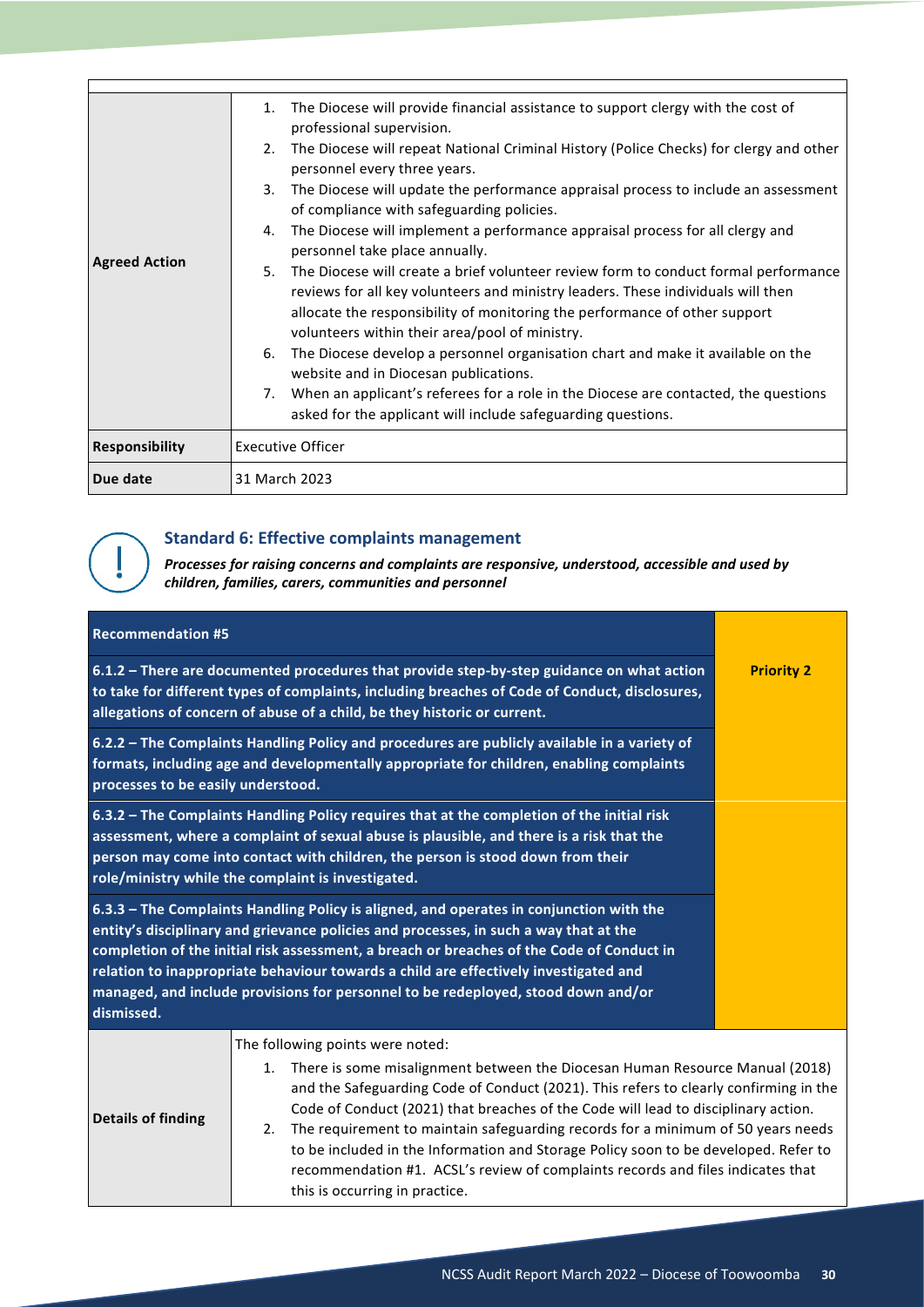| Recommendation        | 1. See Recommendation #1 on misalignment between the Human Resource Manual<br>and the Code of Conduct.<br>The Diocese develop a child friendly and 'Easy Read' version of the Safeguarding<br>2.<br><b>Complaints Handling Policy.</b><br>The Diocesan Safeguarding Committee develop a Diocesan Safeguarding Risk<br>3.<br>Register which contains the key safeguarding risks noted from the parish and<br>ministries risk assessments as well as other diocesan activities. The review of the<br>register should be a standing agenda item at each Safeguarding Committee meeting.<br>The Diocese develop a Safeguarding Disciplinary and Grievance Policy.<br>4. |  |
|-----------------------|---------------------------------------------------------------------------------------------------------------------------------------------------------------------------------------------------------------------------------------------------------------------------------------------------------------------------------------------------------------------------------------------------------------------------------------------------------------------------------------------------------------------------------------------------------------------------------------------------------------------------------------------------------------------|--|
| <b>Agreed Action</b>  | The Diocese will develop a child friendly and 'Easy Read' version of the Safeguarding<br>1.<br><b>Complaints Handling Policy.</b><br>The Diocesan Safeguarding Committee will develop a Diocesan Safeguarding Risk<br>2.<br>Register which contains the key safeguarding risks noted from the Parish and<br>Ministries risk assessments as well as other diocesan activities. The review of the<br>register should be a standing agenda item at each Safeguarding Committee meeting.<br>The Diocese will develop a Safeguarding Disciplinary and Grievance Policy.<br>3.                                                                                            |  |
| <b>Responsibility</b> | <b>Executive Officer</b>                                                                                                                                                                                                                                                                                                                                                                                                                                                                                                                                                                                                                                            |  |
| Due date              | 31 March 2023                                                                                                                                                                                                                                                                                                                                                                                                                                                                                                                                                                                                                                                       |  |



### **Standard 8: Safe physical and online environments**

*Physical and online environments promote safety and contain appropriate safeguards to minimize the opportunity for children to be harmed*

<span id="page-30-0"></span>

| <b>Recommendation #6</b>                                                                                                                                                                                                                                                                                                                                                                                                                                     |                                                                                                                                                                                           |                   |
|--------------------------------------------------------------------------------------------------------------------------------------------------------------------------------------------------------------------------------------------------------------------------------------------------------------------------------------------------------------------------------------------------------------------------------------------------------------|-------------------------------------------------------------------------------------------------------------------------------------------------------------------------------------------|-------------------|
| spaces.                                                                                                                                                                                                                                                                                                                                                                                                                                                      | 8.1.1 - The entity's safeguarding risk management plan addresses physical and online risks<br>arising from child to child and adult to child interactions, and the nature of the physical | <b>Priority 2</b> |
| communicate and seek help.                                                                                                                                                                                                                                                                                                                                                                                                                                   | 8.1.2 - The entity's policies require the use of safe online applications for children to learn,                                                                                          |                   |
| 8.2.2 - The entity routinely monitors the online environment in line with the entity's Code of<br>Conduct and relevant communication protocols.                                                                                                                                                                                                                                                                                                              |                                                                                                                                                                                           |                   |
| 8.3.2 – Where an entity becomes aware of a person (other than personnel of that entity)<br>attending any of its services or activities is the subject of a substantial complaint of child<br>sexual abuse or has been convicted of an offense relating to child sexual abuse, the entity has<br>in place and implements a process for assessing and managing the risks posed to children by<br>that person's ongoing involvement in the service or activity. |                                                                                                                                                                                           |                   |
| 8.4.1 - The entity considers the risk posed to children arising from any third party engaged by<br>the entity and conducts sufficient diligence to ensure that the third party has appropriate<br>child safeguarding practices and policies in place.                                                                                                                                                                                                        |                                                                                                                                                                                           |                   |
|                                                                                                                                                                                                                                                                                                                                                                                                                                                              |                                                                                                                                                                                           |                   |
| <b>Details of finding</b>                                                                                                                                                                                                                                                                                                                                                                                                                                    | The following points were noted:                                                                                                                                                          |                   |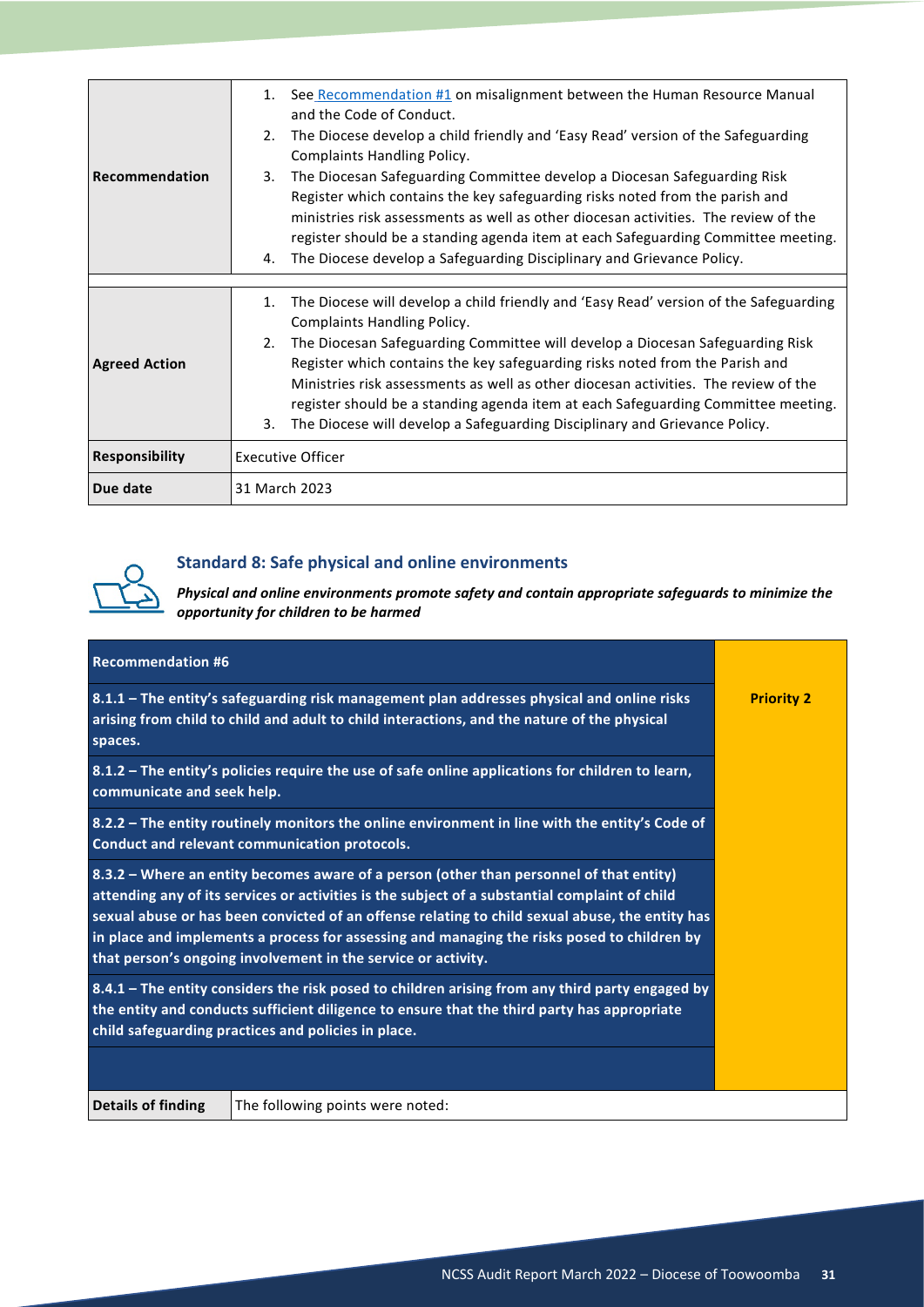|                       | 1. In some Parishes and Ministries there is a need to address, through individual<br>detailed Risk Management Plan, physical and online safeguarding risks.<br>2. Parishes and Ministries have not fully addressed the use of safe online applications<br>for children.<br>Blocking/filtering of inappropriate online activity us in place for diocesan networked<br>3.<br>computers/devices.<br>Training could be provided to all personnel on "Guidelines for Managing High Risk<br>4.<br>Individuals". |  |
|-----------------------|-----------------------------------------------------------------------------------------------------------------------------------------------------------------------------------------------------------------------------------------------------------------------------------------------------------------------------------------------------------------------------------------------------------------------------------------------------------------------------------------------------------|--|
|                       | Many Parishes have a hire agreement in place for hiring out church premises to third<br>5.<br>parties.                                                                                                                                                                                                                                                                                                                                                                                                    |  |
|                       | 1. Parishes and Ministries Risk Assessments should be updated regularly - at least<br>every six months or when safeguarding risks crystalize, evolve or change.<br>All Parishes and Ministries network with the Diocese's IT system to ensure a robust<br>2.                                                                                                                                                                                                                                              |  |
| Recommendation        | blocking/filtering system.<br>Offer formation/training to all personnel on "Guidelines for Managing High Risk<br>3.<br>Individuals".                                                                                                                                                                                                                                                                                                                                                                      |  |
|                       | The Diocese develop a Contractor Management Policy and roll it out to all parishes.<br>4.                                                                                                                                                                                                                                                                                                                                                                                                                 |  |
|                       |                                                                                                                                                                                                                                                                                                                                                                                                                                                                                                           |  |
|                       | 1. Parishes and Ministries risk assessments will be updated at least every six months or<br>when safeguarding risks crystalize, evolve or change.                                                                                                                                                                                                                                                                                                                                                         |  |
|                       | All Parishes and Ministries to network with the Diocese's IT system to ensure a<br>2.<br>robust blocking/filtering system.                                                                                                                                                                                                                                                                                                                                                                                |  |
| <b>Agreed Action</b>  | The Diocese will offer formation/training to all personnel on "Guidelines for<br>3.<br>Managing High Risk Individuals".                                                                                                                                                                                                                                                                                                                                                                                   |  |
|                       | The Diocese will develop a Contractor Management Policy and roll it out to all<br>4.<br>parishes                                                                                                                                                                                                                                                                                                                                                                                                          |  |
| <b>Responsibility</b> | <b>Executive Officer</b>                                                                                                                                                                                                                                                                                                                                                                                                                                                                                  |  |
| Due date              | 31 March 2023                                                                                                                                                                                                                                                                                                                                                                                                                                                                                             |  |

# **Standard 9: Continuous improvement**

*Entities regularly review and improve implementation of their systems for keeping children safe*

<span id="page-31-0"></span>

| <b>Recommendation #7</b>                                                                                                                            |                                                                                                                                                                                                    |  |
|-----------------------------------------------------------------------------------------------------------------------------------------------------|----------------------------------------------------------------------------------------------------------------------------------------------------------------------------------------------------|--|
| Criterion 9.2.1 - Processes are in place to analyse individual incidents or complaints relating<br>to child safeguarding practices and/or failures. | <b>Priority 3</b>                                                                                                                                                                                  |  |
| Criterion 9.2.2 - Processes are in place to identify systemic issues or patterns and drive<br>continuous improvement.                               |                                                                                                                                                                                                    |  |
| <b>Details of finding</b>                                                                                                                           | The following points were noted:<br>The indicators are in place and could be strengthened though implementing the<br>1.<br>recommendation.                                                         |  |
| Recommendation                                                                                                                                      | The Diocese formalise the individual meetings between the Bishop and Executive<br>1.<br>Officer by recording the meetings and minuting actions.                                                    |  |
|                                                                                                                                                     |                                                                                                                                                                                                    |  |
| <b>Agreed Action</b>                                                                                                                                | The Diocese will formalise the individual meetings between the Bishop and Executive<br>1.<br>Officer by recording meetings and minuting actions. Officer further recording and<br>minuting action. |  |
| <b>Responsibility</b>                                                                                                                               | <b>Executive Officer</b>                                                                                                                                                                           |  |
| Due date                                                                                                                                            | 30 June 2023                                                                                                                                                                                       |  |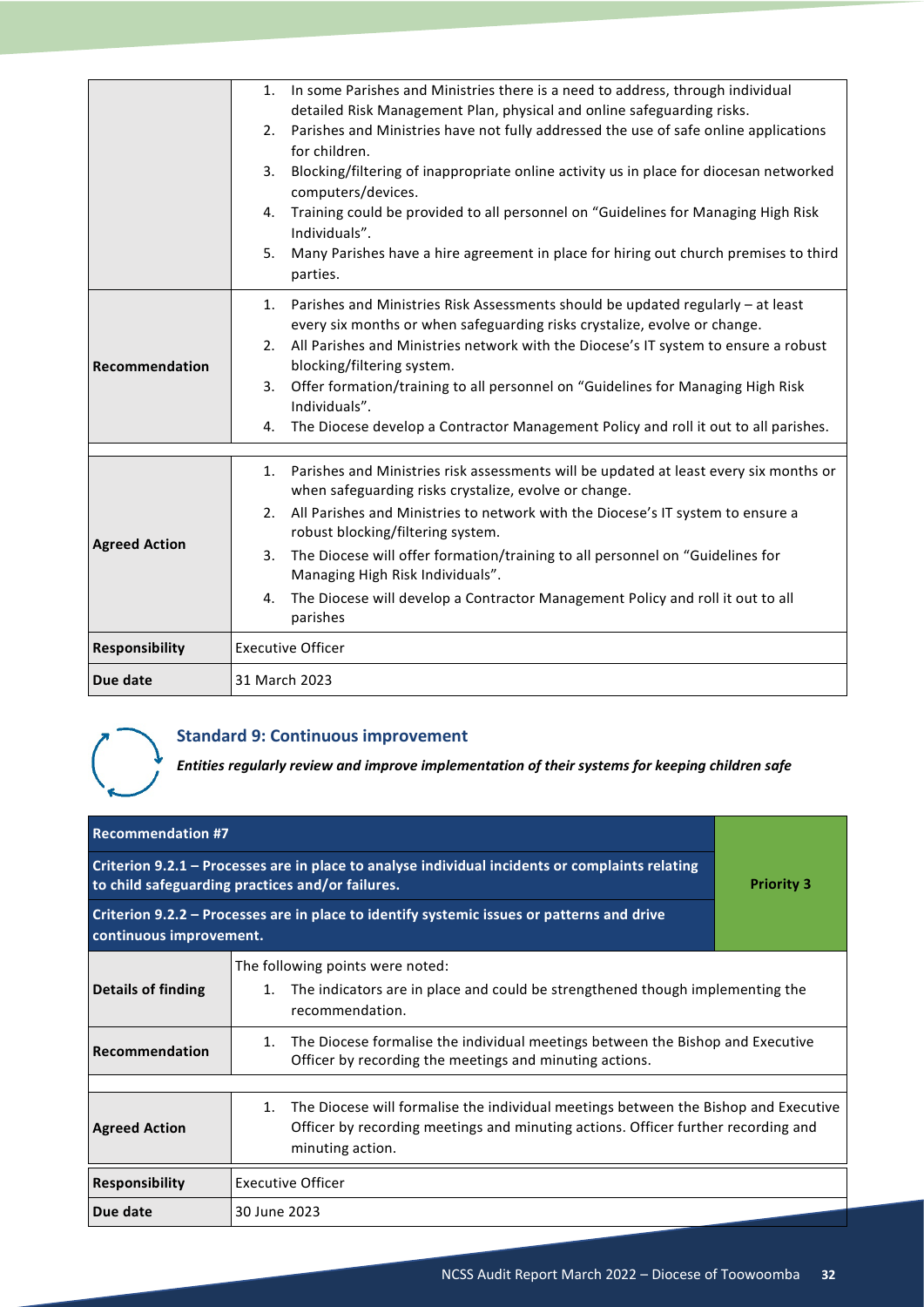# **Appendix A**

# **COMPLIANCE ASSESSMENT SCALE**

The compliance assessment of the entity's performance against each indicator will be determined using a four-point scale, as follows:

<span id="page-32-0"></span>

|                                            | General                                                                                                                                                                                                         | <b>Processes</b>                                                                                                                                                                                                          | People/Resources                                                                                                                                                                                        |
|--------------------------------------------|-----------------------------------------------------------------------------------------------------------------------------------------------------------------------------------------------------------------|---------------------------------------------------------------------------------------------------------------------------------------------------------------------------------------------------------------------------|---------------------------------------------------------------------------------------------------------------------------------------------------------------------------------------------------------|
| <b>Not</b><br><b>Addressed</b>             | The entity has not addressed the required<br>$\bullet$<br>Indicator or is unable to demonstrate that<br>the requirements of the Indicator are in<br>place and/or are operating effectively and<br>continuously. | Processes are non-existent.<br>$\bullet$<br>Processes exist however the specific requirements<br>$\bullet$<br>of the Indicator have not been addressed.                                                                   | No resources have been assigned.<br>$\bullet$                                                                                                                                                           |
| Initial/Ad-<br><b>Hoc</b>                  | The entity has commenced to address the<br>$\bullet$<br>Indicator, however processes are ad-hoc<br>or are applied on a case-by-case basis.                                                                      | Some relevant processes have been implemented<br>which align with the requirements of the Indicator,<br>however they are:<br>siloed; and/or<br>undocumented; and/or<br>inconsistent; and/or<br>lack clarity.<br>$\bullet$ | Capabilities vary across the entity.<br>$\bullet$<br>Resources are not formally assigned.<br>$\bullet$                                                                                                  |
| <b>Defined</b><br>and<br><b>Developed</b>  | The entity has addressed the Indicator and<br>$\bullet$<br>is in the process of implementing the<br>requirements across the entity.                                                                             | Relevant processes have been defined and<br>$\bullet$<br>developed, however are yet to be rolled out across<br>the full operations of the entity.                                                                         | Resources have been assigned and<br>responsibilities defined, however there is no<br>formal training or communication of standard<br>procedures and it is unlikely that deviations will<br>be detected. |
| <b>Managed</b><br>and<br><b>Measurable</b> | The entity has demonstrated that<br>$\bullet$<br>Indicator requirements are formally<br>embedded and are operating effectively<br>and continuously.                                                             | Relevant processes are integrated and coordinated,<br>including remote operations and activities.                                                                                                                         | Personnel have been trained to detect and report<br>on deviations or break downs in processes.<br>Resources have been assigned to monitor and<br>$\bullet$<br>address non-compliance.                   |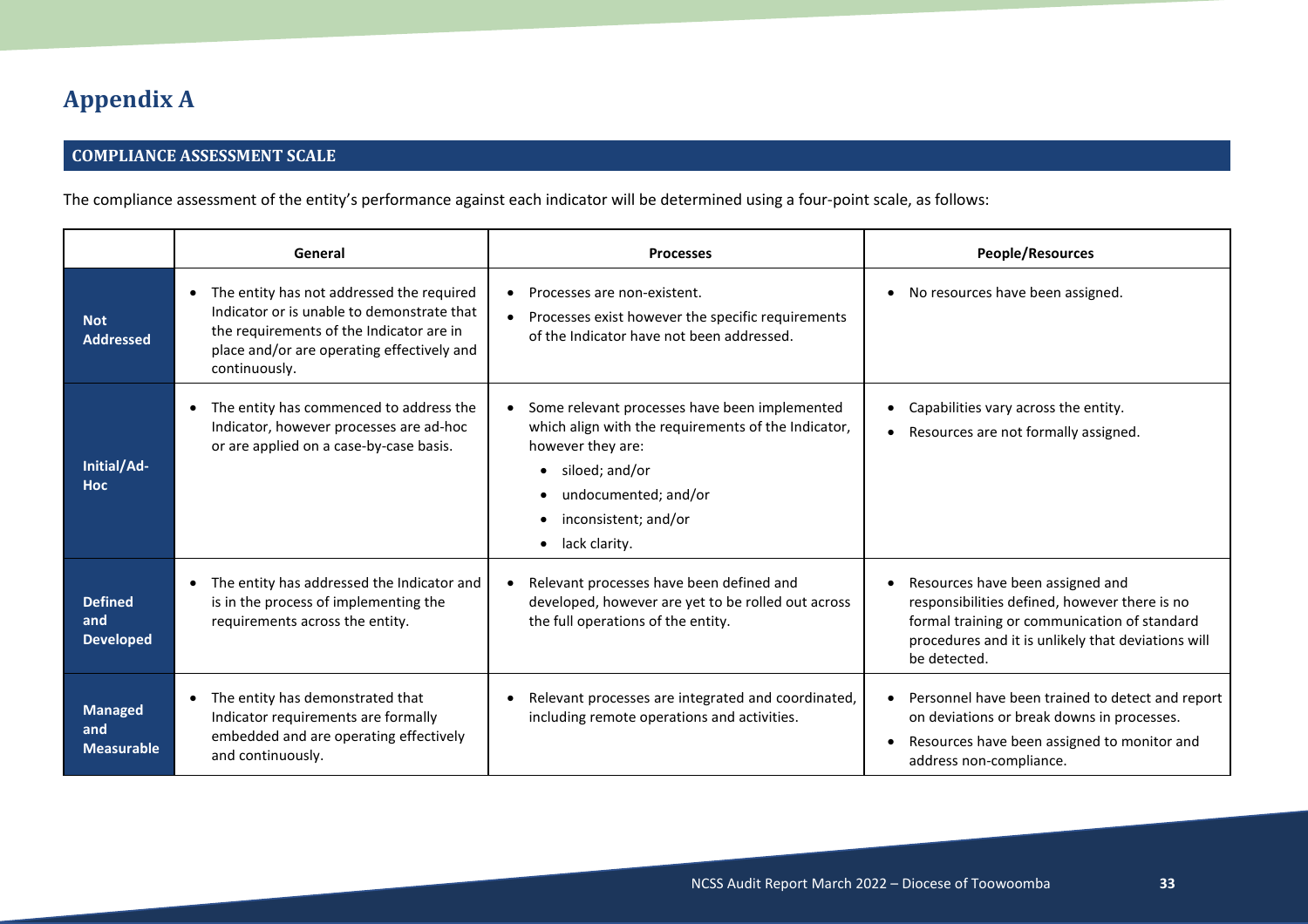# <span id="page-33-0"></span>**Appendix B**

# **AUDIT FINDING PRIORITIES**

The following priority ratings have been used to assess findings arising from this audit:

| <b>Priority 1</b>                                                                                                                                                                                                                                                                                                           | <b>Priority 2</b>                                                                                                                                                                                                                                                                                                                     | <b>Priority 3</b>                                                                                                                                                                                                                                                 |
|-----------------------------------------------------------------------------------------------------------------------------------------------------------------------------------------------------------------------------------------------------------------------------------------------------------------------------|---------------------------------------------------------------------------------------------------------------------------------------------------------------------------------------------------------------------------------------------------------------------------------------------------------------------------------------|-------------------------------------------------------------------------------------------------------------------------------------------------------------------------------------------------------------------------------------------------------------------|
| Gaps or control weaknesses<br>have been identified<br>resulting in non-compliance<br>with the indicator.<br>Mitigation actions are<br>required to be developed<br>and initiated as soon as<br>practicable but no later<br>than 30 days from the<br>issuance of this report, with<br>expected resolution within<br>3 months. | Progress has been made with<br>respect to implementation of<br>the required indicator,<br>however full compliance is yet<br>to be achieved.<br>Mitigation actions are.<br>required to be developed and<br>initiated within 3 months or<br>earlier from the issuance of<br>this report, with expected<br>resolution within 6-9 months. | Issues have been identified<br>which represent minor<br>procedural weaknesses or<br>improvement opportunities<br>with respect to the operation<br>of the indicator.<br>Expected resolution is within<br>12 months or earlier from the<br>issuance of this report. |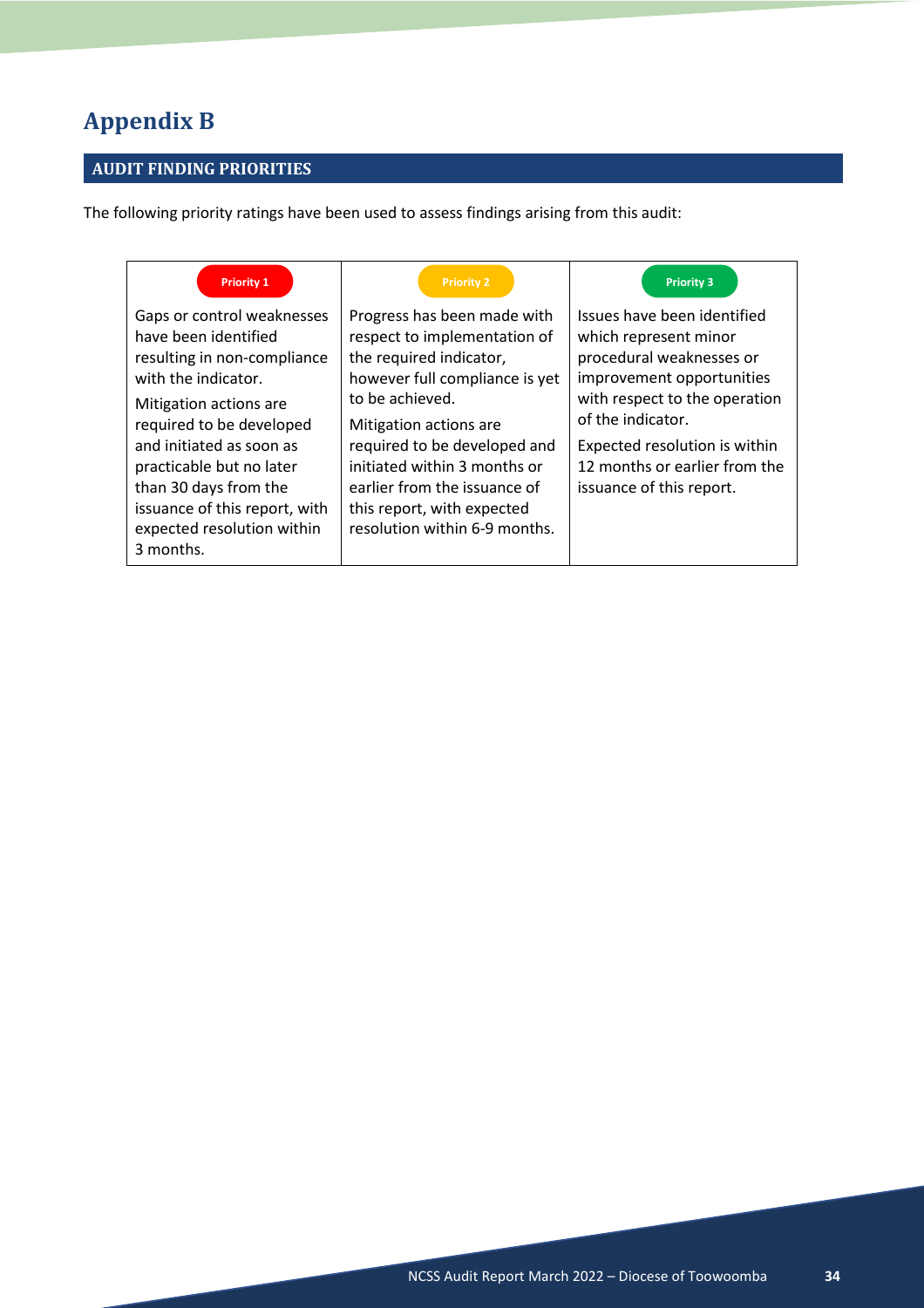# <span id="page-34-0"></span>**Appendix C**

### **GLOSSARY**

The definitions of terms used in the National Catholic Safeguarding Standards take into account Australian State, Territory and federal laws and relevant regulations, canon law, information from the Holy See, the Royal Commission into Institutional Responses to Child Sexual Abuse, the National Principles for Child Safe Organisations and the Glossary on Sexual Exploitation and Abuse published by the United Nations in 2017.

The glossary does not have any legal force and is meant only to serve as a reference tool for the National Catholic Safeguarding Standards. All terms and definitions are to be read in the context of these Standards alone.

| <b>Accessible language</b>                       | means information is provided in multiple formats for individuals with<br>different levels of English literacy and proficiency, modes of<br>communication, languages and cognitive abilities.                                                                                                                                                                                                                                                                                             |
|--------------------------------------------------|-------------------------------------------------------------------------------------------------------------------------------------------------------------------------------------------------------------------------------------------------------------------------------------------------------------------------------------------------------------------------------------------------------------------------------------------------------------------------------------------|
| <b>Allegation</b>                                | means a complaint, still to be verified, claiming or asserting that someone<br>has committed an act of abuse against a child. The term is used<br>interchangeably and in combination with "complaint".                                                                                                                                                                                                                                                                                    |
| <b>Australian Catholic Bishops</b><br>Conference | means the national episcopal conference of the Catholic bishops of<br>Australia. It is the instrumentality used by the Australian Catholic bishops to<br>act nationally and address issues of national significance.                                                                                                                                                                                                                                                                      |
| <b>Bishop</b>                                    | means a diocesan bishop and archbishop and the ordinary of an ordinariate<br>in the Latin Church and an eparch in the Eastern Churches.                                                                                                                                                                                                                                                                                                                                                   |
| <b>Canon law</b>                                 | means the revised Code of Canon Law promulgated by His Holiness Pope<br>John Paul II in 1983 and the Code of Canons of the Eastern Churches as<br>promulgated in 1990 and any other universal or particular legislation<br>promulgated by the competent ecclesiastical authority.                                                                                                                                                                                                         |
| <b>Canonical Steward</b>                         | means the person(s) or other entity canonically responsible for the Catholic<br>Entity.                                                                                                                                                                                                                                                                                                                                                                                                   |
| <b>Catholic Religious Australia</b>              | means the public name of the Australian Conference of Leaders of Religious<br>Institutes (ACLRI). It is the peak body for leaders of Religious Institutes and<br>Societies of Apostolic Life resident in Australia.                                                                                                                                                                                                                                                                       |
| Child/ren                                        | means individuals under 18 years of age.                                                                                                                                                                                                                                                                                                                                                                                                                                                  |
| <b>Child abuse</b>                               | there are different legal definitions of child abuse in Australia. Most<br>commonly, the categories of child abuse include sexual, physical,<br>psychological, neglect, ill-treatment, exploitation and exposure to family<br>violence. The following provides general definitions only. For specific legal<br>definitions related to your state or territory please go to:<br>https://aifs.gov.au/cfca/publications/cfca-resource-sheet/reporting-child-<br>abuse-and-neglect            |
|                                                  | Child abuse, when referenced throughout the National Catholic<br>Safeguarding Standards, includes:                                                                                                                                                                                                                                                                                                                                                                                        |
|                                                  | physical abuse refers to any non-accidental physically aggressive act<br>towards a child. Physical abuse may be intentional or may be the<br>inadvertent result of physical punishment. Physically abusive<br>behaviours include shoving, hitting, slapping, shaking, throwing,<br>punching, biting, burning and kicking;                                                                                                                                                                 |
|                                                  | sexual abuse refers to a person who uses power, force or authority to<br>$\bullet$<br>involve a child or young person in any form of unwanted or illegal<br>sexual activity. This can involve touching or no contact at all. This may<br>take the form of taking sexually explicit photographs or videos of<br>children, forcing children to watch or take part in sexual acts and<br>forcing or coercing children to have sex or engage in sexual acts with<br>other children or adults; |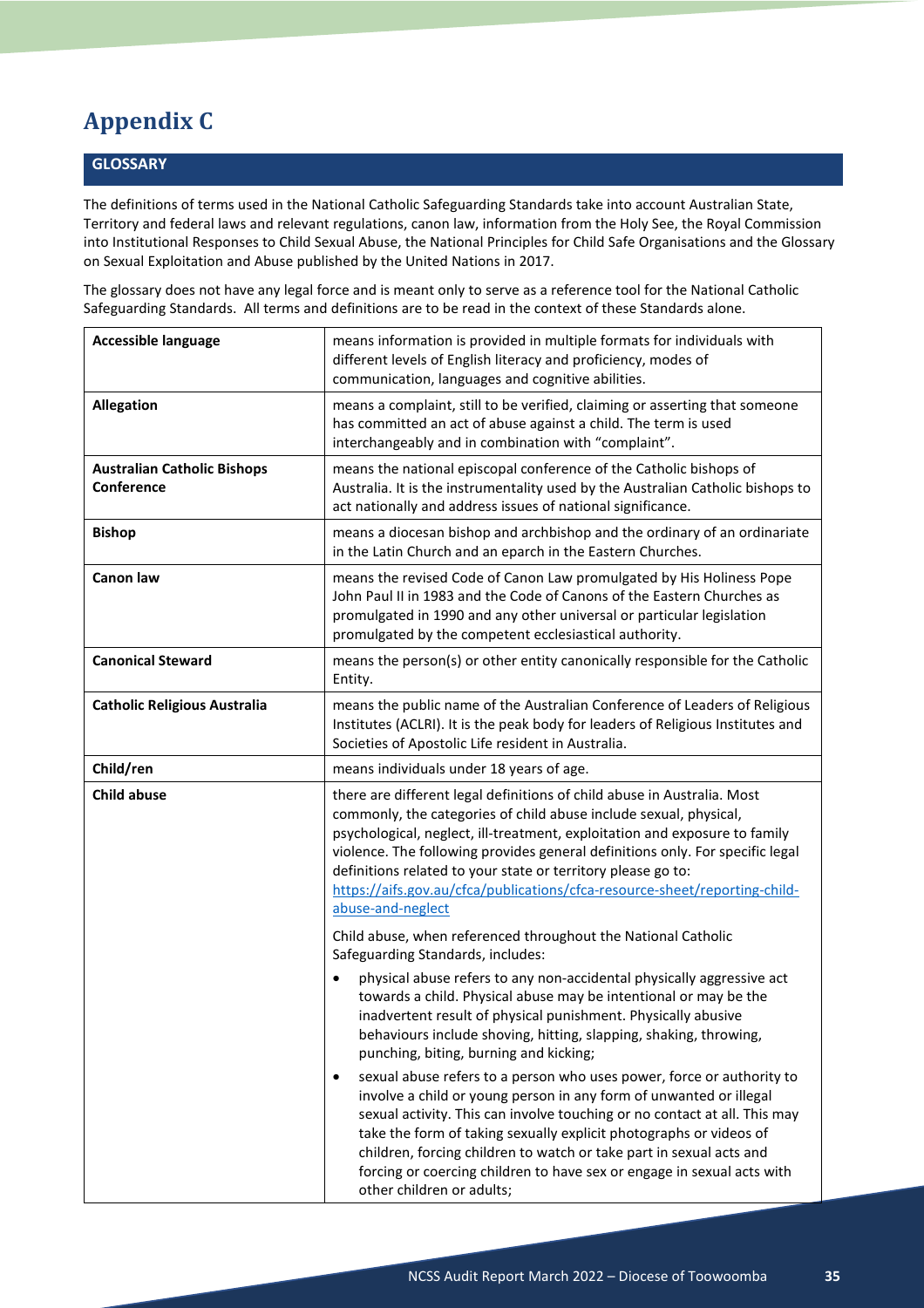|                                                          | neglect refers to a failure by a caregiver to provide the basic<br>$\bullet$<br>requirements for meeting the physical and emotional developmental<br>needs of a child. Physically neglectful behaviours include a failure to<br>provide adequate food, shelter, clothing, supervision, hygiene or<br>medical attention;<br>psychological abuse refers to inappropriate verbal or symbolic acts and<br>a failure to provide adequate non-physical nurture or emotional<br>availability. Psychologically abusive behaviours include rejecting,<br>ignoring, isolating, terrorising, corrupting, verbal abuse and<br>belittlement;<br>exposure to family violence is generally considered to be a form of<br>$\bullet$<br>psychologically abusive behaviour, where a child is present (hearing or<br>seeing) while a parent or sibling is subjected to physical abuse, sexual<br>abuse or psychological maltreatment, or is visually exposed to the<br>damage caused to persons or property by a family member's violent<br>behaviour; and<br>grooming refers to a pattern of behaviour aimed at engaging a child as<br>$\bullet$<br>a precursor to sexual abuse. It includes establishing a 'special'<br>friendship/relationship with the child. Grooming can include the<br>conditioning of parents and other adults to think that the relationship<br>with the child is 'normal' and positive. The process can take as little as a<br>few days or as long as months or even years. |
|----------------------------------------------------------|------------------------------------------------------------------------------------------------------------------------------------------------------------------------------------------------------------------------------------------------------------------------------------------------------------------------------------------------------------------------------------------------------------------------------------------------------------------------------------------------------------------------------------------------------------------------------------------------------------------------------------------------------------------------------------------------------------------------------------------------------------------------------------------------------------------------------------------------------------------------------------------------------------------------------------------------------------------------------------------------------------------------------------------------------------------------------------------------------------------------------------------------------------------------------------------------------------------------------------------------------------------------------------------------------------------------------------------------------------------------------------------------------------------------------------------------------------------------------------|
|                                                          |                                                                                                                                                                                                                                                                                                                                                                                                                                                                                                                                                                                                                                                                                                                                                                                                                                                                                                                                                                                                                                                                                                                                                                                                                                                                                                                                                                                                                                                                                    |
| <b>Child Safeguarding Commitment</b><br><b>Statement</b> | means a commitment statement describing an entity's commitment to<br>keep children safe from harm. It informs the entity's culture with respect to<br>child safeguarding.                                                                                                                                                                                                                                                                                                                                                                                                                                                                                                                                                                                                                                                                                                                                                                                                                                                                                                                                                                                                                                                                                                                                                                                                                                                                                                          |
| Child safeguarding policies and<br>procedures            | means any policies or procedures of the entity that address elements of<br>child safety. For example, but not limited to:<br>recruitment;<br>$\bullet$<br>risk management;<br>$\bullet$<br>complaints handling; and<br>$\bullet$                                                                                                                                                                                                                                                                                                                                                                                                                                                                                                                                                                                                                                                                                                                                                                                                                                                                                                                                                                                                                                                                                                                                                                                                                                                   |
|                                                          | acceptable use (information and communication technology).                                                                                                                                                                                                                                                                                                                                                                                                                                                                                                                                                                                                                                                                                                                                                                                                                                                                                                                                                                                                                                                                                                                                                                                                                                                                                                                                                                                                                         |
| <b>Church Authority</b>                                  | means:<br>A. the diocesan bishop (or archbishop, as appropriate) of a diocese or his<br>administrator from time to time;<br>B. the Australian major superior in respect of religious institutes; or<br>C. the canonical steward in relation to a particular Catholic entity in<br>respect of other Catholic entities not referred to in (a) or (b) above.                                                                                                                                                                                                                                                                                                                                                                                                                                                                                                                                                                                                                                                                                                                                                                                                                                                                                                                                                                                                                                                                                                                          |
| Civic engagement                                         | means individual and collective actions designed to identify and address<br>issues of public concern. Civic engagement includes citizens working<br>together to make a change or difference in the community. The goal of civic<br>engagement is to address public concerns and promote the quality of the<br>community.                                                                                                                                                                                                                                                                                                                                                                                                                                                                                                                                                                                                                                                                                                                                                                                                                                                                                                                                                                                                                                                                                                                                                           |
| <b>Clergy</b>                                            | means the body of those ordained in sacred ministry in the Church. They<br>are either deacons, priests or bishops.                                                                                                                                                                                                                                                                                                                                                                                                                                                                                                                                                                                                                                                                                                                                                                                                                                                                                                                                                                                                                                                                                                                                                                                                                                                                                                                                                                 |
| Cleric                                                   | means a member of the clergy.                                                                                                                                                                                                                                                                                                                                                                                                                                                                                                                                                                                                                                                                                                                                                                                                                                                                                                                                                                                                                                                                                                                                                                                                                                                                                                                                                                                                                                                      |
| Clericalist/ism                                          | means an attitude toward clergy/religious characterised by an excessive<br>deference and an assumption of their moral superiority. Pope Francis has<br>said of clericalism that it occurs when "clerics feel they are superior, [and<br>when] they are far from the people." He goes on to say that clericalism can<br>be "fostered by priests themselves or by lay persons".<br>When fostered by priests it may be demonstrated in an attitude where<br>clerics see themselves as self-sufficient, superior to and separate from                                                                                                                                                                                                                                                                                                                                                                                                                                                                                                                                                                                                                                                                                                                                                                                                                                                                                                                                                  |
|                                                          | accountabilities of the world beyond the Church. When fostered by lay                                                                                                                                                                                                                                                                                                                                                                                                                                                                                                                                                                                                                                                                                                                                                                                                                                                                                                                                                                                                                                                                                                                                                                                                                                                                                                                                                                                                              |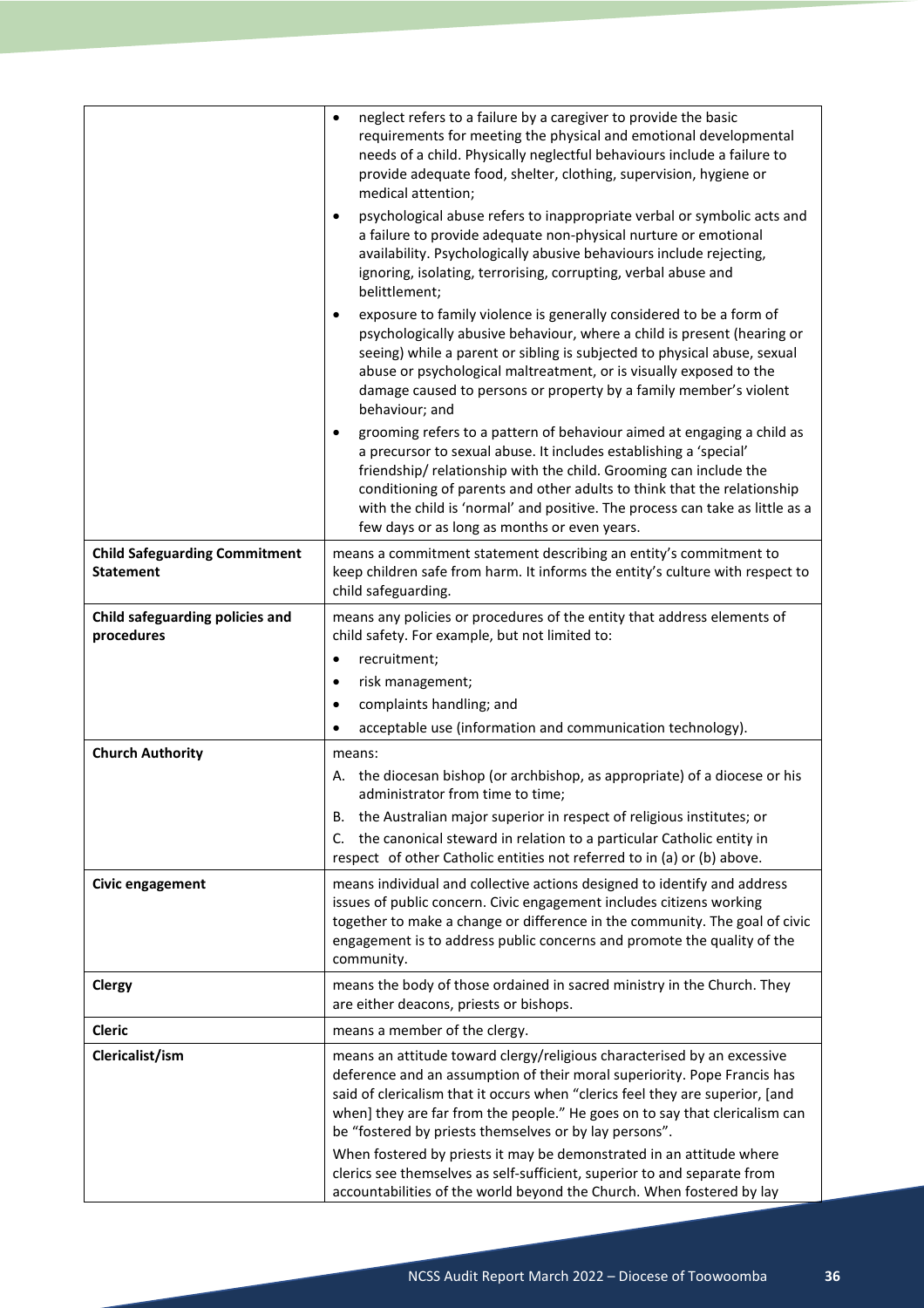|                                    | people it may be demonstrated by thinking that their contributions to the                                                                                                                                                                                                                                                                                                                                                                                                                                  |
|------------------------------------|------------------------------------------------------------------------------------------------------------------------------------------------------------------------------------------------------------------------------------------------------------------------------------------------------------------------------------------------------------------------------------------------------------------------------------------------------------------------------------------------------------|
|                                    | life of the Church are second-rate, or that in all things, surely 'Father knows<br>best'.                                                                                                                                                                                                                                                                                                                                                                                                                  |
|                                    | The features of clericalism are not restricted to the ordained (clergy and<br>religious) nor to the Church alone. Abuse of an individual's function, role or<br>power could be considered clericalist and could be exemplified through<br>other attitudes such as not allowing criticism, being didactic rather than<br>dialogical and being controlling rather than caring. It exists in hierarchical<br>institutions such as academia, legal and medical establishments, the police<br>and the military. |
| Complainant                        | means any person who makes a complaint that may include any allegation,<br>suspicion, concern, or report of a breach of the entity's code of conduct. It<br>also includes disclosures made to an institution that may be about, or relate<br>to, abuse in the entity's context.                                                                                                                                                                                                                            |
| <b>Conflicts of interest</b>       | means situations where a conflict arises between a person's official duties<br>and their private interests, which could influence the performance of those<br>official duties. Such conflict generally involves opposing principles or<br>incompatible wishes or needs.                                                                                                                                                                                                                                    |
| <b>Cultural safety</b>             | means an environment that is safe for people of all ethnicities and cultural<br>identities: where there is no assault, challenge or denial of their identity, of<br>who they are and what they need. It is about shared respect, shared<br>meaning, shared knowledge and experience, of learning, living and working<br>together with dignity and truly listening.                                                                                                                                         |
| <b>Dicastery</b>                   | means departments of the Roman Curia, including the Secretariat of State,<br>congregations, tribunals, councils and offices.                                                                                                                                                                                                                                                                                                                                                                               |
| <b>Diocese</b>                     | means ecclesiastical jurisdiction under the leadership of a bishop or an<br>archbishop. In this document it is used as an inclusive term, including<br>eparchies, ordinariates and personal prelatures.                                                                                                                                                                                                                                                                                                    |
| <b>Entity</b>                      | means an entity that has been identified as Catholic by a competent<br>authority within the Catholic Church.                                                                                                                                                                                                                                                                                                                                                                                               |
| Eparchy                            | means a term used by the Eastern Catholic Churches to denote<br>ecclesiastical jurisdictions under the leadership of a bishop or an archbishop<br>(also called an eparch or an archeparch).                                                                                                                                                                                                                                                                                                                |
| <b>Exposure to family violence</b> | refer to 'child abuse'.                                                                                                                                                                                                                                                                                                                                                                                                                                                                                    |
| Formation/formation program        | means a program preparing individuals for ordination or profession of vows<br>as well as a life-long journey to the invitation of Christ to proclaim and live<br>the Gospel message within the life of the Church.                                                                                                                                                                                                                                                                                         |
| Grooming/grooming behaviour        | refer to 'child abuse'.                                                                                                                                                                                                                                                                                                                                                                                                                                                                                    |
| <b>Institutional abuse</b>         | means, in the formal setting of an institution, child abuse caused by factors<br>such as:                                                                                                                                                                                                                                                                                                                                                                                                                  |
|                                    | • a "closed" culture within an organisation where transparency is<br>discouraged;                                                                                                                                                                                                                                                                                                                                                                                                                          |
|                                    | • failure to properly check the backgrounds and interview staff;                                                                                                                                                                                                                                                                                                                                                                                                                                           |
|                                    | • inadequate training of staff;                                                                                                                                                                                                                                                                                                                                                                                                                                                                            |
|                                    | • lack of child protection policies;                                                                                                                                                                                                                                                                                                                                                                                                                                                                       |
|                                    | lack of support of staff by management;<br>٠<br>poor communication skills; and/or                                                                                                                                                                                                                                                                                                                                                                                                                          |
|                                    | ٠<br>poor supervision of staff and children.                                                                                                                                                                                                                                                                                                                                                                                                                                                               |
| Lay/lay person                     | means members of the Catholic Church other than bishops, priests,                                                                                                                                                                                                                                                                                                                                                                                                                                          |
|                                    | deacons and religious.                                                                                                                                                                                                                                                                                                                                                                                                                                                                                     |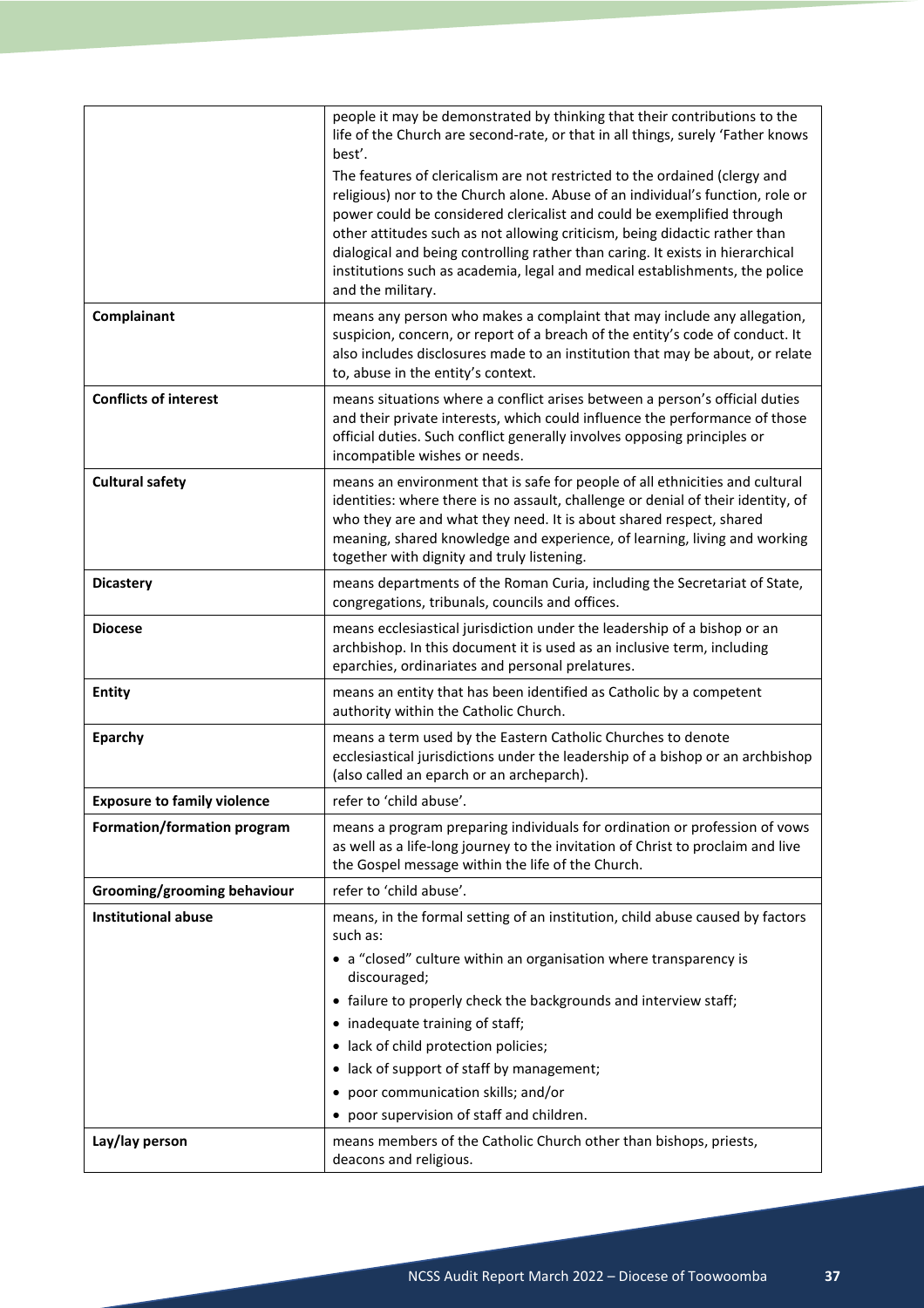| <b>Leaders</b>                         | means personnel who are responsible for important governance decisions<br>within a Church entity and/or who lead and coordinate Church<br>improvement initiatives.                                                                                                                                                                                                                                                                                                                                                                                                                                                                                                                                                                                                                                                                                                                                                                                                                                                         |
|----------------------------------------|----------------------------------------------------------------------------------------------------------------------------------------------------------------------------------------------------------------------------------------------------------------------------------------------------------------------------------------------------------------------------------------------------------------------------------------------------------------------------------------------------------------------------------------------------------------------------------------------------------------------------------------------------------------------------------------------------------------------------------------------------------------------------------------------------------------------------------------------------------------------------------------------------------------------------------------------------------------------------------------------------------------------------|
| <b>Leaders of Religious Institutes</b> | means the person acting in that canonical role (by whatever name) from<br>time to time.                                                                                                                                                                                                                                                                                                                                                                                                                                                                                                                                                                                                                                                                                                                                                                                                                                                                                                                                    |
| <b>Mentor</b>                          | means an experienced and trusted advisor or a person who gives a younger<br>or less experienced person help and advice over a period of time.                                                                                                                                                                                                                                                                                                                                                                                                                                                                                                                                                                                                                                                                                                                                                                                                                                                                              |
| <b>Ministerial PJP</b>                 | means a public juridic person established by a religious institute which<br>provides sponsorship and lay leadership for ministries of the religious<br>institute, to ensure their continuation as works of the Catholic Church. The<br>establishing authority for these entities is varied - some ministerial PJPs<br>have been established by the Holy See through the Congregation for<br>Institutes of Consecrated Life and Societies of Apostolic Life and are known<br>as PJPs of pontifical right, others have been authorised by diocesan or<br>provincial bishops. Canon law defines a public juridic person (PJP) as 'an<br>aggregate of persons or things constituted by the competent ecclesial<br>authority to fulfil a proper function given them in view of the common<br>good' [Can. 114 §1].                                                                                                                                                                                                               |
| Ministry                               | means any activity within, or delivered by, an entity that is designed to<br>carry out the good works of the Catholic Church.                                                                                                                                                                                                                                                                                                                                                                                                                                                                                                                                                                                                                                                                                                                                                                                                                                                                                              |
| <b>Neglect</b>                         | refer to 'child abuse'.                                                                                                                                                                                                                                                                                                                                                                                                                                                                                                                                                                                                                                                                                                                                                                                                                                                                                                                                                                                                    |
| <b>Offender</b>                        | means a person who has admitted abuse or whose responsibility for abuse<br>has been determined by a court of law (criminal or civil), statutory or<br>Church procedure.                                                                                                                                                                                                                                                                                                                                                                                                                                                                                                                                                                                                                                                                                                                                                                                                                                                    |
| Ordinariate                            | means a non-geographical diocese, an example of which is the Catholic<br>Military Ordinariate of Australia which is administered by a bishop with the<br>faculties of an Ordinary and thus this organisation is known by the term<br>ordinariate.                                                                                                                                                                                                                                                                                                                                                                                                                                                                                                                                                                                                                                                                                                                                                                          |
| <b>Overseas clergy and religious</b>   | means any cleric or member of a religious institute who is specifically<br>recruited from overseas by a Church Authority or entity.                                                                                                                                                                                                                                                                                                                                                                                                                                                                                                                                                                                                                                                                                                                                                                                                                                                                                        |
| <b>Personal prelature</b>              | means a canonical structure of the Catholic Church which comprises a<br>prelate, clergy and laity who undertake specific pastoral activities. The first<br>personal prelature is Opus Dei.                                                                                                                                                                                                                                                                                                                                                                                                                                                                                                                                                                                                                                                                                                                                                                                                                                 |
| Personnel                              | means a cleric, member of a religious institute or other person who is<br>employed by the entity or engaged on a contract, subcontract, voluntary or<br>unpaid basis.                                                                                                                                                                                                                                                                                                                                                                                                                                                                                                                                                                                                                                                                                                                                                                                                                                                      |
| <b>Physical abuse</b>                  | refer to 'child abuse'.                                                                                                                                                                                                                                                                                                                                                                                                                                                                                                                                                                                                                                                                                                                                                                                                                                                                                                                                                                                                    |
| <b>Position description</b>            | means a document which details the role, responsibilities and expectations<br>of a role within an entity and outlines reporting lines.                                                                                                                                                                                                                                                                                                                                                                                                                                                                                                                                                                                                                                                                                                                                                                                                                                                                                     |
| Professional/pastoral supervision      | means a forum for reflection and learning, an interactive dialogue between<br>at least two people, one of whom is professionally trained as a supervisor.<br>The dialogue shapes a process of review, reflection, critique and<br>replenishment for personnel. Supervision is a professional activity in which<br>personnel are engaged regardless of experience or qualification.<br>Supervision assists personnel in their accountabilities for professional<br>standards (including in relation to maintenance of professional boundaries),<br>defined competencies for their role and understanding and implementation<br>of organisational policy and procedures. For clerics and religious,<br>professional/pastoral supervision assists in the maintenance of boundaries<br>of the pastoral relationship and enhances the quality of their ministry.<br>A cleric/ religious' commitment to conscious and critical reflection on their<br>ministry and ministry experiences is recognised as being important for the |